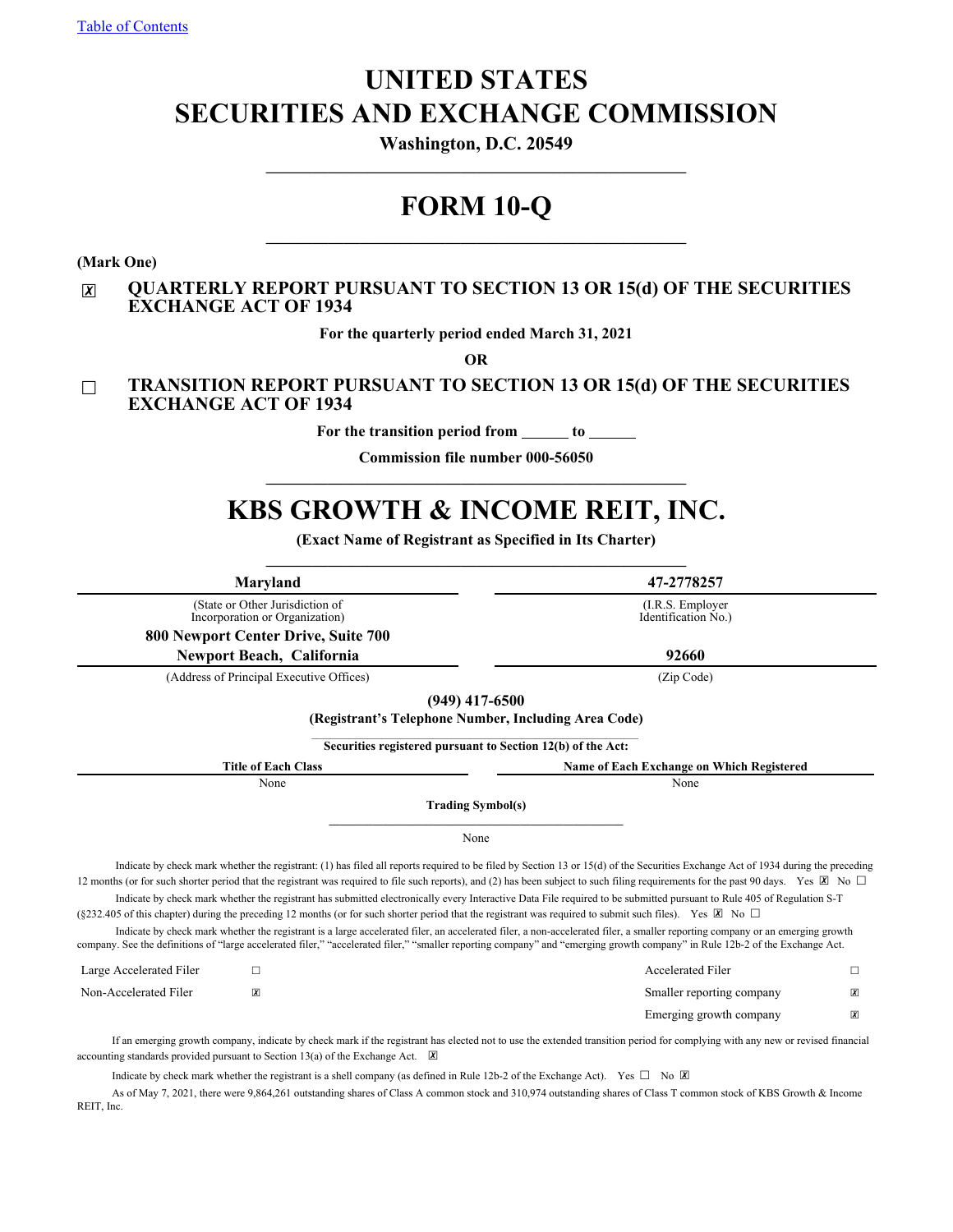# **INDEX TO FINANCIAL STATEMENTS KBS GROWTH & INCOME REIT, INC. FORM 10-Q March 31, 2021**

## **INDEX**

# <span id="page-1-0"></span>PART I. [FINANCIAL INFORMATION](#page-2-0)

| Item 1.           | <b>Financial Statements</b>                                                                                       | $\overline{2}$           |
|-------------------|-------------------------------------------------------------------------------------------------------------------|--------------------------|
|                   | Consolidated Balance Sheets as of March 31, 2021 (unaudited) and December 31, 2020                                | $\overline{2}$           |
|                   | Consolidated Statements of Operations (unaudited) for the Three Ended March 31, 2021 and<br><u>2020</u>           | $\overline{3}$           |
|                   | Consolidated Statements of Stockholders' Equity (unaudited) for the Three Months Ended<br>March 31, 2021 and 2020 | $\overline{4}$           |
|                   | Consolidated Statements of Cash Flows (unaudited) for the Three Months Ended March 31,<br>2021 and 2020           | $\overline{2}$           |
|                   | Condensed Notes to Consolidated Financial Statements as of March 31, 2021 (unaudited)                             | $\underline{6}$          |
| Item 2.           | Management's Discussion and Analysis of Financial Condition and Results of Operations                             | 24                       |
| Item 3.           | <b>Quantitative and Qualitative Disclosures about Market Risk</b>                                                 | 37                       |
| Item 4.           | <b>Controls and Procedures</b>                                                                                    | 37                       |
|                   |                                                                                                                   | <u>38</u>                |
| Item 1.           | <b>Legal Proceedings</b>                                                                                          | <u>38</u>                |
| Item 1A.          | <b>Risk Factors</b>                                                                                               | <u>38</u>                |
| Item 2.           | Unregistered Sales of Equity Securities and Use of Proceeds                                                       | 39                       |
| Item 3.           | <b>Defaults upon Senior Securities</b>                                                                            | 40                       |
| Item 4.           | <b>Mine Safety Disclosures</b>                                                                                    | 40                       |
| Item 5.           | <b>Other Information</b>                                                                                          | 40                       |
| Item 6.           | <b>Exhibits</b>                                                                                                   | 41                       |
| <b>SIGNATURES</b> |                                                                                                                   | 42                       |
|                   |                                                                                                                   | <b>OTHER INFORMATION</b> |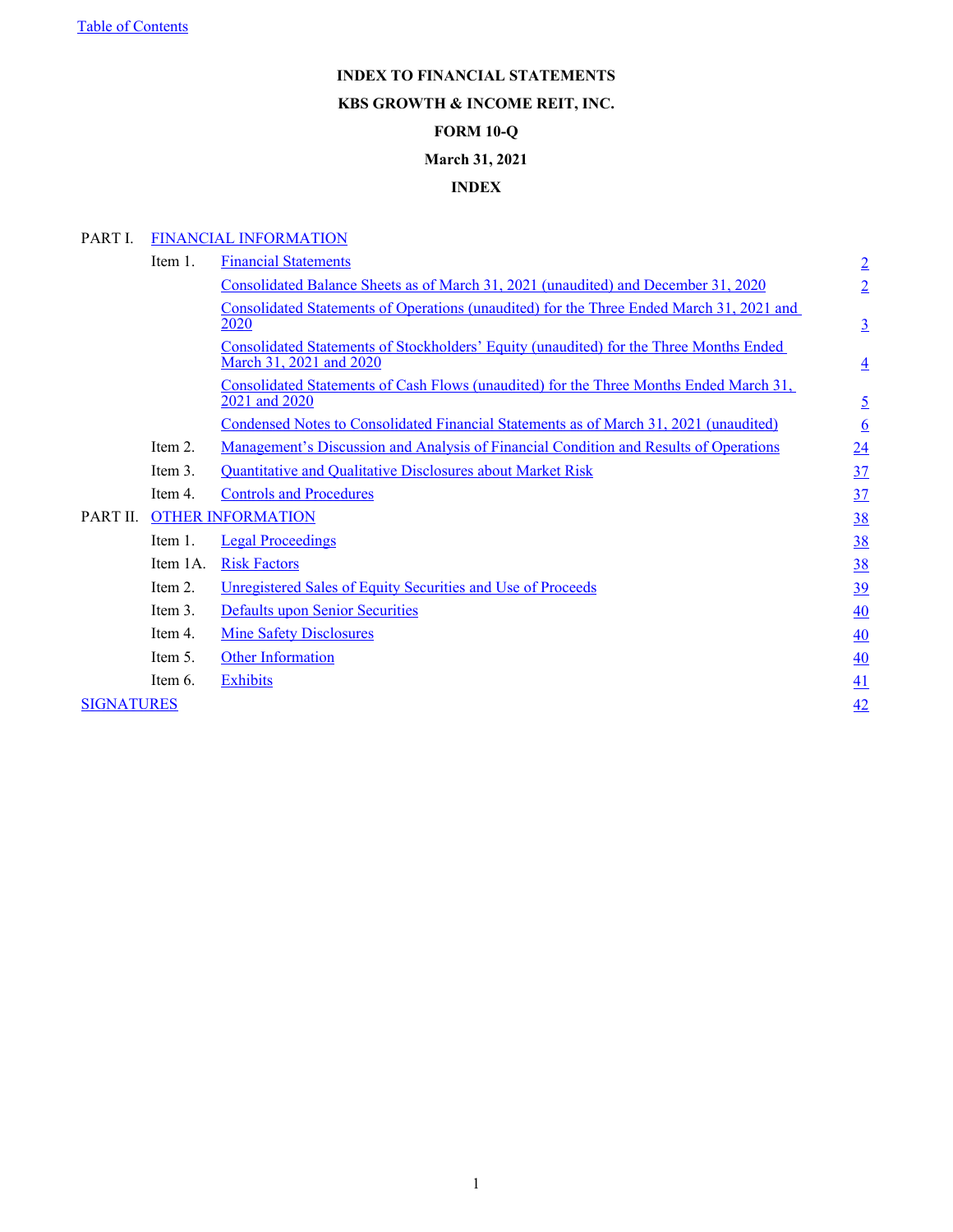# <span id="page-2-0"></span>**PART I. FINANCIAL INFORMATION**

## **Item 1. Financial Statements**

# **KBS GROWTH & INCOME REIT, INC.**

## **CONSOLIDATED BALANCE SHEETS**

(in thousands, except share and per share amounts)

|                                                                                                                                                                                                         |               | March 31, 2021 |                    | <b>December 31, 2020</b> |
|---------------------------------------------------------------------------------------------------------------------------------------------------------------------------------------------------------|---------------|----------------|--------------------|--------------------------|
|                                                                                                                                                                                                         |               | (unaudited)    |                    |                          |
| Assets                                                                                                                                                                                                  |               |                |                    |                          |
| Real estate:                                                                                                                                                                                            |               |                |                    |                          |
| Land                                                                                                                                                                                                    | $\mathcal{S}$ | 21,353         | <sup>\$</sup>      | 21,353                   |
| Buildings and improvements                                                                                                                                                                              |               | 135,193        |                    | 134,931                  |
| Tenant origination and absorption costs                                                                                                                                                                 |               | 10,250         |                    | 11,068                   |
| Total real estate, cost                                                                                                                                                                                 |               | 166,796        |                    | 167,352                  |
| Less accumulated depreciation and amortization                                                                                                                                                          |               | (25,777)       |                    | (24,716)                 |
| Total real estate, net                                                                                                                                                                                  |               | 141,019        |                    | 142,636                  |
| Cash and cash equivalents                                                                                                                                                                               |               | 2,712          |                    | 3,807                    |
| Restricted cash                                                                                                                                                                                         |               | 552            |                    | 552                      |
| Rents and other receivables                                                                                                                                                                             |               | 2,828          |                    | 2,936                    |
| Above-market leases, net                                                                                                                                                                                |               | 87             |                    | 92                       |
| Prepaid expenses and other assets                                                                                                                                                                       |               | 1,790          |                    | 1,555                    |
| Total assets                                                                                                                                                                                            | \$            | 148,988        | $\mathbf{\hat{s}}$ | 151,578                  |
| Liabilities and stockholders' equity                                                                                                                                                                    |               |                |                    |                          |
| Notes payable, net                                                                                                                                                                                      | \$            | 96,683         | \$                 | 96,623                   |
| Accounts payable and accrued liabilities                                                                                                                                                                |               | 1,320          |                    | 2,189                    |
| Due to affiliates                                                                                                                                                                                       |               | 7,733          |                    | 7,275                    |
| Below-market leases, net                                                                                                                                                                                |               | 1,339          |                    | 1,509                    |
| Other liabilities                                                                                                                                                                                       |               | 3,328          |                    | 4,142                    |
| <b>Total liabilities</b>                                                                                                                                                                                |               | 110,403        |                    | 111,738                  |
| Commitments and contingencies (Note 9)                                                                                                                                                                  |               |                |                    |                          |
| Redeemable common stock                                                                                                                                                                                 |               | 204            |                    | 250                      |
| Stockholders' equity:                                                                                                                                                                                   |               |                |                    |                          |
| Preferred stock, \$.01 par value; 10,000,000 shares authorized, no shares issued and<br>outstanding                                                                                                     |               |                |                    |                          |
| Class A common stock, \$.01 par value per share; 500,000,000 shares authorized,<br>9,864,261 and 9,873,729 shares issued and outstanding as of March 31, 2021 and<br>December 31, 2020, respectively    |               | 99             |                    | 99                       |
| Class T common stock, \$.01 par value per share; 500,000,000 shares authorized,<br>310,974 shares and 310,974 shares issued and outstanding as of March 31, 2021 and<br>December 31, 2020, respectively |               | 3              |                    | 3                        |
| Additional paid-in capital                                                                                                                                                                              |               | 85,248         |                    | 85,248                   |
| Cumulative distributions and net losses                                                                                                                                                                 |               | (46,969)       |                    | (45,760)                 |
| Total stockholders' equity                                                                                                                                                                              |               | 38,381         |                    | 39,590                   |
| Total liabilities and stockholders' equity                                                                                                                                                              | $\mathbb S$   | 148,988        | $\mathbf{\hat{s}}$ | 151,578                  |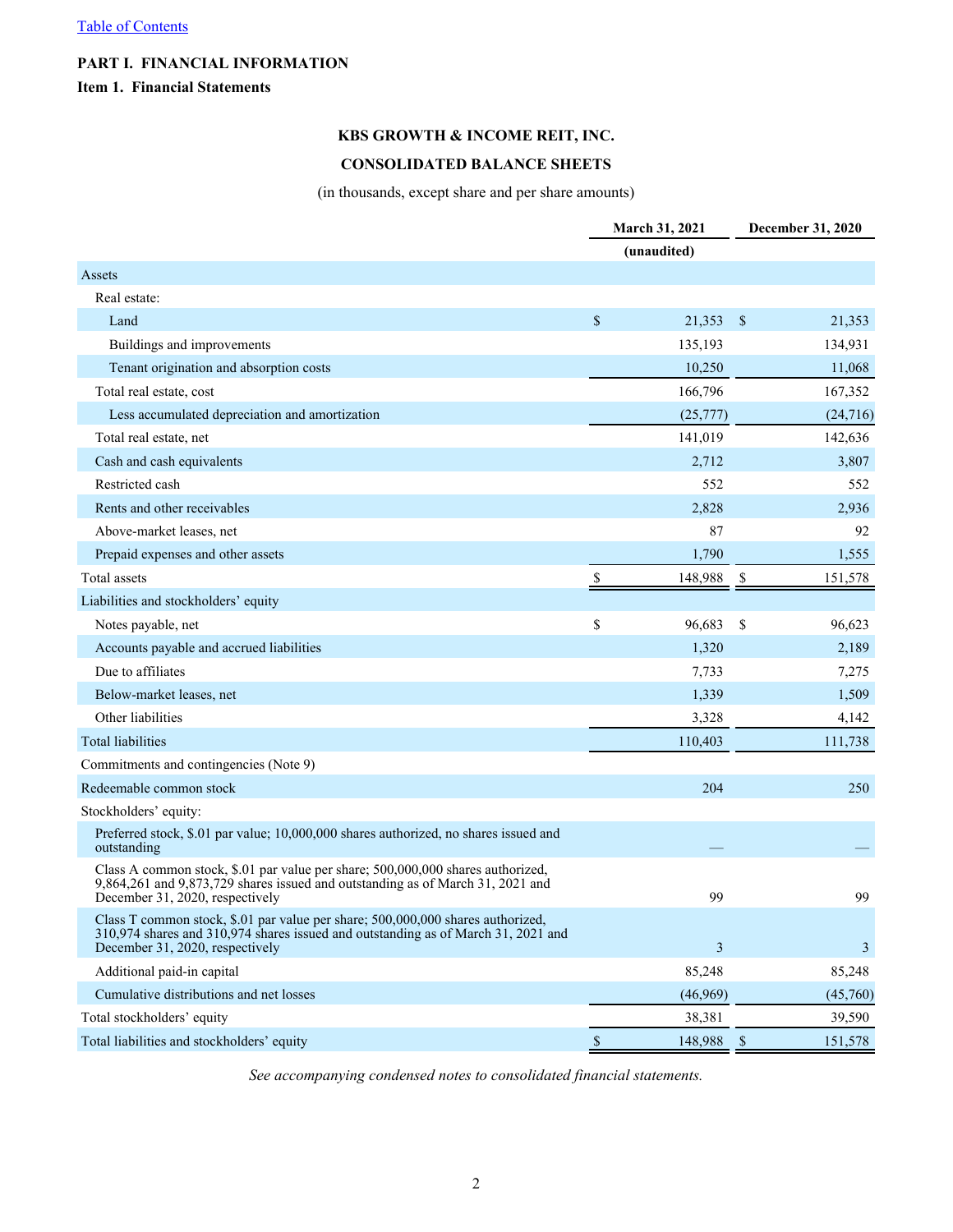<span id="page-3-0"></span>**Item 1. Financial Statements (continued)**

# **KBS GROWTH & INCOME REIT, INC.**

## **CONSOLIDATED STATEMENTS OF OPERATIONS**

### (unaudited)

(in thousands, except share and per share amounts)

|                                                                        |    | For the Three Months Ended March 31, |               |            |
|------------------------------------------------------------------------|----|--------------------------------------|---------------|------------|
|                                                                        |    | 2021                                 |               | 2020       |
| Revenues:                                                              |    |                                      |               |            |
| Rental income                                                          | \$ | 4,294                                | <sup>\$</sup> | 4,583      |
| Other operating income                                                 |    | 21                                   |               | 34         |
| Total revenues                                                         |    | 4,315                                |               | 4,617      |
| Expenses:                                                              |    |                                      |               |            |
| Operating, maintenance, and management                                 |    | 830                                  |               | 954        |
| Property management fees and expenses to affiliate                     |    | 31                                   |               | 35         |
| Real estate taxes and insurance                                        |    | 766                                  |               | 733        |
| Asset management fees to affiliate                                     |    | 428                                  |               | 435        |
| General and administrative expenses                                    |    | 477                                  |               | 473        |
| Depreciation and amortization                                          |    | 1,982                                |               | 2,166      |
| Interest expense                                                       |    | 573                                  |               | 2,888      |
| Impairment charges on real estate                                      |    |                                      |               | 5,750      |
| Total expenses                                                         |    | 5,087                                |               | 13,434     |
| Other income:                                                          |    |                                      |               |            |
| Interest and other income                                              |    |                                      |               | 12         |
| Gain on sale of real estate, net                                       |    |                                      |               | 5,245      |
| Equity in loss of unconsolidated joint venture                         |    |                                      |               | (469)      |
| Loss from extinguishment of debt                                       |    |                                      |               | (29)       |
| Total other income                                                     |    |                                      |               | 4,759      |
| Net loss                                                               | S  | (772)                                | <sup>\$</sup> | (4,058)    |
| Net loss per common share, basic and diluted                           |    | (0.08)                               |               | (0.40)     |
| Weighted-average number of common shares outstanding basic and diluted |    | 10,184,598                           |               | 10,171,186 |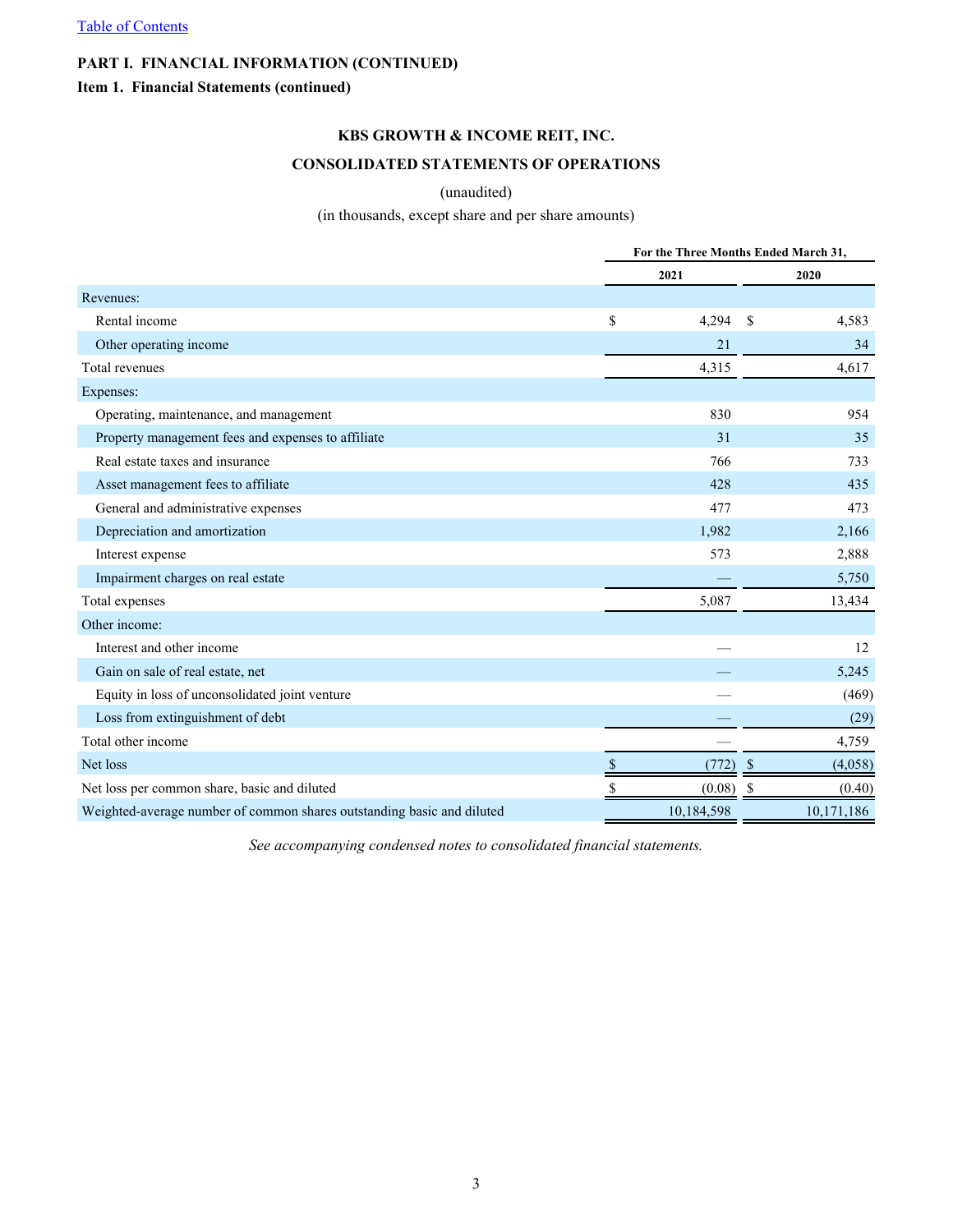## <span id="page-4-0"></span>**Item 1. Financial Statements (continued)**

## **KBS GROWTH & INCOME REIT, INC.**

# **CONSOLIDATED STATEMENTS OF STOCKHOLDERS' EQUITY**

## For the Three Months Ended March 31, 2021 and 2020 (unaudited)

## (dollars in thousands)

|                                        |                | <b>Common Stock</b> |    |                                 |                |                | <b>Cumulative</b> |                    |  |                      |       |                         |  |
|----------------------------------------|----------------|---------------------|----|---------------------------------|----------------|----------------|-------------------|--------------------|--|----------------------|-------|-------------------------|--|
|                                        | <b>Class A</b> |                     |    |                                 | <b>Class T</b> |                |                   | <b>Additional</b>  |  | <b>Distributions</b> | Total |                         |  |
|                                        | <b>Shares</b>  |                     |    | <b>Shares</b><br><b>Amounts</b> |                | <b>Amounts</b> |                   | Paid-in<br>Capital |  | and Net<br>Losses    |       | Stockholders'<br>Equity |  |
| Balance, December 31, 2020             | 9,873,729      |                     | 99 | 310,974                         | S              | 3              | S                 | 85,248             |  | $(45,760)$ \$        |       | 39,590                  |  |
| Net loss                               |                |                     |    |                                 |                |                |                   |                    |  | (772)                |       | (772)                   |  |
| Transfers from redeemable common stock |                |                     |    |                                 |                |                |                   | 46                 |  |                      |       | 46                      |  |
| Redemptions of common stock            | (9, 468)       |                     |    |                                 |                |                |                   | (46)               |  |                      |       | (46)                    |  |
| Distributions declared                 |                |                     |    |                                 |                |                |                   |                    |  | (437)                |       | (437)                   |  |
| Balance, March 31, 2021                | 9,864,261      |                     | 99 | 310,974                         |                |                |                   | 85,248             |  | (46,969)             |       | 38,381                  |  |

|                            |                | <b>Common Stock</b> |         |                |  | <b>Cumulative</b> |         |                       |        |                                 |                        |         |
|----------------------------|----------------|---------------------|---------|----------------|--|-------------------|---------|-----------------------|--------|---------------------------------|------------------------|---------|
|                            | <b>Class A</b> |                     |         | <b>Class T</b> |  |                   |         | Additional<br>Paid-in |        | <b>Distributions</b><br>and Net | Total<br>Stockholders' |         |
|                            | <b>Shares</b>  |                     | Amounts | <b>Shares</b>  |  | <b>Amounts</b>    | Capital |                       | Losses |                                 | <b>Equity</b>          |         |
| Balance, December 31, 2019 | 9,841,004      |                     | 98      | 306,292        |  | 3                 | S       | 84,184                | S      | (37,007)                        | S                      | 47,278  |
| Net loss                   |                |                     |         |                |  |                   |         |                       |        | (4,058)                         |                        | (4,058) |
| Issuance of common stock   | 29,511         |                     |         | 2,420          |  |                   |         | 268                   |        |                                 |                        | 269     |
| Distributions declared     |                |                     |         |                |  |                   |         |                       |        | (644)                           |                        | (644)   |
| Balance, March 31, 2020    | 9,870,515      |                     | 99      | 308,712        |  | $\mathcal{F}$     |         | 84,452                |        | (41,709)                        |                        | 42,845  |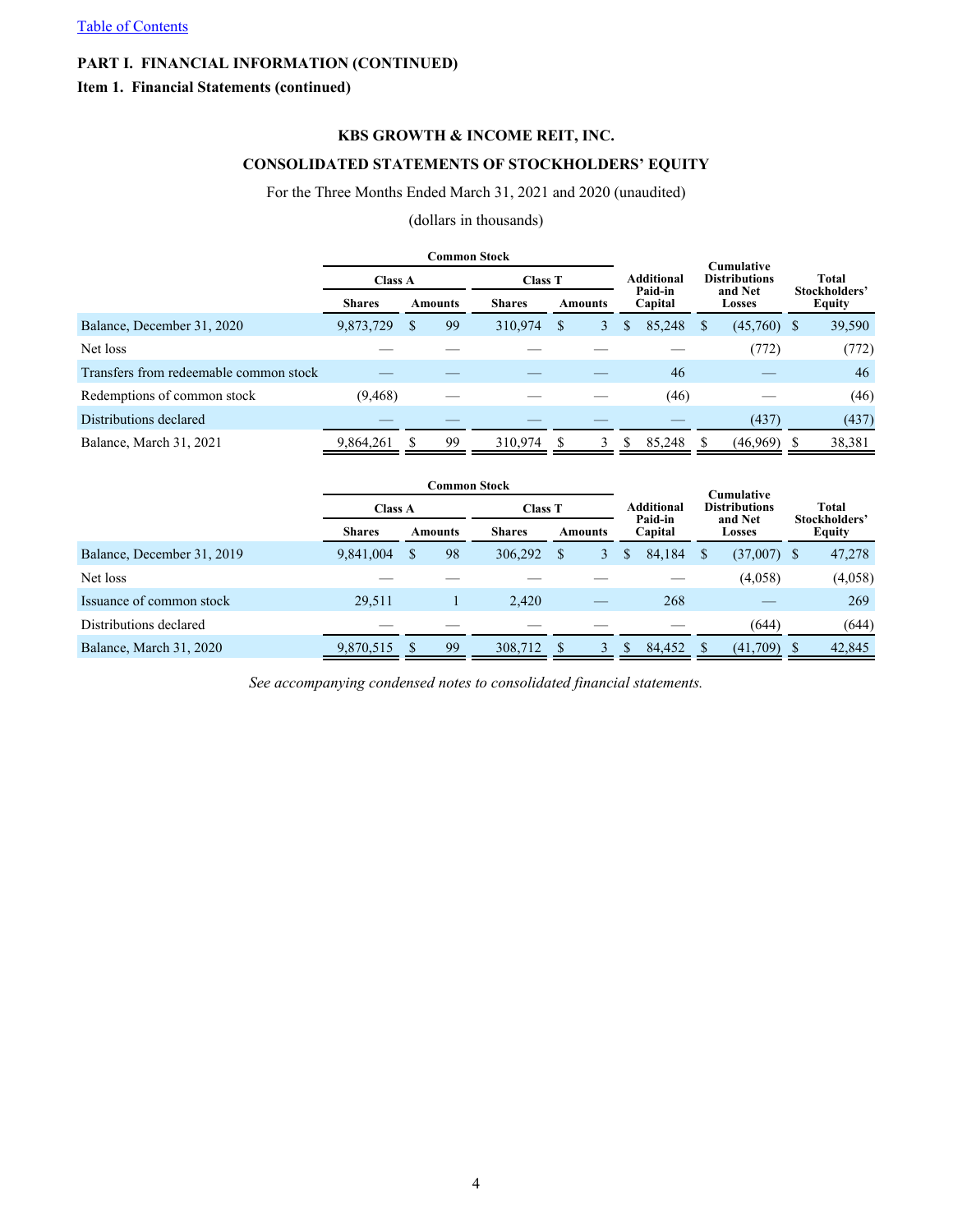# <span id="page-5-0"></span>**Item 1. Financial Statements (continued)**

# **KBS GROWTH & INCOME REIT, INC.**

# **CONSOLIDATED STATEMENTS OF CASH FLOWS**

## (unaudited)

(in thousands)

|                                                                                      | Three Months Ended March 31, |            |             |           |  |  |  |  |  |
|--------------------------------------------------------------------------------------|------------------------------|------------|-------------|-----------|--|--|--|--|--|
|                                                                                      |                              | 2021       |             | 2020      |  |  |  |  |  |
| Cash Flows from Operating Activities:                                                |                              |            |             |           |  |  |  |  |  |
| Net loss                                                                             | \$                           | $(772)$ \$ |             | (4,058)   |  |  |  |  |  |
| Adjustments to reconcile net loss to net cash used in operating activities:          |                              |            |             |           |  |  |  |  |  |
| Depreciation and amortization                                                        |                              | 1,982      |             | 2,166     |  |  |  |  |  |
| Impairment charges on real estate                                                    |                              |            |             | 5,750     |  |  |  |  |  |
| Equity in loss of unconsolidated joint venture                                       |                              |            |             | 469       |  |  |  |  |  |
| Deferred rents                                                                       |                              | 82         |             | 191       |  |  |  |  |  |
| Amortization of above and below-market leases, net                                   |                              | (165)      |             | (278)     |  |  |  |  |  |
| Amortization of deferred financing costs                                             |                              | 60         |             | 83        |  |  |  |  |  |
| Unrealized (gain) loss on derivative instrument                                      |                              | (433)      |             | 1,766     |  |  |  |  |  |
| Loss from extinguishment of debt                                                     |                              |            |             | 29        |  |  |  |  |  |
| Gain on sale of real estate, net                                                     |                              |            |             | (5,245)   |  |  |  |  |  |
| Changes in operating assets and liabilities:                                         |                              |            |             |           |  |  |  |  |  |
| Rents and other receivables                                                          |                              | $\sqrt{5}$ |             | (17)      |  |  |  |  |  |
| Prepaid expenses and other assets                                                    |                              | (338)      |             | (420)     |  |  |  |  |  |
| Accounts payable and accrued liabilities                                             |                              | (988)      |             | (1, 144)  |  |  |  |  |  |
| Due to affiliates                                                                    |                              | 458        |             | 441       |  |  |  |  |  |
| Other liabilities                                                                    |                              | (360)      |             | (327)     |  |  |  |  |  |
| Net cash used in operating activities                                                |                              | (469)      |             | (594)     |  |  |  |  |  |
| Cash Flows from Investing Activities:                                                |                              |            |             |           |  |  |  |  |  |
| Proceeds from sale of real estate                                                    |                              |            |             | 23.603    |  |  |  |  |  |
| Improvements to real estate                                                          |                              | (143)      |             | (834)     |  |  |  |  |  |
| Reimbursement from unconsolidated joint venture                                      |                              |            |             | 3         |  |  |  |  |  |
| Net cash (used in) provided by investing activities                                  |                              | (143)      |             | 22,772    |  |  |  |  |  |
| Cash Flows from Financing Activities:                                                |                              |            |             |           |  |  |  |  |  |
| Principal payments on notes payable                                                  |                              |            |             | (23, 650) |  |  |  |  |  |
| Payments to redeem common stock                                                      |                              | (46)       |             |           |  |  |  |  |  |
| Distributions paid to common stockholders                                            |                              | (437)      |             | (627)     |  |  |  |  |  |
| Net cash used in financing activities                                                |                              | (483)      |             | (24, 277) |  |  |  |  |  |
| Net decrease in cash and cash equivalents                                            |                              | (1,095)    |             | (2,099)   |  |  |  |  |  |
| Cash and cash equivalents and restricted cash, beginning of period                   |                              | 4,359      |             | 6,287     |  |  |  |  |  |
| Cash and cash equivalents and restricted cash, end of period                         | $\mathbb{S}$                 | 3,264      | \$          | 4,188     |  |  |  |  |  |
| Supplemental Disclosure of Cash Flow Information                                     |                              |            |             |           |  |  |  |  |  |
| Interest paid                                                                        | \$                           | 945        | \$          | 1,117     |  |  |  |  |  |
| Supplemental Disclosure of Noncash Investing and Financing Activities:               |                              |            |             |           |  |  |  |  |  |
| Distributions payable                                                                | \$                           |            | \$          | 215       |  |  |  |  |  |
| Accrued improvements to real estate                                                  | $\mathbb S$                  | 219        | $\mathbf S$ | 259       |  |  |  |  |  |
| Dividends paid to common stockholders through common stock issuances pursuant to the |                              |            |             |           |  |  |  |  |  |
| distribution reinvestment plan                                                       | \$                           |            | \$          | 269       |  |  |  |  |  |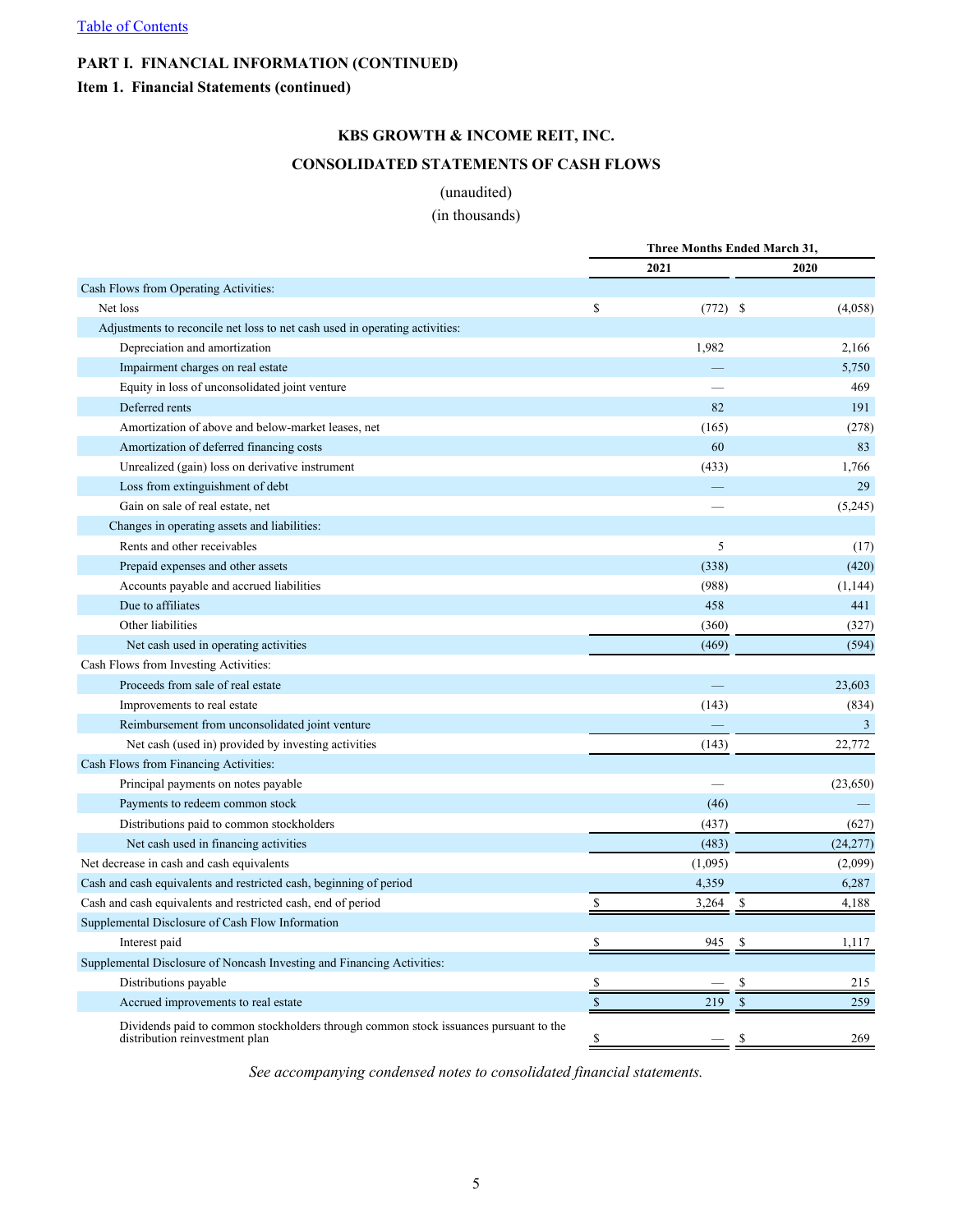<span id="page-6-0"></span>**Item 1. Financial Statements (continued)**

#### **KBS GROWTH & INCOME REIT, INC.**

## **CONDENSED NOTES TO CONSOLIDATED FINANCIAL STATEMENTS (CONTINUED)**

March 31, 2021 (unaudited)

#### **1. ORGANIZATION**

KBS Growth & Income REIT, Inc. (the "Company") was formed on January 12, 2015 as a Maryland corporation that elected to be taxed as a real estate investment trust ("REIT") beginning with the taxable year ended December 31, 2015. Substantially all of the Company's business is conducted through KBS Growth & Income Limited Partnership (the "Operating Partnership"), a Delaware limited partnership formed on January 14, 2015. The Company is the sole general partner of, and owns a 0.1% partnership interest in, the Operating Partnership. KBS Growth & Income REIT Holdings LLC ("REIT Holdings"), a Delaware limited liability company formed on January 14, 2015, owns the remaining 99.9% partnership interest in the Operating Partnership and is the sole limited partner. The Company is the sole member and manager of REIT Holdings.

Subject to certain restrictions and limitations, the business of the Company is externally managed by KBS Capital Advisors LLC (the "Advisor"), an affiliate of the Company, pursuant to an advisory agreement between the Company and the Advisor initially entered into on June 11, 2015, and amended at various times thereafter (the "Advisory Agreement"). The Advisor conducts the Company's operations and manages its portfolio of core real estate properties. On January 27, 2015, the Company issued 20,000 shares of its common stock to the Advisor at a purchase price of \$10.00 per share. On June 11, 2015, these outstanding shares of common stock were designated Class A shares of common stock.

As of March 31, 2021, the Company had invested in four office properties. The Company has invested in a portfolio of core real estate properties. The Company considers core properties to be existing properties with at least 80% occupancy. The Company's core focus in the U.S. office sector reflects a value-creating core strategy, which is also known as a core-plus strategy.

The Company commenced a private placement offering exempt from registration pursuant to Rule 506(b) of Regulation D of the Securities Act of 1933, as amended, on June 11, 2015, pursuant to which the Company offered a maximum of \$105,000,000 in shares of its Class A common stock for sale to accredited investors (the "Initial Private Offering"), of which \$5,000,000 of Class A shares were offered pursuant to the Company's distribution reinvestment plan. The Company ceased offering shares in the primary portion of the Initial Private Offering on April 27, 2016 and processed subscriptions for the primary Initial Private Offering dated on or prior to April 27, 2016 through May 30, 2016. KBS Capital Markets Group LLC (the "Dealer Manager"), an affiliate of the Advisor, served as the dealer manager of the Initial Private Offering pursuant to a dealer manager agreement dated June 11, 2015 (the "Initial Private Offering Dealer Manager Agreement").

On February 4, 2015, the Company filed a registration statement on Form S-11 with the Securities and Exchange Commission (the "SEC") to register an initial public offering of its common stock to offer a maximum of \$1,500,000,000 in shares of common stock for sale to the public in a primary offering, consisting of two classes of shares: Class A and Class T (the "Primary Offering") and a maximum of \$800,000,000 in both classes of shares of its common stock pursuant to the Company's distribution reinvestment plan (the "DRP Offering" and, together with the Primary Offering, the "Public Offering"). The SEC declared the Company's registration statement effective on April 28, 2016 and the Company retained the Dealer Manager to serve as the dealer manager of the Public Offering pursuant to a dealer manager agreement dated April 28, 2016 (the "Public Offering Dealer Manager Agreement"). The Company terminated the Primary Offering effective June 30, 2017.

On August 5, 2020, the board of directors of the Company approved the termination of the DRP Offering effective August 20, 2020.

On October 3, 2017, the Company launched a private placement offering exempt from registration pursuant to Rule 506(c) of Regulation D of the Securities Act pursuant to which the Company offered a maximum of \$1,000,000,000 in shares of its Class A common stock to accredited investors (the "Second Private Offering"). Prior to the launch of the Second Private Offering, on September 29, 2017, the Company entered into a dealer manager agreement (the "NCPS Dealer Agreement") with the Advisor and North Capital Private Securities Corporation ("NCPS") in connection with the Second Private Offering. In December 2019, the Company's board of directors suspended the Second Private Offering and terminated the Second Private Offering on August 5, 2020.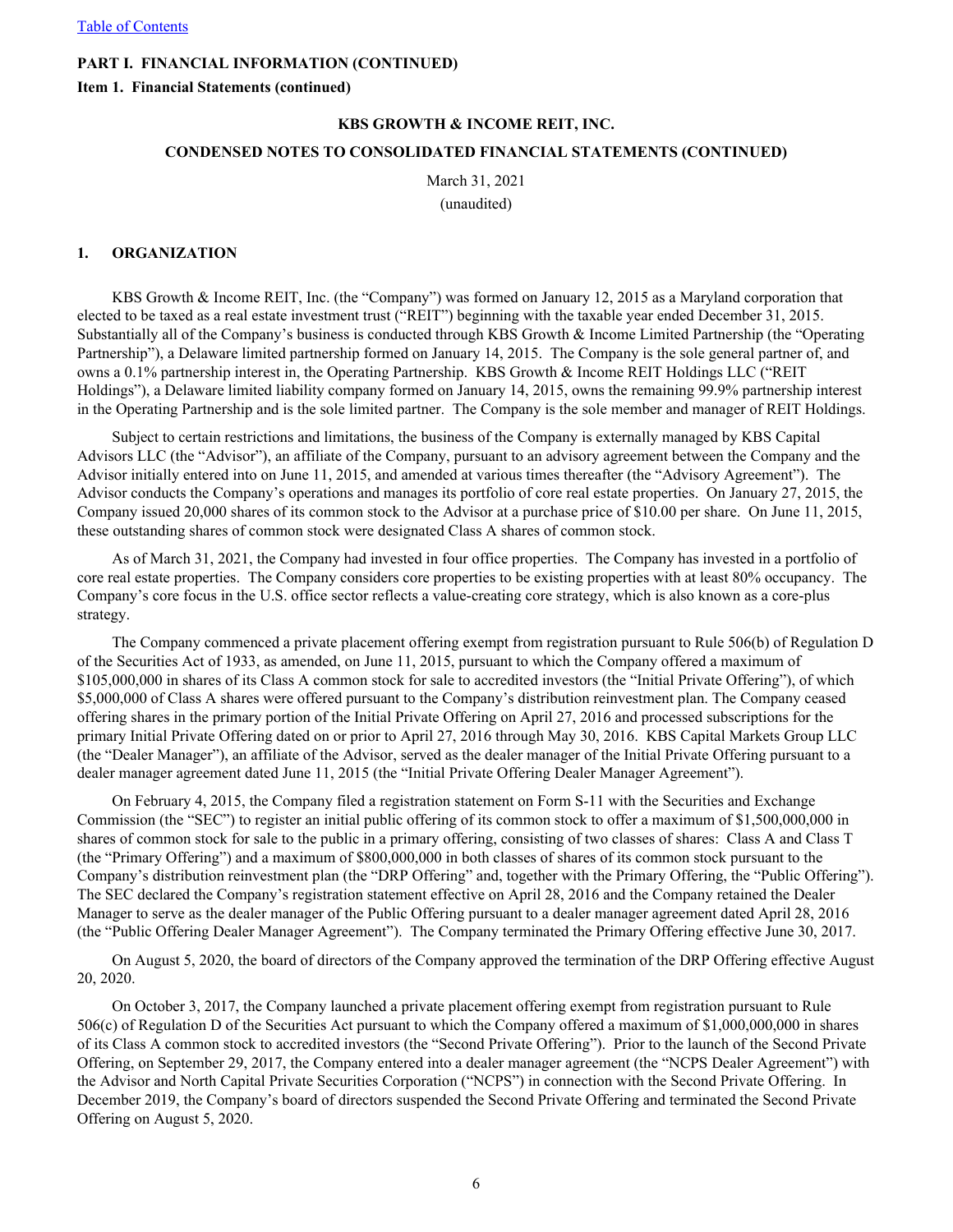**Item 1. Financial Statements (continued)**

#### **KBS GROWTH & INCOME REIT, INC.**

## **CONDENSED NOTES TO CONSOLIDATED FINANCIAL STATEMENTS (CONTINUED)**

March 31, 2021

(unaudited)

#### **1. ORGANIZATION (CONTINUED)**

The Company sold 8,548,972 shares of Class A common stock for gross offering proceeds of \$76.8 million in the Initial Private Offering, including 74,744 shares of Class A common stock under its distribution reinvestment plan for gross offering proceeds of \$0.7 million.

The Company sold 122,721 and 270,415 shares of Class A and Class T common stock, respectively, in the Primary Offering for aggregate gross offering proceeds of \$3.9 million. The Company sold 883,256 and 41,030 shares of Class A and Class T common stock, respectively, in the DRP Offering for aggregate gross offering proceeds of \$8.5 million.

The Company sold 612,272 shares of Class A common stock in the Second Private Offering for aggregate gross offering proceeds of \$5.5 million.

As of March 31, 2021, the Company had redeemed 456,321 and 2,245 Class A and Class T shares, respectively, for \$3.8 million.

Additionally, on August 11, 2015, the Company issued 46,362 shares of Class A common stock to the Company's affiliates, for an aggregate of \$0.3 million, in private transactions exempt from the registration requirements pursuant to Section 4(a)(2) of the Securities Act of 1933.

#### *COVID-19 Pandemic*

One of the most significant risks and uncertainties facing the Company and the real estate industry generally continues to be the effect of the ongoing public health crisis of the novel coronavirus disease ("COVID-19") pandemic. The Company continues to closely monitor the impact of the COVID-19 pandemic on all aspects of its business, including how the pandemic is affecting its tenants. From March 2020 through March 31, 2021, the Company did not experience significant disruptions in its operations from the COVID-19 pandemic. The Company did, however, recognize impairment charges related to a projected reduction in cash flows as a result of changes in leasing projections that were impacted in part by the COVID-19 pandemic at the Institute Property and 210. W. Chicago during the three months ended March 31, 2020. In addition, reductions in property values related to the impact of the COVID-19 pandemic have reduced the Company's availability to draw on the revolving commitment and may limit the Company's ability to exercise its extension option under its term loan due to covenants described in the loan agreement. Many of the Company's tenants have experienced disruptions in their business, some more severely than others. In general, the Company's retail tenants, which comprise approximately 7% of its annualized base rent, have been more severely impacted by the COVID-19 pandemic than its office tenants. As of March 31, 2021, the Company has granted approximately \$0.2 million of rent deferrals and approximately \$0.1 million in rental abatements. As the impact of the pandemic continues to be felt, these tenants or additional tenants may request rent relief in future periods or become unable to pay rent, and the Company is unable to predict the ultimate impact the pandemic will have on its financial condition, results of operations and cash flows due to numerous uncertainties.

The extent to which the COVID-19 pandemic impacts the Company's operations and those of its tenants depends on future developments, which remain uncertain and cannot be predicted with confidence, including the scope, severity and duration of the pandemic, the actions taken to contain the pandemic or mitigate its impact, and the direct and indirect economic effects of the pandemic and containment measures, among others.

#### *Liquidation Strategy*

In August of 2020, the special committee of the board of directors directed the Advisor, with the assistance of the independent financial advisor of the special committee, to develop a plan of liquidation for approval by the board and submission to the stockholders. The Company initially expected to present a plan of liquidation for a vote of the stockholders of the Company within six months from its determination to pursue a liquidation strategy. However, as a result of the adverse market conditions caused by the civil unrest and disruption in Portland and Chicago, where several of the Company's properties are located, and the ongoing uncertainty and business disruptions related to the COVID-19 pandemic, in November 2020, the board determined to delay any proposal to liquidate the Company until market conditions improve.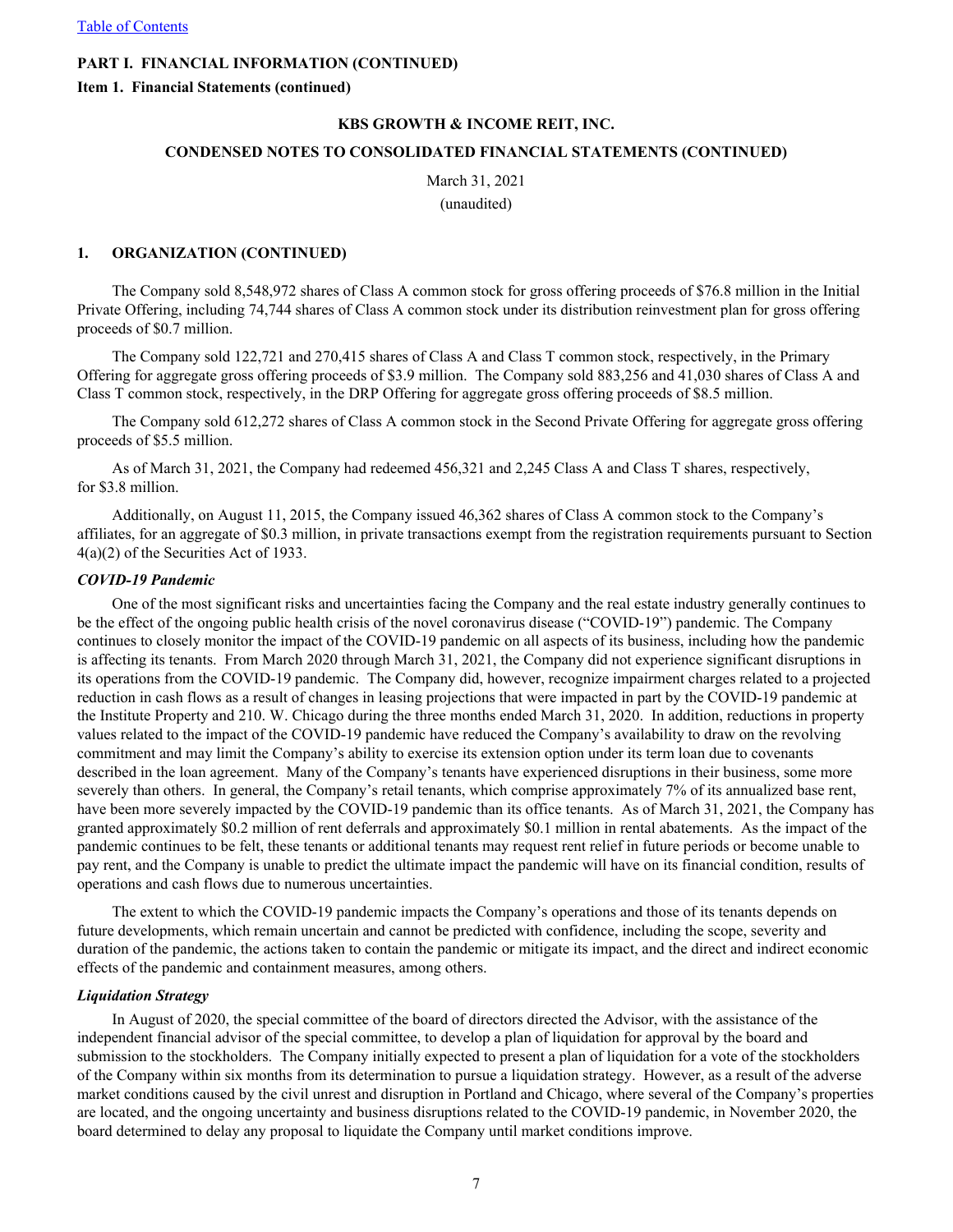**Item 1. Financial Statements (continued)**

#### **KBS GROWTH & INCOME REIT, INC.**

## **CONDENSED NOTES TO CONSOLIDATED FINANCIAL STATEMENTS (CONTINUED)**

March 31, 2021 (unaudited)

#### **2. SUMMARY OF SIGNIFICANT ACCOUNTING POLICIES**

There have been no significant changes to the Company's accounting policies since it filed its audited financial statements in its Annual Report on Form 10-K for the year ended December 31, 2020. For further information about the Company's accounting policies, refer to the Company's consolidated financial statements and notes thereto for the year ended December 31, 2020 included in the Company's Annual Report on Form 10-K filed with the Securities and Exchange Commission ("SEC").

#### **Principles of Consolidation and Basis of Presentation**

The accompanying unaudited consolidated financial statements and condensed notes thereto have been prepared in accordance with U.S. generally accepted accounting principles ("GAAP") for interim financial information as contained within the Financial Accounting Standards Board ("FASB") Accounting Standards Codification ("ASC") and the rules and regulations of the SEC, including the instructions to Form 10-Q and Article 10 of Regulation S-X. Accordingly, the unaudited consolidated financial statements do not include all of the information and footnotes required by GAAP for audited financial statements. In the opinion of management, the financial statements for the unaudited interim periods presented include all adjustments, which are of a normal and recurring nature, necessary for a fair and consistent presentation of the results for such periods. Operating results for the three months ended March 31, 2021 are not necessarily indicative of the results that may be expected for the year ending December 31, 2021.

The consolidated financial statements include the accounts of the Company, REIT Holdings, the Operating Partnership, and their direct and indirect wholly owned subsidiaries. All significant intercompany balances and transactions are eliminated in consolidation.

#### **Use of Estimates**

The preparation of the consolidated financial statements and the accompanying notes thereto in conformity with GAAP requires management to make estimates and assumptions that affect the amounts reported in the consolidated financial statements and accompanying notes. Actual results could materially differ from those estimates.

#### **Segments**

The Company had invested in four office properties as of March 31, 2021. Substantially all of the Company's revenue and net loss is from real estate, and therefore, the Company currently operates in one reportable segment.

#### **Per Share Data**

Basic net income (loss) per share of common stock is calculated by dividing net income (loss) by the weighted-average number of shares of common stock issued and outstanding during such period. Diluted net income (loss) per share of common stock equals basic net income (loss) per share of common stock as there were no potentially dilutive securities outstanding for the three months ended March 31, 2021 and 2020. Basic and diluted net income (loss) per share of Class A common stock and basic and diluted net income (loss) per share of Class T common stock were equal for the three months ended March 31, 2021 and 2020 as aggregate cash distributions for each share class were equal during those periods.

During the three months ended March 31, 2021 and 2020, aggregate cash distributions declared per share of Class A and Class T common stock were \$0.04287500 and \$0.06322500, respectively, assuming the share was issued and outstanding each date that was a record date for distributions during the period. Distributions declared per common share of Class A and Class T common stock were \$0.04287500 per share for the quarter ended March 31, 2021. Distributions declared per common share of Class A and Class T common stock were \$0.02107500 per share for each month during the period from January 1, 2020 through March 31, 2020.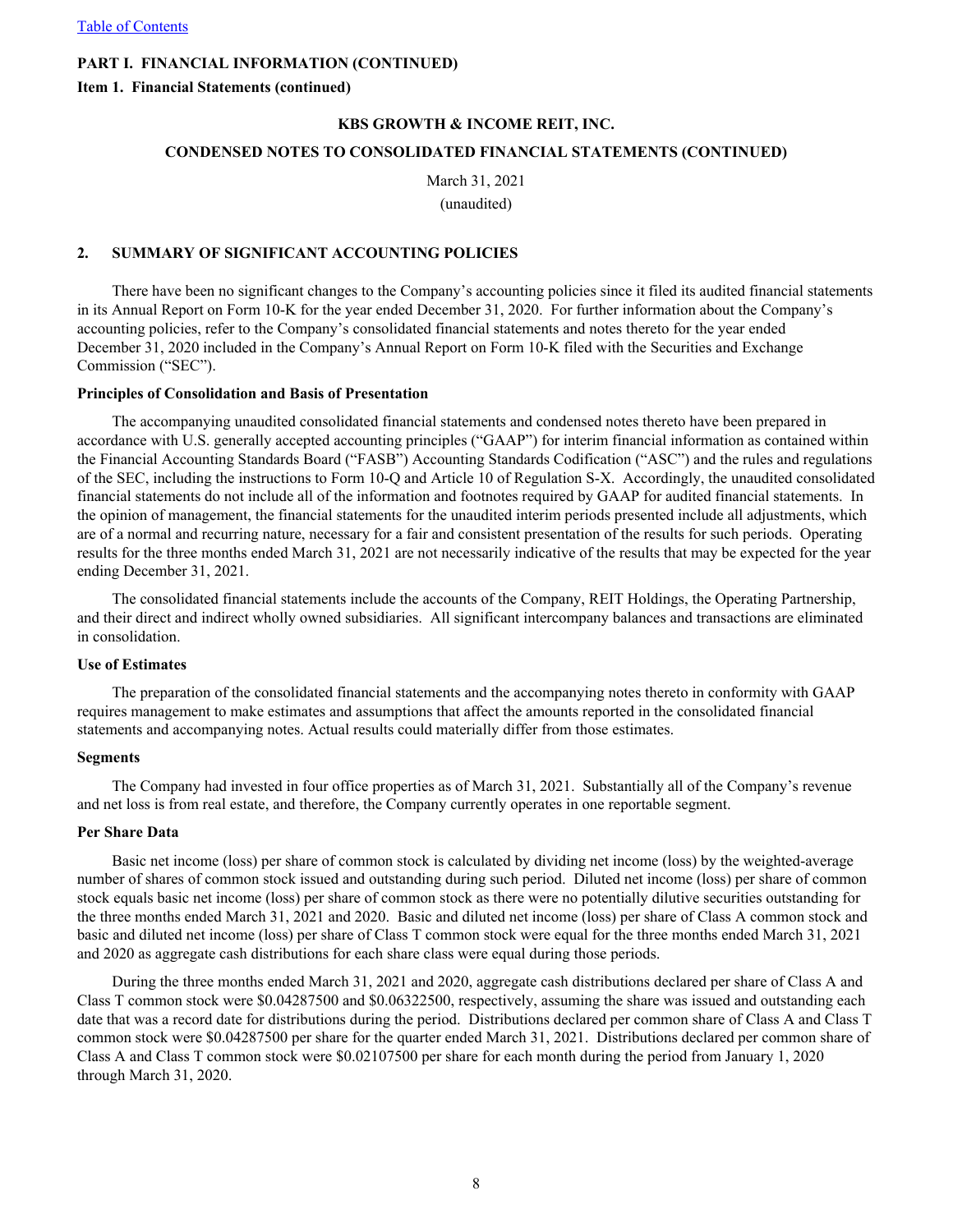**Item 1. Financial Statements (continued)**

#### **KBS GROWTH & INCOME REIT, INC.**

## **CONDENSED NOTES TO CONSOLIDATED FINANCIAL STATEMENTS (CONTINUED)**

March 31, 2021 (unaudited)

#### **2. SUMMARY OF SIGNIFICANT ACCOUNTING POLICIES (CONTINUED)**

#### **Square Footage, Occupancy and Other Measures**

Square footage, occupancy, number of tenants and other measures, including annualized base rent and annualized base rent per square foot, or amounts derived from such measures, used to describe real estate investments included in these condensed notes to consolidated financial statements are presented on an unaudited basis and outside the scope of the Company's independent registered public accounting firm's review of the Company's financial statements in accordance with the standards of the United States Public Company Accounting Oversight Board.

#### **Recently Issued Accounting Standards Update**

In March 2020, the FASB issued ASU No. 2020-04, *Reference Rate Reform (Topic 848): Facilitation of the Effects of Reference Rate Reform on Financial Reporting* ("ASU No. 2020-04") to provide temporary optional expedients and exceptions to the guidance in GAAP on contract modifications and hedge accounting to ease the financial reporting burdens related to the expected market transition from the London Interbank Offered Rate (LIBOR) and other interbank offered rates to alternative reference rates, such as the Secured Overnight Financing Rate (SOFR). Modified contracts that meet the following criteria are eligible for relief from the modification accounting requirements under GAAP: (1) The contract references LIBOR or another rate that is expected to be discontinued due to reference rate reform, (2) The modified terms directly replace or have the potential to replace the reference rate that is expected to be discontinued due to reference rate reform, and (3) Any contemporaneous changes to other terms (i.e., those that do not directly replace or have the potential to replace the reference rate) that change or have the potential to change the amount and timing of contractual cash flows must be related to the replacement of the reference rate. For a contract that meets the criteria, the guidance generally allows an entity to account for and present modifications as an event that does not require contract remeasurement at the modification date or reassessment of a previous accounting determination. That is, the modified contract is accounted for as a continuation of the existing contract. In addition, ASU No. 2020-04 provides various optional expedients for hedging relationships affected by reference rate reform, if certain criteria are met. The amendments in ASU No. 2020-04 are effective for all entities as of March 12, 2020 through December 31, 2022. An entity may elect to apply the amendments for contract modifications by Topic or Industry Subtopic as of any date from the beginning of an interim period that includes or is subsequent to March 12, 2020, or prospectively from a date within an interim period that includes or is subsequent to March 12, 2020, up to the date that the financial statements are available to be issued. Once elected for a Topic or an Industry Subtopic, the amendments in this Update must be applied prospectively for all eligible contract modifications for that Topic or Industry Subtopic. An entity may elect to apply the amendments in ASU No. 2020-04 to eligible hedging relationships existing as of the beginning of the interim period that includes March 12, 2020 and to new eligible hedging relationships entered into after the beginning of the interim period that includes March 12, 2020.

For the period from January 1, 2020 (the earliest date the Company may elect to apply ASU No. 2020-04) through March 31, 2021, the Company did not have any contract modifications that meet the criteria described above, specifically contract modifications that have been modified from LIBOR to an alternative reference rate. The Company's loan agreements, derivative instruments, and certain lease agreements use LIBOR as the current reference rate. For eligible contract modifications, the Company expects to adopt the temporary optional expedients described in ASU No. 2020-04. The optional expedients for hedging relationships described in ASU No. 2020-04 are not expected to have an impact to the Company as the Company has elected to not designate its derivative instruments as a hedge.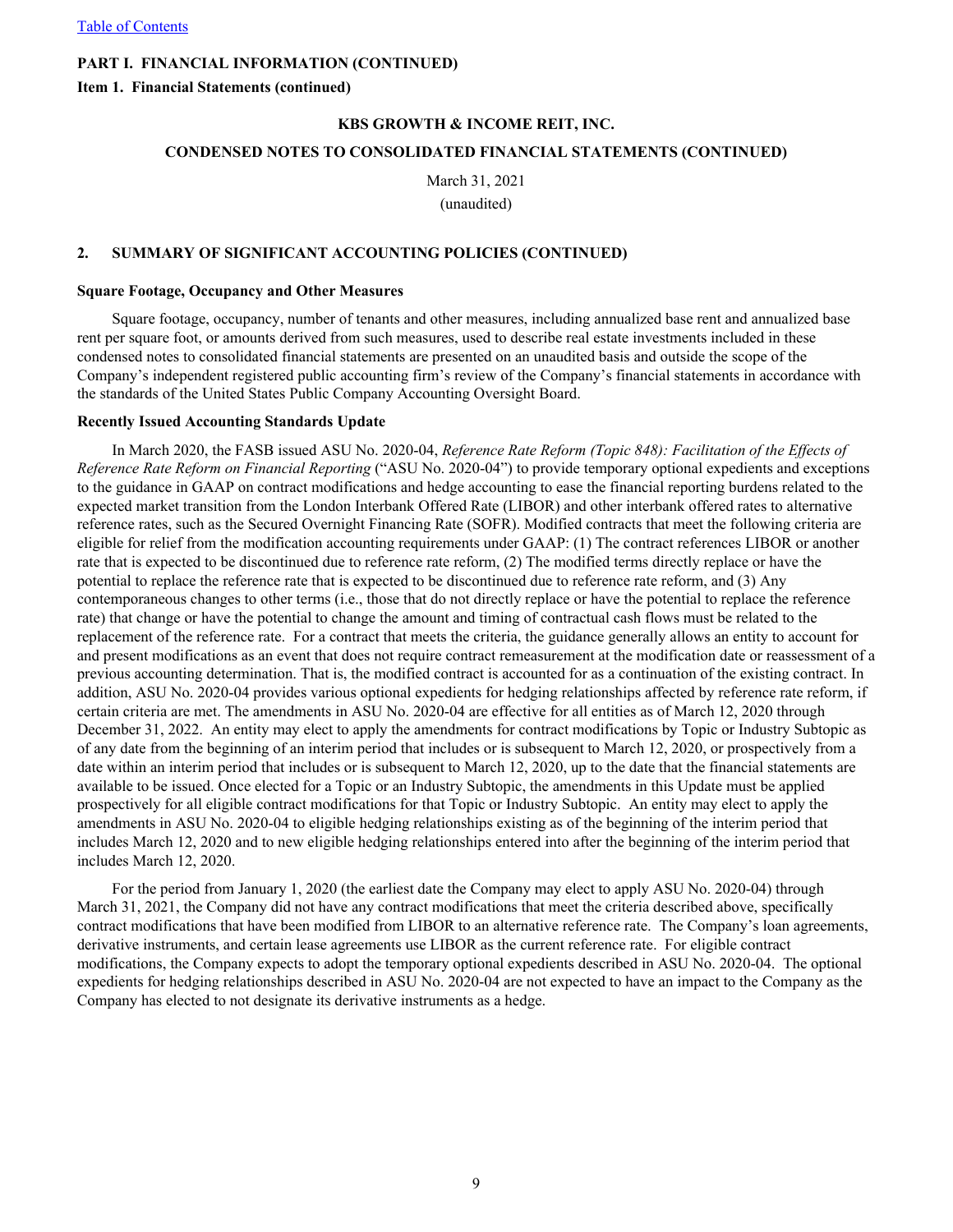**Item 1. Financial Statements (continued)**

#### **KBS GROWTH & INCOME REIT, INC.**

## **CONDENSED NOTES TO CONSOLIDATED FINANCIAL STATEMENTS (CONTINUED)**

March 31, 2021

(unaudited)

#### **2. SUMMARY OF SIGNIFICANT ACCOUNTING POLICIES (CONTINUED)**

In April 2020, the FASB issued a FASB Staff Q&A related to *Topic 842 and Topic 840: Accounting for Lease Concessions Related to the Effects of the COVID-19 Pandemic* (the "Topic 842 Q&A"). The Company adopted the lease accounting standards of Topic 842 beginning January 1, 2019. Under Topic 842, subsequent changes to lease payments that are not stipulated in the original lease contract are generally accounted for as lease modifications. Some contracts may contain explicit or implicit enforceable rights and obligations that require lease concessions if certain circumstances arise that are beyond the control of the parties to the contract. If a lease contract provides enforceable rights and obligations for concessions in the contract and no changes are made to that contract, the concessions are not accounted for under the lease modification guidance in Topic 842. If concessions granted by lessors are beyond the enforceable rights and obligations in the contract, entities would generally account for those concessions in accordance with the lease modification guidance in Topic 842. Because of the unprecedented and global nature of the COVID-19 pandemic, the FASB staff is aware that it may be exceedingly challenging for entities to determine whether existing contracts provide enforceable rights and obligations for lease concessions and whether those concessions are consistent with the terms of the contract or are modifications to the contract. As such, the FASB staff believes that it would be acceptable for entities to make an election to account for lease concessions related to the effects of the COVID-19 pandemic consistent with how those concessions would be accounted for under Topic 842 as though enforceable rights and obligations for those concessions existed (regardless of whether those enforceable rights and obligations for the concessions explicitly exist in the contract). Consequently, for concessions related to the effects of the COVID-19 pandemic, an entity will not have to analyze each contract to determine whether enforceable rights and obligations for concessions exist in the contract and can elect to apply or not apply the lease modification guidance in Topic 842 to those contracts. This election is available for concessions related to the effects of the COVID-19 pandemic that do not result in a substantial increase in the rights of the lessor or the obligations of the lessee. For example, this election is available for concessions that result in the total payments required by the modified contract being substantially the same as or less than total payments required by the original contract. The FASB staff expects that reasonable judgment will be exercised in making those determinations. Some concessions will provide a deferral of payments with no substantive changes to the consideration in the original contract. A deferral affects the timing, but the amount of the consideration is substantially the same as that required by the original contract. The staff expects that there will be multiple ways to account for those deferrals, none of which the staff believes are more preferable than the others. Two of those methods are: (1) Account for the concessions as if no changes to the lease contract were made. Under that accounting, a lessor would increase its lease receivable, and a lessee would increase its accounts payable as receivables/payments accrue. In its income statement, a lessor would continue to recognize income, and a lessee would continue to recognize expense during the deferral period and (2) Account for the deferred payments as variable lease payments.

In accordance with the Topic 842 Q&A, the Company made the election to account for lease concessions related to the effects of the COVID-19 pandemic consistent with how those concessions would be accounted for under Topic 842 as though enforceable rights and obligations for those concessions existed. Accordingly, the Company does not analyze each contract to determine whether enforceable rights and obligations for concessions exist in the contract and elected not apply the lease modification guidance in Topic 842. For deferrals, the Company accounts for the concessions as if no changes to the lease contract were made and continued to recognize rental income during the deferral period. The amount of deferred rent is assessed for collectability at the end of each reporting period. For rental abatements, the Company recognizes negative variable lease income for the forgiven rent, thereby reversing the rental income and rent receivable for the abated period.

The Company has not granted any material lease concessions related to the effects of the COVID-19 pandemic that had a material impact to the Company's consolidated balance sheet as of March 31, 2021 or consolidated statements of operations for the three months ended March 31, 2021 and 2020. As of March 31, 2021, the Company had entered into lease amendments related to the effects of the COVID-19 pandemic, granting approximately \$0.2 million of rent deferrals for the period from April 2020 through April 2021 and granting approximately \$0.1 million in rental abatements.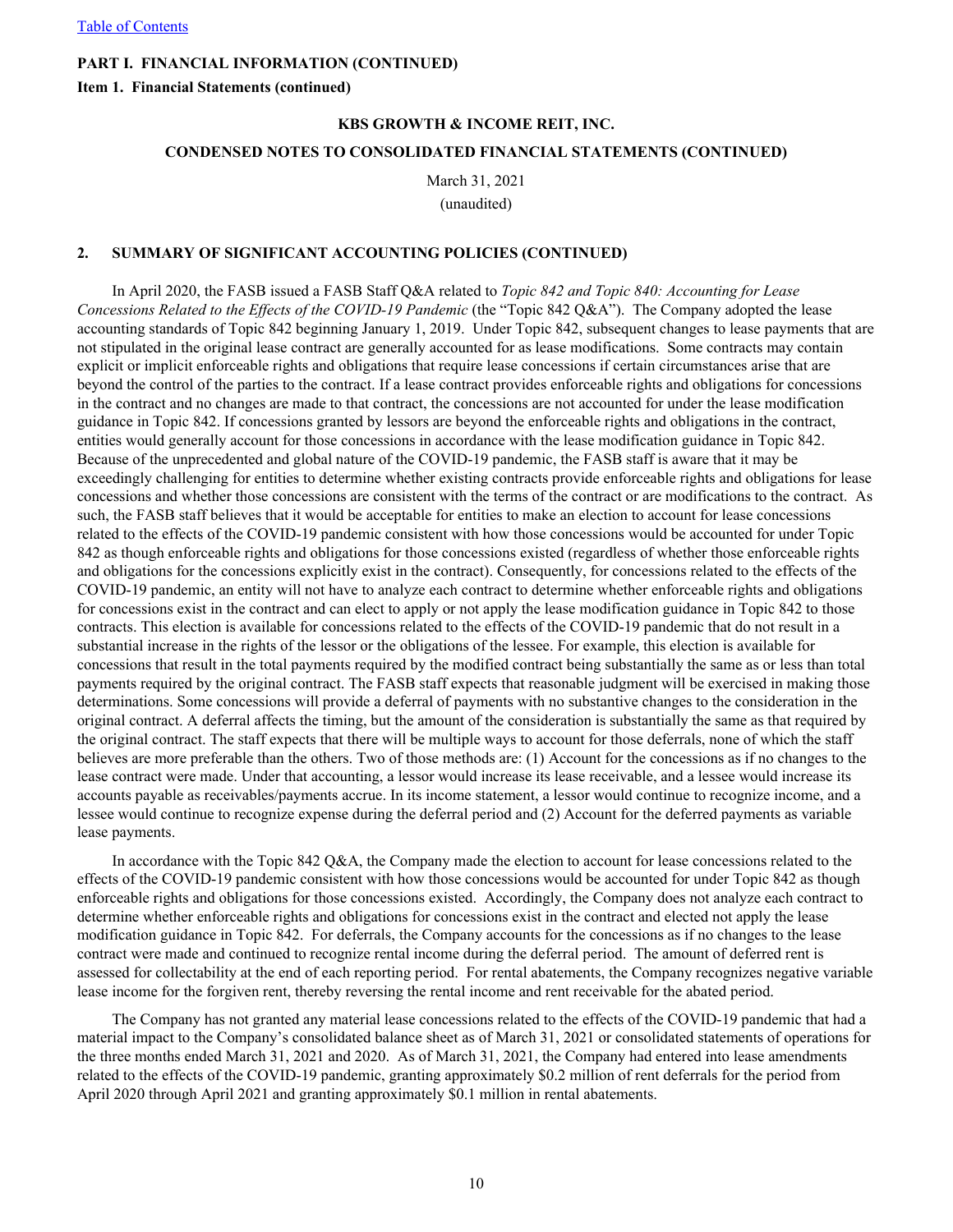**Item 1. Financial Statements (continued)**

#### **KBS GROWTH & INCOME REIT, INC.**

## **CONDENSED NOTES TO CONSOLIDATED FINANCIAL STATEMENTS (CONTINUED)**

March 31, 2021

(unaudited)

#### **2. SUMMARY OF SIGNIFICANT ACCOUNTING POLICIES (CONTINUED)**

As of March 31, 2021, the Company had \$0.1 million of receivables for lease payments that had been deferred as lease concessions related to the effects of the COVID-19 pandemic. For the three months ended March 31, 2021, the Company recorded \$16,000 of rental abatements granted to tenants as a result of the COVID-19 pandemic.

Tenants may request additional lease concessions or deferrals for future periods, which may have an impact on the Company's business, financial condition and results of operations, but the ultimate impact will largely depend on future developments with respect to the continued spread and treatment of the virus, the actions taken to contain the pandemic or mitigate its impact, and the direct and indirect economic effects of the pandemic and containment measures, which the Company cannot accurately predict.

## **3. REAL ESTATE HELD FOR INVESTMENT**

As of March 31, 2021, the Company's portfolio of real estate held for investment was composed of four office buildings containing 599,030 rentable square feet, which were collectively 82.5% occupied. The following table provides summary information regarding the properties owned by the Company as of March 31, 2021 (in thousands):

| <b>Property</b>           | Date Acquired | City     | <b>State</b> | <b>Property</b><br>Type | <b>Total Real Estate</b><br>at Cost $^{(1)}$ |         | Accumulated<br>Depreciation and<br>Amortization <sup>(1)</sup> |               |  | <b>Total Real Estate,</b><br>Net <sup>(1)</sup> |
|---------------------------|---------------|----------|--------------|-------------------------|----------------------------------------------|---------|----------------------------------------------------------------|---------------|--|-------------------------------------------------|
| Commonwealth Building     | 06/30/2016    | Portland | <b>OR</b>    | Office                  | S                                            | 77.147  |                                                                | $(13,611)$ \$ |  | 63,536                                          |
| The Offices at Greenhouse | 11/14/2016    | Houston  | TX           | Office                  |                                              | 47,207  |                                                                | (10, 347)     |  | 36,860                                          |
| <b>Institute Property</b> | 11/09/2017    | Chicago  | IL           | Office                  |                                              | 37,662  |                                                                | (1,718)       |  | 35,944                                          |
| 210 W. Chicago            | 10/05/2020    | Chicago  | IL           | Office                  |                                              | 4.780   |                                                                | (101)         |  | 4,679                                           |
|                           |               |          |              |                         |                                              | 166,796 |                                                                | (25, 777)     |  | 141,019                                         |
|                           |               |          |              |                         |                                              |         |                                                                |               |  |                                                 |

(1) Amounts presented are net of impairment charges and write-offs of fully depreciated/amortized assets.

As of March 31, 2021, the following properties each represented more than 10% of the Company's total assets:

| <b>Property</b>           | Location     | Rentable<br><b>Square Feet</b> | <b>Total Real Estate,</b><br>Net<br>(in thousands) | Percentage of<br><b>Total Assets</b> | <b>Annualized Base</b><br>Rent<br>(in thousands) $^{(1)}$ | Average<br>Annualized<br><b>Base Rent per</b><br>sq. ft. | Occupancy |
|---------------------------|--------------|--------------------------------|----------------------------------------------------|--------------------------------------|-----------------------------------------------------------|----------------------------------------------------------|-----------|
| Commonwealth Building     | Portland, OR | 224,122                        | 63.536                                             | 42.6 $%$ \$                          | 4.614                                                     | 30.33                                                    | 67.9 %    |
| The Offices at Greenhouse | Houston, TX  | 203.284                        | 36.860                                             | 24.7 %                               | 4.131                                                     | 20.63                                                    | 98.5 %    |
| <b>Institute Property</b> | Chicago, IL  | 155,385                        | 35.944                                             | 24.1%                                | 3.370                                                     | 26.85                                                    | 80.8%     |

(1) Annualized base rent represents annualized contractual base rental income as of March 31, 2021, adjusted to straight-line any contractual tenant concessions (including free rent), rent increases and rent decreases from the lease's inception through the balance of the lease term.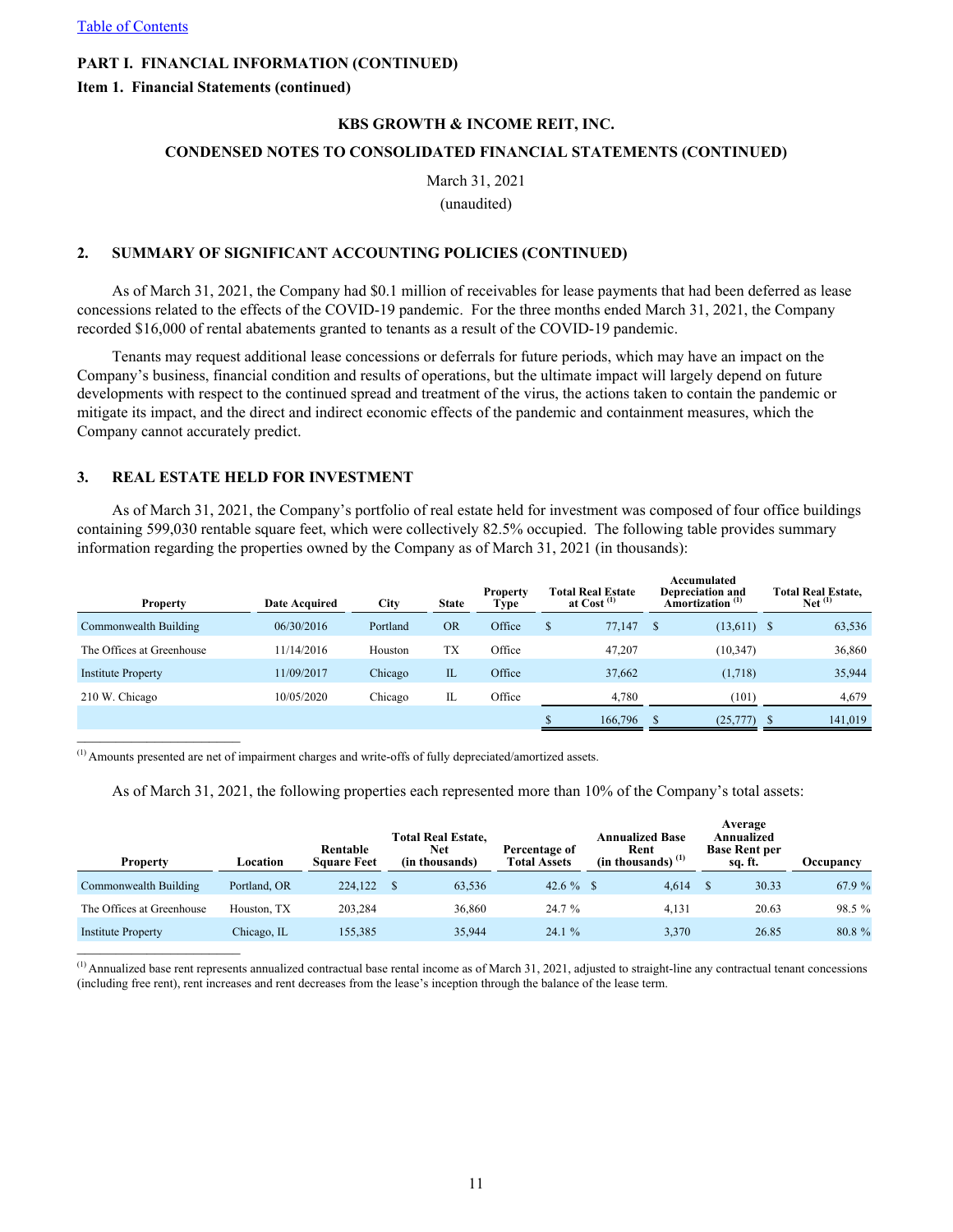**Item 1. Financial Statements (continued)**

#### **KBS GROWTH & INCOME REIT, INC.**

## **CONDENSED NOTES TO CONSOLIDATED FINANCIAL STATEMENTS (CONTINUED)**

March 31, 2021 (unaudited)

#### **3. REAL ESTATE HELD FOR INVESTMENT (CONTINUED)**

#### **Operating Leases**

The Company's real estate properties held for investment are leased to tenants under operating leases for which the terms and expirations vary. As of March 31, 2021, the leases had remaining terms, excluding options to extend, of up to 8.3 years with a weighted-average remaining term of 3.0 years. Some of the leases have provisions to extend the term of the leases, options for early termination for all or a part of the leased premises after paying a specified penalty, and other terms and conditions as negotiated. The Company retains substantially all of the risks and benefits of ownership of the real estate assets leased to tenants. Generally, upon the execution of a lease, the Company requires a security deposit from the tenant in the form of a cash deposit and/or a letter of credit. The amount required as a security deposit varies depending upon the terms of the respective lease and the creditworthiness of the tenant, but generally is not a significant amount. Therefore, exposure to credit risk exists to the extent that a receivable from a tenant exceeds the amount of its security deposit. Security deposits received in cash related to tenant leases are included in other liabilities in the accompanying consolidated balance sheets and totaled \$0.7 million and \$0.8 million as of March 31, 2021 and December 31, 2020, respectively.

During the three months ended March 31, 2021 and 2020, the Company recognized deferred rent from tenants, net of lease incentive amortization, of \$(0.1) million and \$(0.2) million, respectively. As of March 31, 2021 and December 31, 2020, the cumulative deferred rent balance was \$2.5 million and \$2.6 million, respectively, and is included in rents and other receivables on the accompanying consolidated balance sheets. The cumulative deferred rent balance included \$0.1 million and \$0.1 million of unamortized lease incentives as of March 31, 2021 and December 31, 2020, respectively.

As of March 31, 2021, the future minimum rental income from the Company's properties held for investment under its non-cancelable operating leases was as follows (in thousands):

| April 1, 2021 through December 31, 2021 | \$<br>9,677 |
|-----------------------------------------|-------------|
| 2022                                    | 11,196      |
| 2023                                    | 8,737       |
| 2024                                    | 7,498       |
| 2025                                    | 2,546       |
| Thereafter                              | 3,190       |
|                                         | 42,844      |

As of March 31, 2021, the Company had a concentration of credit risk related to AECOM, one of the tenants in The Offices at Greenhouse in the engineering industry, which represented 23% of the Company's annualized base rent. The tenant individually occupied 135,727 rentable square feet or approximately 23% of the total rentable square feet of the Company's real estate portfolio held for investment, which expires on December 31, 2024, with two five-year extension options. As of March 31, 2021, the annualized base rent for this tenant was approximately \$2.9 million or \$21.37 per square foot. No other tenant represented more than 10% of the Company's annualized base rent.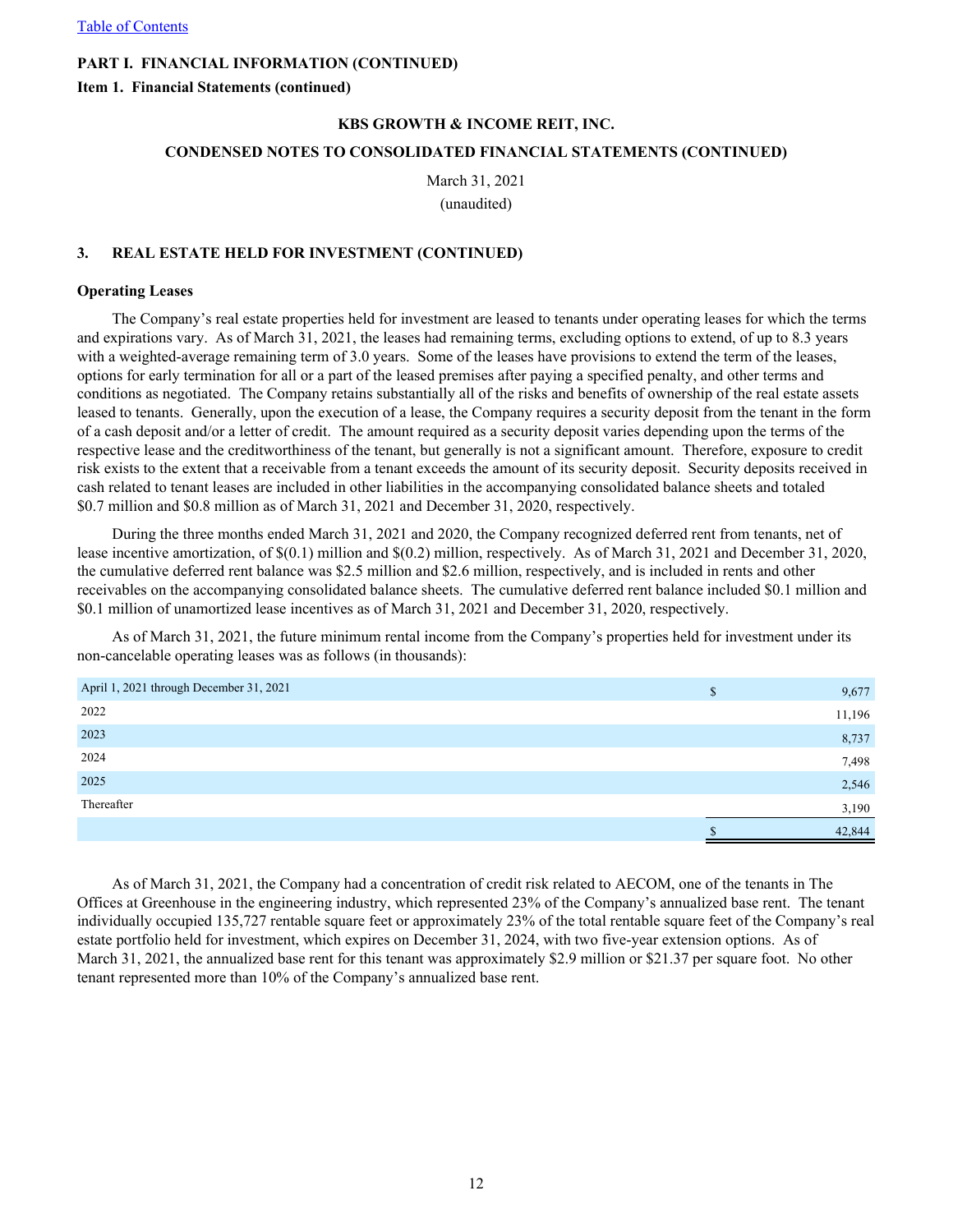#### **Item 1. Financial Statements (continued)**

#### **KBS GROWTH & INCOME REIT, INC.**

## **CONDENSED NOTES TO CONSOLIDATED FINANCIAL STATEMENTS (CONTINUED)**

March 31, 2021

(unaudited)

#### **3. REAL ESTATE HELD FOR INVESTMENT (CONTINUED)**

As of March 31, 2021, the Company's real estate properties held for investment were leased to 59 tenants over a diverse range of industries. The Company's highest tenant industry concentration (greater than 10% of annualized base rent) was as follows:

| Industry                                    | Number of<br><b>Tenants</b> | <b>Annualized Base Rent (1)</b><br>(in thousands) | <b>Percentage of Annualized</b><br><b>Base Rent</b> |  |  |
|---------------------------------------------|-----------------------------|---------------------------------------------------|-----------------------------------------------------|--|--|
| Professional, scientific and technical      |                             | 4.786                                             | 37.8 %                                              |  |  |
| Computer system design and related services |                             | .358                                              | 10.7%                                               |  |  |
|                                             |                             | 6.144                                             | 48.5 %                                              |  |  |
|                                             |                             |                                                   |                                                     |  |  |

(1) Annualized base rent represents annualized contractual base rental income as of March 31, 2021, adjusted to straight-line any contractual tenant concessions (including free rent), rent increases and rent decreases from the lease's inception through the balance of the lease term.

As of March 31, 2021, no other tenant industries accounted for more than 10% of annualized base rent. During the three months ended March 31, 2021 and 2020, the Company excluded from rental income \$0.2 million and \$0.4 million, respectively, related to lease payments that were deemed not probable of collection.

#### **Impairment of Real Estate**

During the three months ended March 31, 2020, the Company recorded non-cash impairment charges of \$5.8 million to write down the carrying value of the Institute Property, an office property located in Chicago, Illinois, to its estimated fair value as a result of changes in cash flow estimates including a change in leasing projections, which triggered the future estimated undiscounted cash flows to be lower than the net carrying value of the property. The decrease in cash flow projections was primarily due to reduced demand for the office space at the property resulting in longer lease-up periods and a decrease in projected rental rates and was further impacted by the COVID-19 pandemic which the Company believes will result in additional challenges to release the vacant space. Further, tenants at the Institute Property have been adversely impacted by the measures put in place to control the spread of COVID-19 and as of March 31, 2021, seven tenants at the Institute Property were granted rent concessions as their businesses have been severely impacted.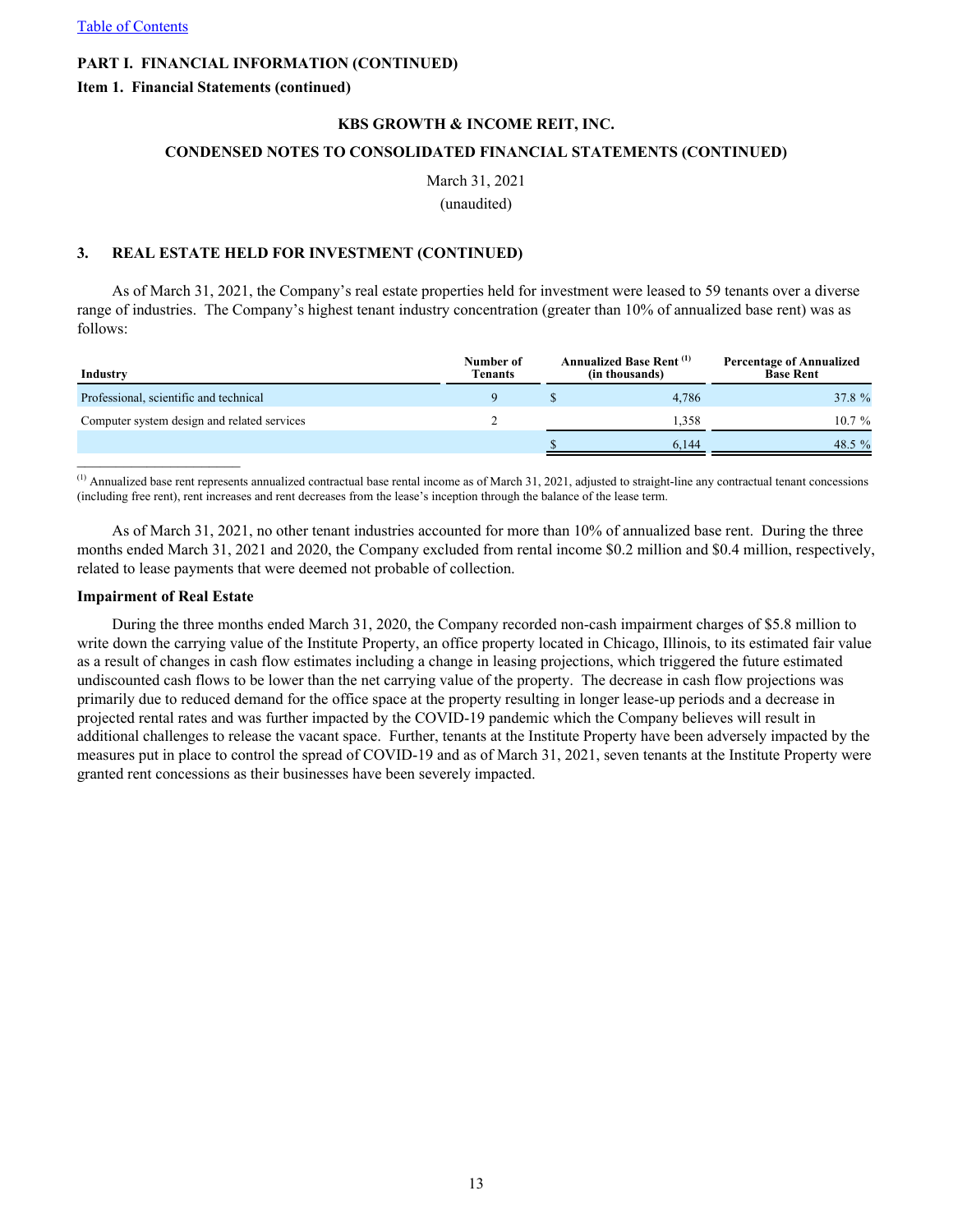#### **Item 1. Financial Statements (continued)**

#### **KBS GROWTH & INCOME REIT, INC.**

## **CONDENSED NOTES TO CONSOLIDATED FINANCIAL STATEMENTS (CONTINUED)**

# March 31, 2021

## (unaudited)

## **4. TENANT ORIGINATION AND ABSORPTION COSTS, ABOVE-MARKET LEASE ASSETS AND BELOW- MARKET LEASE LIABILITIES**

As of March 31, 2021 and December 31, 2020, the Company's tenant origination and absorption costs, above-market lease assets and below-market lease liabilities (excluding fully amortized assets and liabilities and accumulated amortization) were as follows (in thousands):

|                                 | <b>Tenant Origination and</b><br><b>Absorption Costs</b> |                       |  |                          |  | <b>Above-Market</b><br><b>Lease Assets</b> |                          | <b>Below-Market</b><br><b>Lease Liabilities</b> |                       |  |                          |  |  |
|---------------------------------|----------------------------------------------------------|-----------------------|--|--------------------------|--|--------------------------------------------|--------------------------|-------------------------------------------------|-----------------------|--|--------------------------|--|--|
|                                 |                                                          | <b>March 31, 2021</b> |  | <b>December 31, 2020</b> |  | <b>March 31, 2021</b>                      | <b>December 31, 2020</b> |                                                 | <b>March 31, 2021</b> |  | <b>December 31, 2020</b> |  |  |
| Cost                            |                                                          | 10.250                |  | 11,068                   |  | 178.                                       |                          |                                                 | (3,784)               |  | (5,114)                  |  |  |
| <b>Accumulated Amortization</b> |                                                          | (5,830)               |  | (6,210)                  |  | (91)                                       | (85)                     |                                                 | 2.445                 |  | 3,605                    |  |  |
| Net Amount                      |                                                          | 4.420                 |  | 4,858                    |  | 87                                         | 92                       |                                                 | 1,339                 |  | (1,509)                  |  |  |

Increases (decreases) in net income as a result of amortization of the Company's tenant origination and absorption costs, above-market lease assets and below-market lease liabilities for the three months ended March 31, 2021 and 2020 were as follows (in thousands):

|              | <b>Tenant Origination and</b><br><b>Absorption Costs</b> |  |       | <b>Above-Market</b>                            |          | <b>Lease Assets</b> |      | <b>Below-Market</b><br><b>Lease Liabilities</b> |      |  |                                                |  |  |  |
|--------------|----------------------------------------------------------|--|-------|------------------------------------------------|----------|---------------------|------|-------------------------------------------------|------|--|------------------------------------------------|--|--|--|
|              | <b>For the Three Months Ended</b><br>March 31.           |  |       | <b>For the Three Months Ended</b><br>March 31. |          |                     |      |                                                 |      |  | <b>For the Three Months Ended</b><br>March 31. |  |  |  |
|              | 2021                                                     |  | 2020  | 2021                                           |          |                     | 2020 |                                                 | 2021 |  | 2020                                           |  |  |  |
| Amortization | (437)                                                    |  | (571) |                                                | $(5)$ \$ |                     |      |                                                 | 170. |  | 285                                            |  |  |  |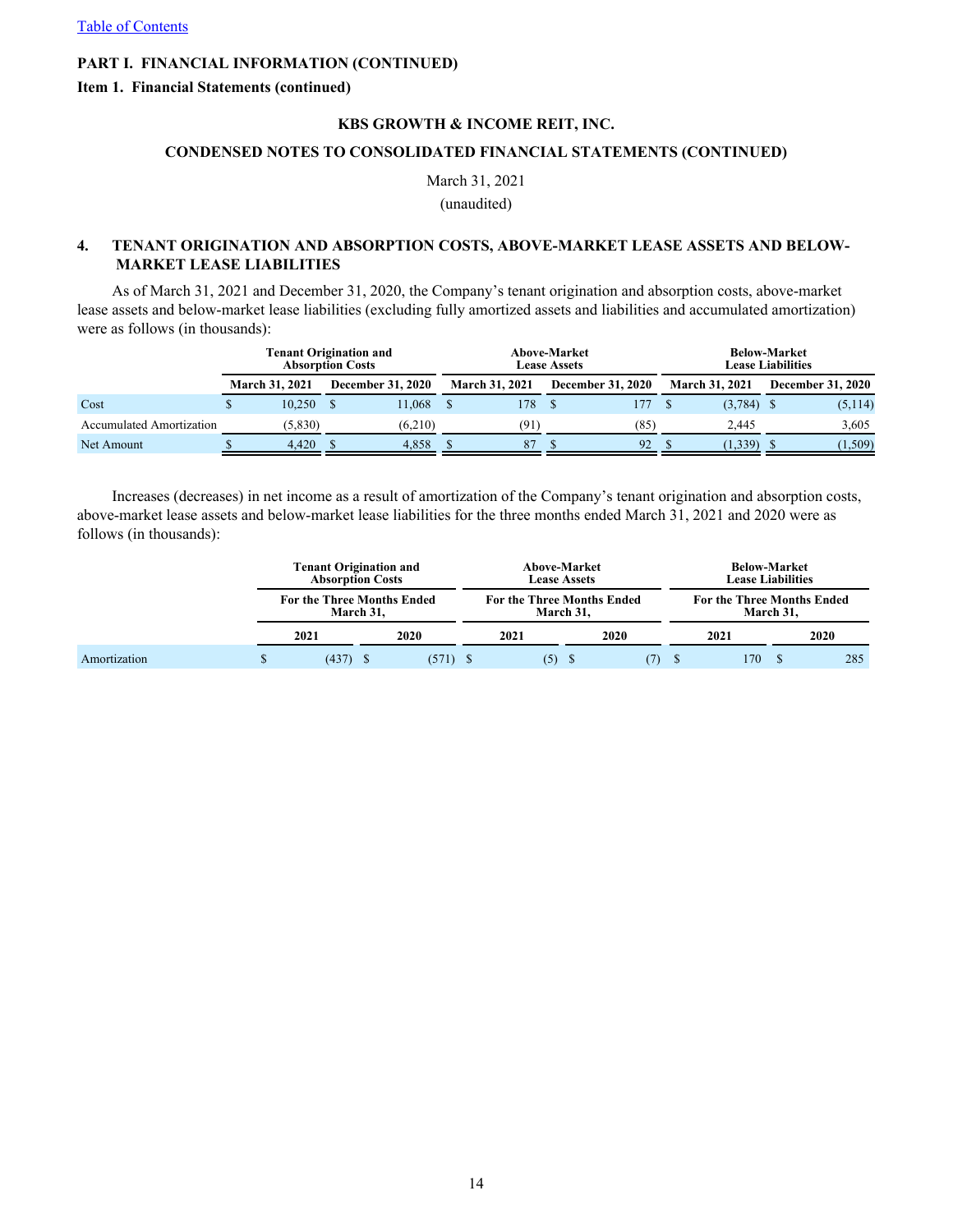#### **Item 1. Financial Statements (continued)**

#### **KBS GROWTH & INCOME REIT, INC.**

#### **CONDENSED NOTES TO CONSOLIDATED FINANCIAL STATEMENTS (CONTINUED)**

March 31, 2021

(unaudited)

#### **5. NOTES PAYABLE**

As of March 31, 2021 and December 31, 2020, the Company's notes payable consisted of the following (dollars in thousands):

|                                              |              | <b>Book Value as of</b><br>March 31, 2021 |    | <b>Book Value as of</b><br>December 31, 2020 | Contractual<br><b>Interest Rate as of</b><br>March 31, 2021 <sup>(1)</sup> | <b>Effective Interest</b><br>Rate at<br>March 31, 2021 <sup>(1)</sup> | Payment<br>Type  | <b>Maturity</b><br>Date $(2)$ |
|----------------------------------------------|--------------|-------------------------------------------|----|----------------------------------------------|----------------------------------------------------------------------------|-----------------------------------------------------------------------|------------------|-------------------------------|
| Commonwealth Building Mortgage<br>Loan $(3)$ | $\mathbb{S}$ | 45,681                                    | S  | 45,681                                       | One-month LIBOR<br>$+1.80%$                                                | 3.74%                                                                 | Interest<br>Only | 02/01/2023                    |
| Term Loan $(4)$                              |              | 47,550                                    |    | 47,550                                       | One-month LIBOR<br>$+2.00\%$                                               | 4.07%                                                                 | Interest<br>Only | 11/09/2021                    |
| 210 W. Chicago Mortgage Loan                 |              | 3,763                                     |    | 3,763                                        | One-month LIBOR<br>$+2.20%$                                                | 2.33%                                                                 | (5)              | 06/28/2024                    |
| Notes payable principal outstanding          | \$           | 96,994                                    | S  | 96,994                                       |                                                                            |                                                                       |                  |                               |
| Deferred financing costs, net                |              | (311)                                     |    | (371)                                        |                                                                            |                                                                       |                  |                               |
| Notes payable, net                           |              | 96,683                                    | -S | 96,623                                       |                                                                            |                                                                       |                  |                               |

(1) Contractual interest rate represents the interest rate in effect under the loan as of March 31, 2021. Effective interest rate is calculated as the actual interest rate in effect as of March 31, 2021 (consisting of the contractual interest rate and the effect of interest rate swaps, if applicable), using interest rate indices as of March 31, 2021, where applicable.

<sup>(2)</sup> Represents the maturity date as of March 31, 2021; subject to certain conditions, the maturity dates of the loans may be extended beyond the dates shown.

 $^{(3)}$  As of March 31, 2021, there are two one-year extension options remaining on the Commonwealth Building Mortgage Loan. As of March 31, 2021, \$45.7 million of the Commonwealth Building Mortgage Loan was outstanding and \$5.7 million remained available for future disbursements, subject to certain terms and conditions set forth in the loan documents.

<sup>(4)</sup> As of March 31, 2021, the outstanding balance under the Term Loan consisted of \$39.4 million of term commitment and \$8.1 million of revolving commitment. As of March 31, 2021, there was a one-year extension option remaining on the Term Loan. The Term Loan is secured by The Offices at Greenhouse Property and the Institute Property. Reductions in property values related to the impact of the COVID-19 pandemic have reduced the Company's availability to draw on the revolving commitment and may impact the Company's ability to exercise its extension option under the Term Loan due to covenants described in the loan agreement.

 $<sup>(5)</sup>$  Beginning July 5, 2021, and through the maturity date, monthly payments for the 210 W. Chicago Mortgage Loan include principal and interest with</sup> principal payments calculated using an amortization schedule of 25 years at an interest rate of 6.0%, with the remaining principal balance, all accrued and unpaid interest and any other amounts due at maturity.

During the three months ended March 31, 2021 and 2020, the Company incurred \$0.6 million and \$2.9 million of interest expense, respectively. As of March 31, 2021 and December 31, 2020, \$0.3 million and \$0.3 million of interest expense were payable, respectively. Included in interest expense during the three months ended March 31, 2021 and 2020 were \$0.1 million and \$0.1 million of amortization of deferred financing costs, respectively. Interest expense (including gains and losses) incurred as a result of the Company's derivative instruments increased interest expense by \$3,000 and \$1.9 million for the three months ended March 31, 2021 and 2020, respectively.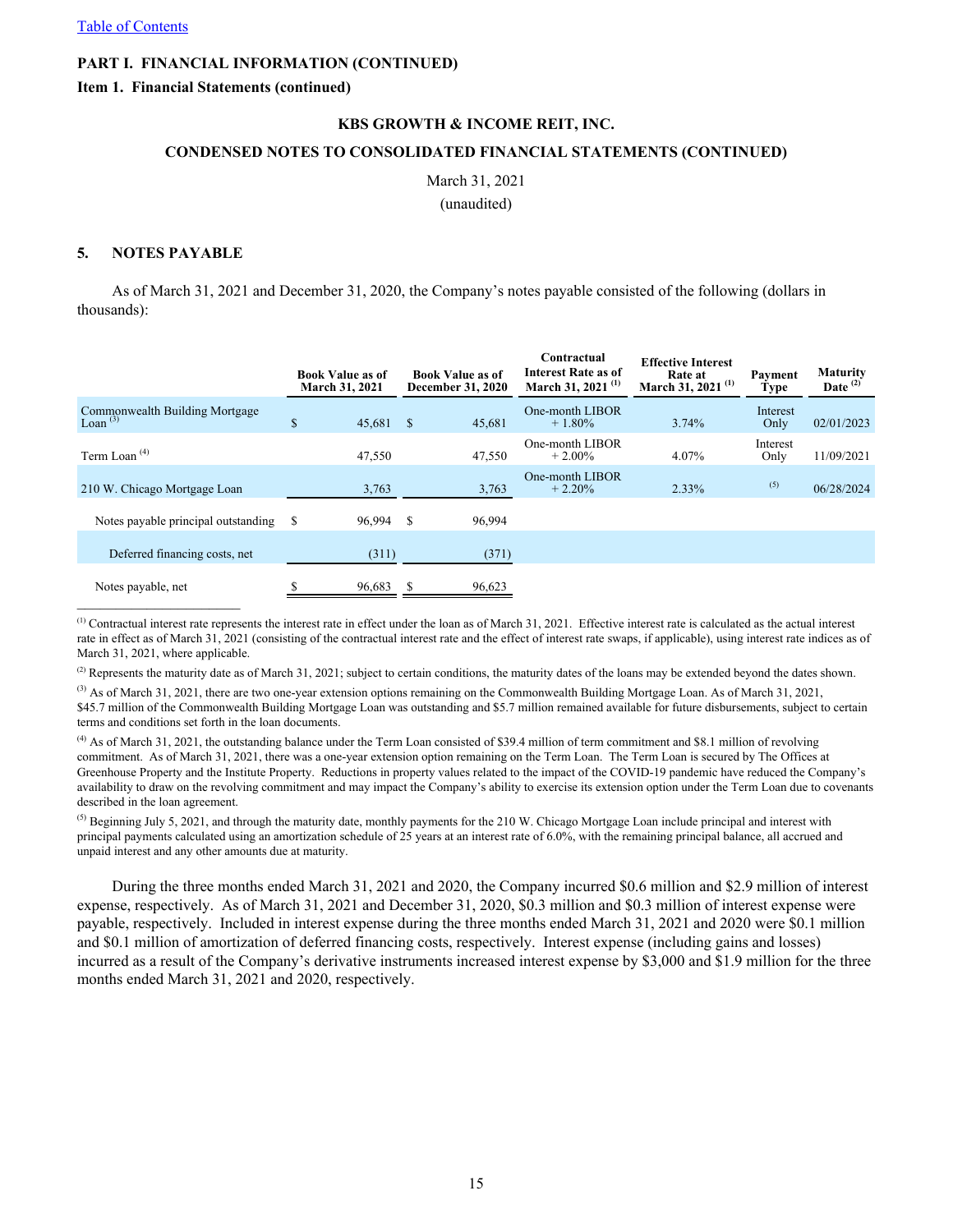#### **Item 1. Financial Statements (continued)**

#### **KBS GROWTH & INCOME REIT, INC.**

## **CONDENSED NOTES TO CONSOLIDATED FINANCIAL STATEMENTS (CONTINUED)**

# March 31, 2021

(unaudited)

#### **5. NOTES PAYABLE (CONTINUED)**

The following is a schedule of maturities, including principal amortization payments, for all notes payable outstanding as of March 31, 2021 (in thousands):

| April 1, 2021 through December 31, 2021 | ъ | 47,652 |
|-----------------------------------------|---|--------|
| 2022                                    |   | 208    |
| 2023                                    |   | 45,894 |
| 2024                                    |   | 3,240  |
| 2025                                    |   |        |
| Thereafter                              |   |        |
|                                         |   | 96,994 |

## **6. DERIVATIVE INSTRUMENTS**

The Company enters into derivative instruments for risk management purposes to hedge its exposure to cash flow variability caused by changing interest rates. The primary goal of the Company's risk management practices related to interest rate risk is to prevent changes in interest rates from adversely impacting the Company's ability to achieve its investment return objectives. The Company does not enter into derivatives for speculative purposes.

The Company enters into interest rate swaps as a fixed rate payer to mitigate its exposure to rising interest rates on its variable rate notes payable. The value of interest rate swaps is primarily impacted by interest rates, market expectations about interest rates, and the remaining life of the instrument. In general, increases in interest rates, or anticipated increases in interest rates, will increase the value of the fixed rate payer position and decrease the value of the variable rate payer position. As the remaining term of the interest rate swap decreases, the value of both positions will generally move towards zero.

The following table summarizes the notional amount and other information related to the Company's interest rate swaps as of March 31, 2021 and December 31, 2020. The notional amount is an indication of the extent of the Company's involvement in each instrument at that time, but does not represent exposure to credit, interest rate or market risks (dollars in thousands):

|                                                              | <b>March 31, 2021</b>    |  |                    | <b>December 31, 2020</b> |                           |        |                                                  | Weighted-                      | Weighted-<br>Average              |  |
|--------------------------------------------------------------|--------------------------|--|--------------------|--------------------------|---------------------------|--------|--------------------------------------------------|--------------------------------|-----------------------------------|--|
| <b>Derivative</b><br>Instruments                             | Number of<br>Instruments |  | Notional<br>Amount | Number of<br>Instruments | <b>Notional</b><br>Amount |        | Reference Rate as of<br><b>March 31, 2021</b>    | Average<br><b>Fix Pay Rate</b> | <b>Remaining Term</b><br>in Years |  |
| Derivative instruments not designated as hedging instruments |                          |  |                    |                          |                           |        |                                                  |                                |                                   |  |
| Interest Rate Swaps                                          |                          |  | 78.533             |                          |                           | 78.533 | One-month LIBOR/<br>Fixed at $2.07\%$ - $2.82\%$ | 2.36%                          | 1.0                               |  |

The following table sets forth the fair value of the Company's derivative instruments as well as their classification on the consolidated balance sheets as of March 31, 2021 and December 31, 2020 (dollars in thousands):

|                               |                                                              | <b>March 31, 2021</b>           |                   | <b>December 31, 2020</b> |  |                   |
|-------------------------------|--------------------------------------------------------------|---------------------------------|-------------------|--------------------------|--|-------------------|
| <b>Derivative Instruments</b> | <b>Balance Sheet Location</b>                                | Number of<br><b>Instruments</b> | <b>Fair Value</b> | Number of<br>Instruments |  | <b>Fair Value</b> |
|                               | Derivative instruments not designated as hedging instruments |                                 |                   |                          |  |                   |
| Interest Rate Swaps           | Other liabilities, at fair value                             |                                 | (1.805)           |                          |  | (2,239)           |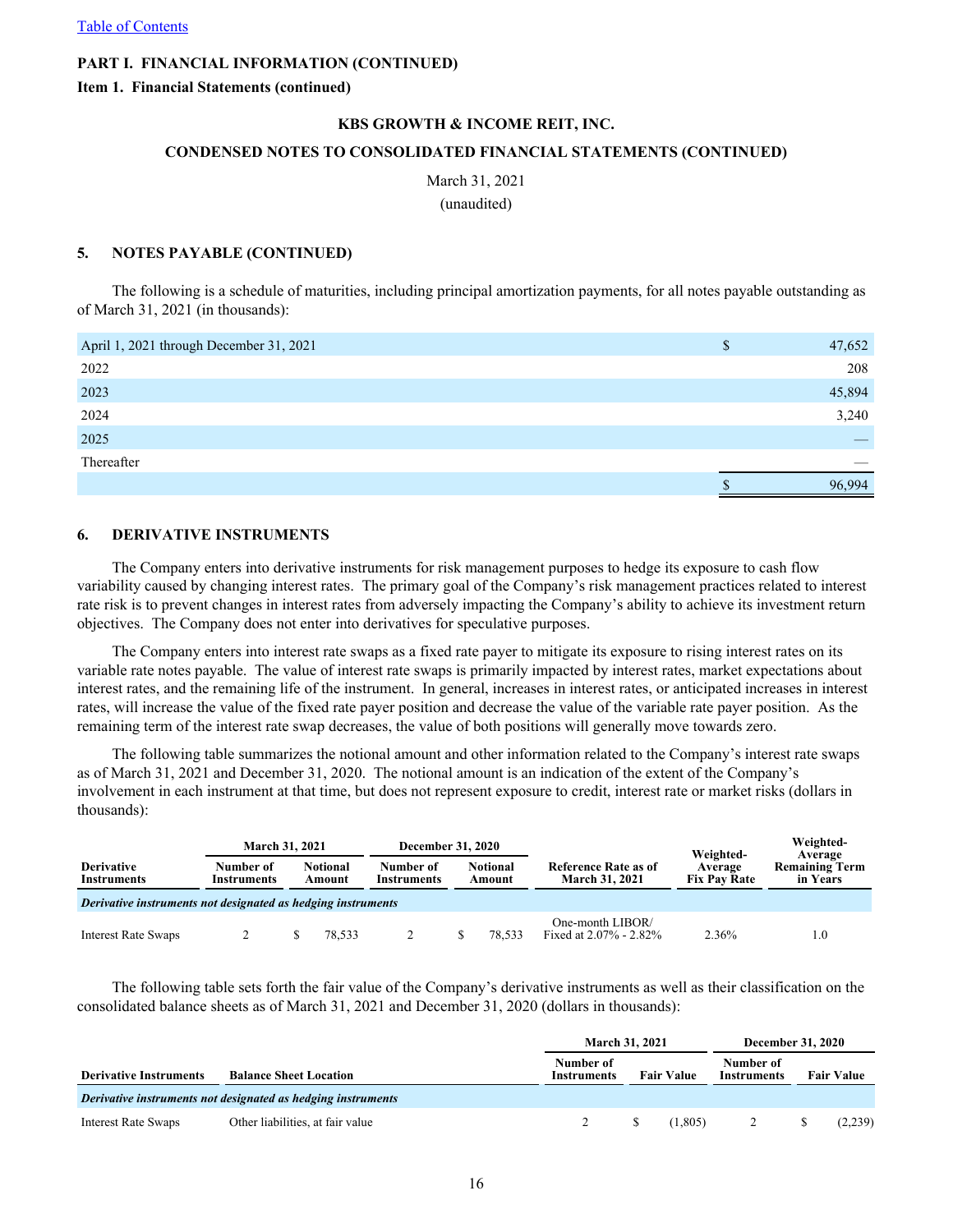#### **Item 1. Financial Statements (continued)**

#### **KBS GROWTH & INCOME REIT, INC.**

## **CONDENSED NOTES TO CONSOLIDATED FINANCIAL STATEMENTS (CONTINUED)**

# March 31, 2021

(unaudited)

#### **6. DERIVATIVE INSTRUMENTS (CONTINUED)**

The change in fair value of a derivative instrument that is not designated as a cash flow hedge is included in interest expense in the accompanying consolidated statements of operations. The following table summarizes the effects of derivative instruments on the Company's consolidated statements of operations (in thousands):

|                                                         | For the Three Months Ended March 31, |       |  |       |  |
|---------------------------------------------------------|--------------------------------------|-------|--|-------|--|
|                                                         |                                      | 2021  |  | 2020  |  |
| Income statement related                                |                                      |       |  |       |  |
| Derivatives not designated as hedging instruments       |                                      |       |  |       |  |
| Realized loss recognized on interest rate swaps         |                                      | 436   |  | 132   |  |
| Unrealized (gain) loss on interest rate swaps           |                                      | (433) |  | l.766 |  |
| Increase in interest expense as a result of derivatives |                                      |       |  | 1,898 |  |
|                                                         |                                      |       |  |       |  |

## **7. FAIR VALUE DISCLOSURES**

Under GAAP, the Company is required to measure certain financial instruments at fair value on a recurring basis. In addition, the Company is required to measure other non-financial and financial assets at fair value on a non-recurring basis (e.g., carrying value of long-lived assets). Fair value, as defined under GAAP, is the price that would be received upon the sale of an asset or paid to transfer a liability in an orderly transaction between market participants at the measurement date. The GAAP fair value framework uses a three-tiered approach. Fair value measurements are classified and disclosed in one of the following three categories:

- Level 1: unadjusted quoted prices in active markets that are accessible at the measurement date for identical assets or liabilities;
- Level 2: quoted prices for similar instruments in active markets, quoted prices for identical or similar instruments in markets that are not active, and model-derived valuations in which significant inputs and significant value drivers are observable in active markets; and
- Level 3: prices or valuation techniques where little or no market data is available that requires inputs that are both significant to the fair value measurement and unobservable.

The fair value for certain financial instruments is derived using a combination of market quotes, pricing models and other valuation techniques that involve significant management judgment. The price transparency of financial instruments is a key determinant of the degree of judgment involved in determining the fair value of the Company's financial instruments. Financial instruments for which actively quoted prices or pricing parameters are available and for which markets contain orderly transactions will generally have a higher degree of price transparency than financial instruments for which markets are inactive or consist of non-orderly trades. The Company evaluates several factors when determining if a market is inactive or when market transactions are not orderly. The following is a summary of the methods and assumptions used by management in estimating the fair value of each class of financial instrument for which it is practicable to estimate the fair value:

*Cash and cash equivalents, restricted cash, rent and other receivables, and accounts payable and accrued liabilities:* These balances approximate their fair values due to the short maturities of these items.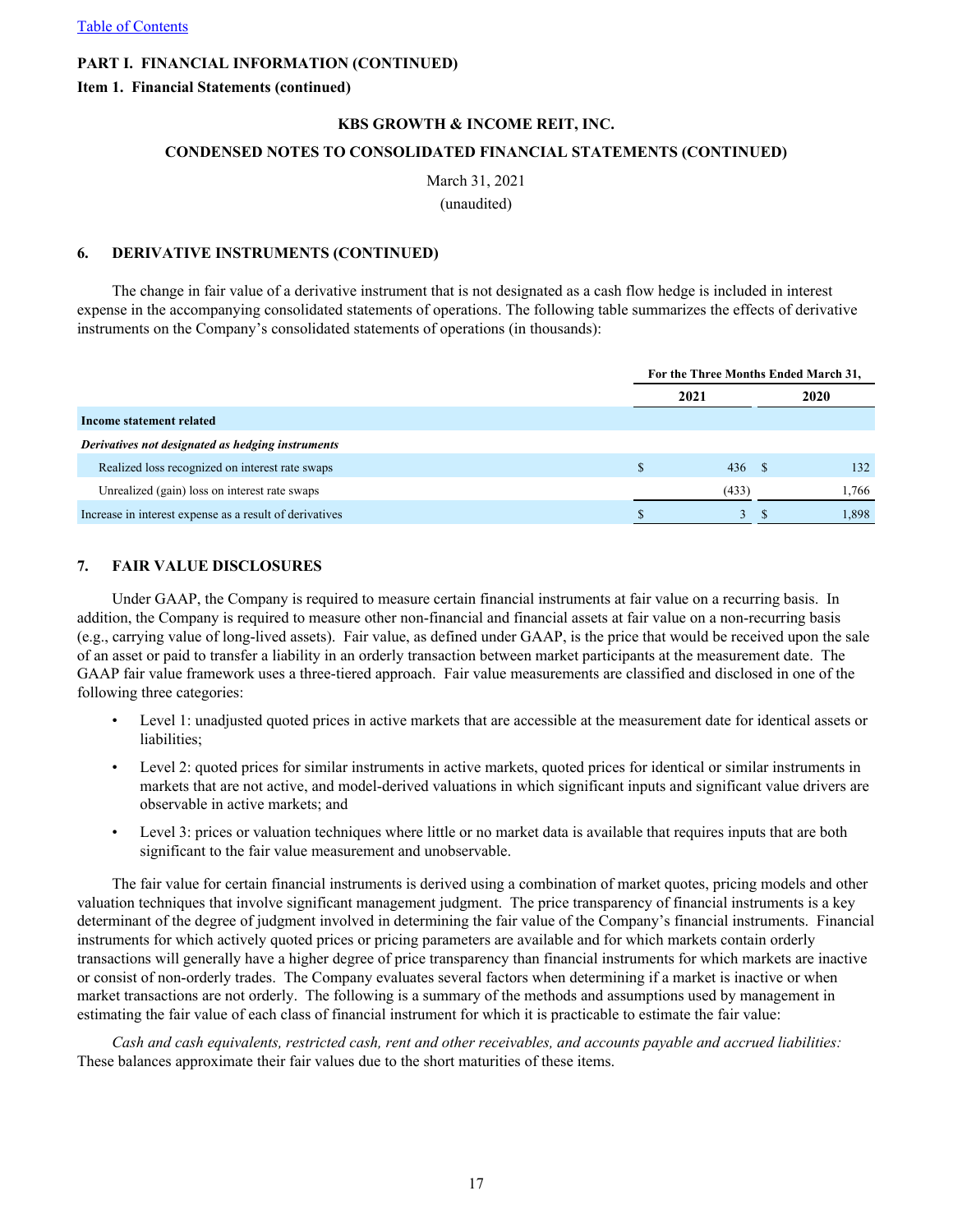**Item 1. Financial Statements (continued)**

#### **KBS GROWTH & INCOME REIT, INC.**

## **CONDENSED NOTES TO CONSOLIDATED FINANCIAL STATEMENTS (CONTINUED)**

March 31, 2021

(unaudited)

## **7. FAIR VALUE DISCLOSURES (CONTINUED)**

*Derivative instruments:* The Company's derivative instruments are presented at fair value on the accompanying consolidated balance sheets. The valuation of these instruments is determined using a proprietary model that utilizes observable inputs. As such, the Company classifies these inputs as Level 2 inputs. The proprietary model uses the contractual terms of the derivatives, including the period to maturity, as well as observable market-based inputs, including interest rate curves and volatility. The fair values of interest rate swaps are estimated using the market standard methodology of netting the discounted fixed cash payments and the discounted expected variable cash receipts. The variable cash receipts are based on an expectation of interest rates (forward curves) derived from observable market interest rate curves. In addition, credit valuation adjustments, which consider the impact of any credit risks to the contracts, are incorporated in the fair values to account for potential nonperformance risk.

*Notes payable:* The fair value of the Company's notes payable is estimated using a discounted cash flow analysis based on management's estimates of current market interest rates for instruments with similar characteristics, including remaining loan term, loan-to-value ratio, type of collateral and other credit enhancements. Additionally, when determining the fair value of liabilities in circumstances in which a quoted price in an active market for an identical liability is not available, the Company measures fair value using (i) a valuation technique that uses the quoted price of the identical liability when traded as an asset or quoted prices for similar liabilities when traded as assets or (ii) another valuation technique that is consistent with the principles of fair value measurement, such as the income approach or the market approach. The Company classifies these inputs as Level 3 inputs.

The following were the face values, carrying amounts and fair values of the Company's notes payable as of March 31, 2021 and December 31, 2020, which carrying amounts generally do not approximate the fair values (in thousands):

|                        |  |                   | <b>March 31, 2021</b> |                   |        | <b>December 31, 2020</b> |                   |  |                    |                   |        |  |  |  |
|------------------------|--|-------------------|-----------------------|-------------------|--------|--------------------------|-------------------|--|--------------------|-------------------|--------|--|--|--|
|                        |  | <b>Face Value</b> | Carrying<br>Amount    | <b>Fair Value</b> |        |                          | <b>Face Value</b> |  | Carrying<br>Amount | <b>Fair Value</b> |        |  |  |  |
| Financial liabilities: |  |                   |                       |                   |        |                          |                   |  |                    |                   |        |  |  |  |
| Notes payable          |  | 96.994            | 96.683                |                   | 95.706 | -S                       | 96.994            |  | 96.623             |                   | 95,036 |  |  |  |

Disclosure of the fair values of financial instruments is based on pertinent information available to the Company as of the period end and requires a significant amount of judgment. The actual value could be materially different from the Company's estimate of value.

As of March 31, 2021, the Company measured the following derivative instruments at fair value (in thousands):

|                                            |              |                                                                                       |  | <b>Fair Value Measurements Using</b>                              |                                                        |    |
|--------------------------------------------|--------------|---------------------------------------------------------------------------------------|--|-------------------------------------------------------------------|--------------------------------------------------------|----|
|                                            | <b>Total</b> | <b>Ouoted Prices in</b><br><b>Active Markets</b><br>for Identical Assets<br>(Level 1) |  | <b>Significant Other</b><br><b>Observable Inputs</b><br>(Level 2) | Significant<br><b>Unobservable Inputs</b><br>(Level 3) |    |
| Recurring Basis:                           |              |                                                                                       |  |                                                                   |                                                        |    |
| Liability derivative - interest rate swaps | (1, 805)     |                                                                                       |  | (1,805)                                                           |                                                        | __ |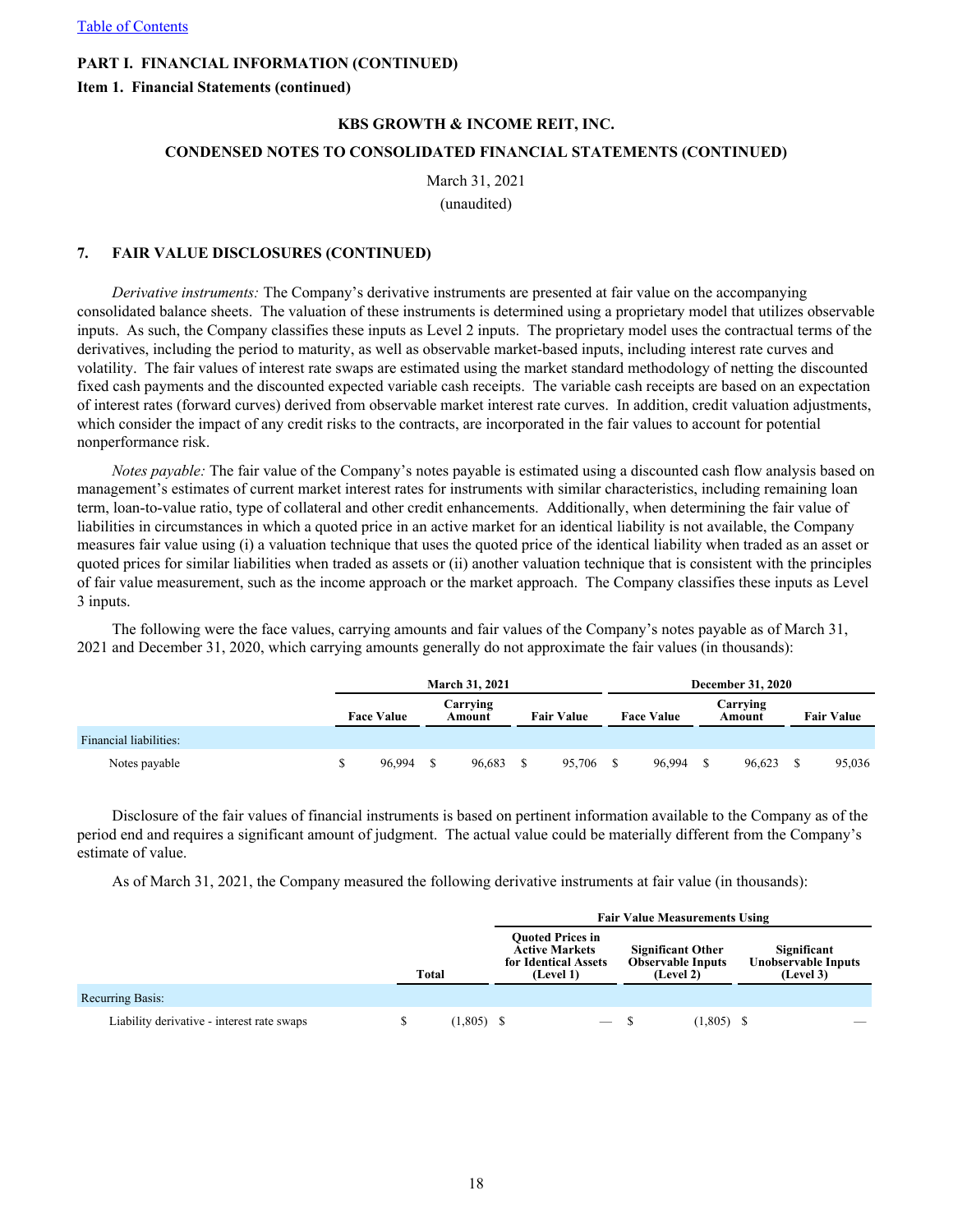**Item 1. Financial Statements (continued)**

#### **KBS GROWTH & INCOME REIT, INC.**

## **CONDENSED NOTES TO CONSOLIDATED FINANCIAL STATEMENTS (CONTINUED)**

March 31, 2021

(unaudited)

#### **8. RELATED PARTY TRANSACTIONS**

Pursuant to the Advisory Agreement, the Company is obligated to pay the Advisor specified fees upon the provision of certain services related to the investment of funds in real estate, management of the Company's investments and for other services (including, but not limited to, the disposition of investments). The Company is also obligated to reimburse the Advisor for acquisition and origination expenses and certain operating expenses incurred on behalf of the Company or incurred in connection with providing services to the Company. The Advisor is entitled to certain other fees, including an incentive fee upon achieving certain performance goals, as detailed in the Advisory Agreement. In addition, the Advisor has paid all offering expenses related to the Second Private Offering without reimbursement by the Company.

In addition, in connection with certain property acquisitions, the Company, through indirect wholly owned subsidiaries, has entered into separate Property Management Agreements (defined below) with KBS Management Group, LLC, an affiliate of the Advisor (the "Co-Manager").

The Company has also entered into a fee reimbursement agreement with the Dealer Manager pursuant to which the Company agreed to reimburse the Dealer Manager for certain fees and expenses it incurs for administering the Company's participation in the DTCC Alternative Investment Product Platform with respect to certain accounts of the Company's investors serviced through the platform.

The Advisor also serves as the advisor for KBS Real Estate Investment Trust II, Inc. ("KBS REIT II") and KBS Real Estate Investment Trust III, Inc. ("KBS REIT III"). The Dealer Manager also serves as the dealer manager for KBS REIT II and KBS REIT III.

As of January 1, 2020, the Company, together with KBS REIT II, KBS REIT III, the Dealer Manager, the Advisor and other KBS affiliated entities, had entered into an errors and omissions and directors and officers liability insurance program where the lower tiers of such insurance coverage were shared. The cost of these lower tiers is allocated by the Advisor and its insurance broker among each of the various entities covered by the program and is billed directly to each entity. In June 2020, the Company renewed its participation in the program. The program is effective through June 30, 2021.

During the three months ended March 31, 2021 and 2020, no other business transactions occurred between the Company and KBS REIT II and KBS REIT III.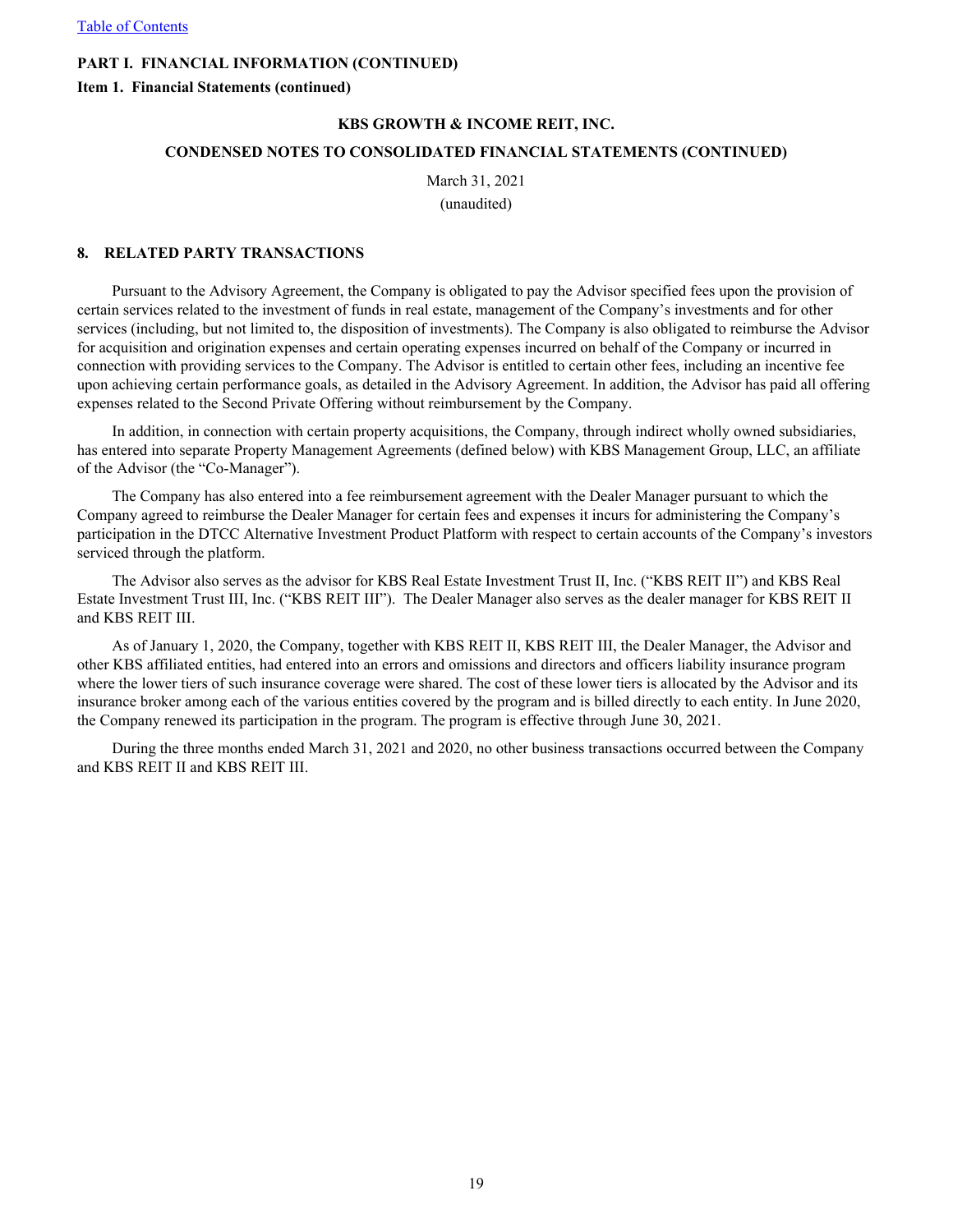#### **Item 1. Financial Statements (continued)**

#### **KBS GROWTH & INCOME REIT, INC.**

## **CONDENSED NOTES TO CONSOLIDATED FINANCIAL STATEMENTS (CONTINUED)**

March 31, 2021

(unaudited)

#### **8. RELATED PARTY TRANSACTIONS (CONTINUED)**

Pursuant to the terms of these agreements, summarized below are the related-party costs incurred by the Company for the three months ended March 31, 2021 and 2020, and any related amounts payable as of March 31, 2021 and December 31, 2020 (in thousands).

|                                                       |                              | <b>Incurred</b> |      |        |      |           | Payable as of |              |  |
|-------------------------------------------------------|------------------------------|-----------------|------|--------|------|-----------|---------------|--------------|--|
|                                                       | Three Months Ended March 31, |                 |      |        |      | March 31, |               | December 31, |  |
|                                                       |                              | 2021            | 2020 |        | 2021 | 2020      |               |              |  |
| <b>Expensed</b>                                       |                              |                 |      |        |      |           |               |              |  |
| Asset management fees <sup>(1)</sup>                  | \$                           | 428 \$          |      | 435 \$ |      | 6,329     | S             | 5,901        |  |
| Reimbursement of operating expenses <sup>(2)</sup>    |                              | 93              |      | 54     |      | 57        |               | 25           |  |
| Property management fees <sup>(3)</sup>               |                              | 31              |      | 35     |      | 9         |               | 11           |  |
| Disposition fees <sup>(4)</sup>                       |                              |                 |      | 381    |      |           |               |              |  |
| <b>Other Arrangement</b>                              |                              |                 |      |        |      |           |               |              |  |
| Advisor advance for cash distributions <sup>(5)</sup> |                              |                 |      |        |      | 1,338     |               | 1,338        |  |
|                                                       |                              | 552             |      | 905    |      | 7,733     |               | 7,275        |  |
|                                                       |                              |                 |      |        |      |           |               |              |  |

(1) The asset management fee is a monthly fee payable to the Advisor in an amount equal to one-twelfth of 1.0% of the cost of the Company's investments including the portion of the investment that is debt financed. As of March 31, 2021, the Company had accrued and deferred payment of \$6.3 million of asset management fees related to the periods from October 2017 through March 2021.

(2) See "Reimbursable Operating Expenses" below.

(3) See "Real Estate Property Co-Management Agreements" below.

<sup>(4)</sup> Disposition fees with respect to real estate sold are included in the gain on sale of real estate, net, in the accompanying consolidated statements of operations.

(5) See "Advance from the Advisor" below.

#### **Reimbursable Operating Expenses**

Reimbursable operating expenses primarily related to directors and officers liability insurance, legal fees, state and local taxes, accounting software and cybersecurity related expenses incurred by the Advisor under the Advisory Agreement. The Company has reimbursed the Advisor for the Company's allocable portion of the salaries, benefits and overhead of internal audit department personnel providing services to the Company. These amounts totaled \$89,000 and \$54,000 for the three months ended March 31, 2021 and 2020, respectively, and were the only type of employee costs reimbursed under the Advisory Agreement for the three months ended March 31, 2021 and 2020, respectively. The Company does not reimburse for employee costs in connection with services for which the Advisor earned or earns acquisition, origination or disposition fees (other than reimbursement of travel and communication expenses) or for the salaries or benefits the Advisor or its affiliates may pay to the Company's executive officers. In addition to the amounts above, the Company reimburses the Advisor for certain of the Company's direct costs incurred from third parties that were initially paid by the Advisor on behalf of the Company.

Effective September 29, 2017, the Company eliminated its obligation to reimburse expenses incurred by the Advisor in connection with providing services pursuant to the Advisory Agreement, other than (i) the allocable portion of the costs of the internal audit department and (ii) promotional costs and expenses related to the leasing of properties.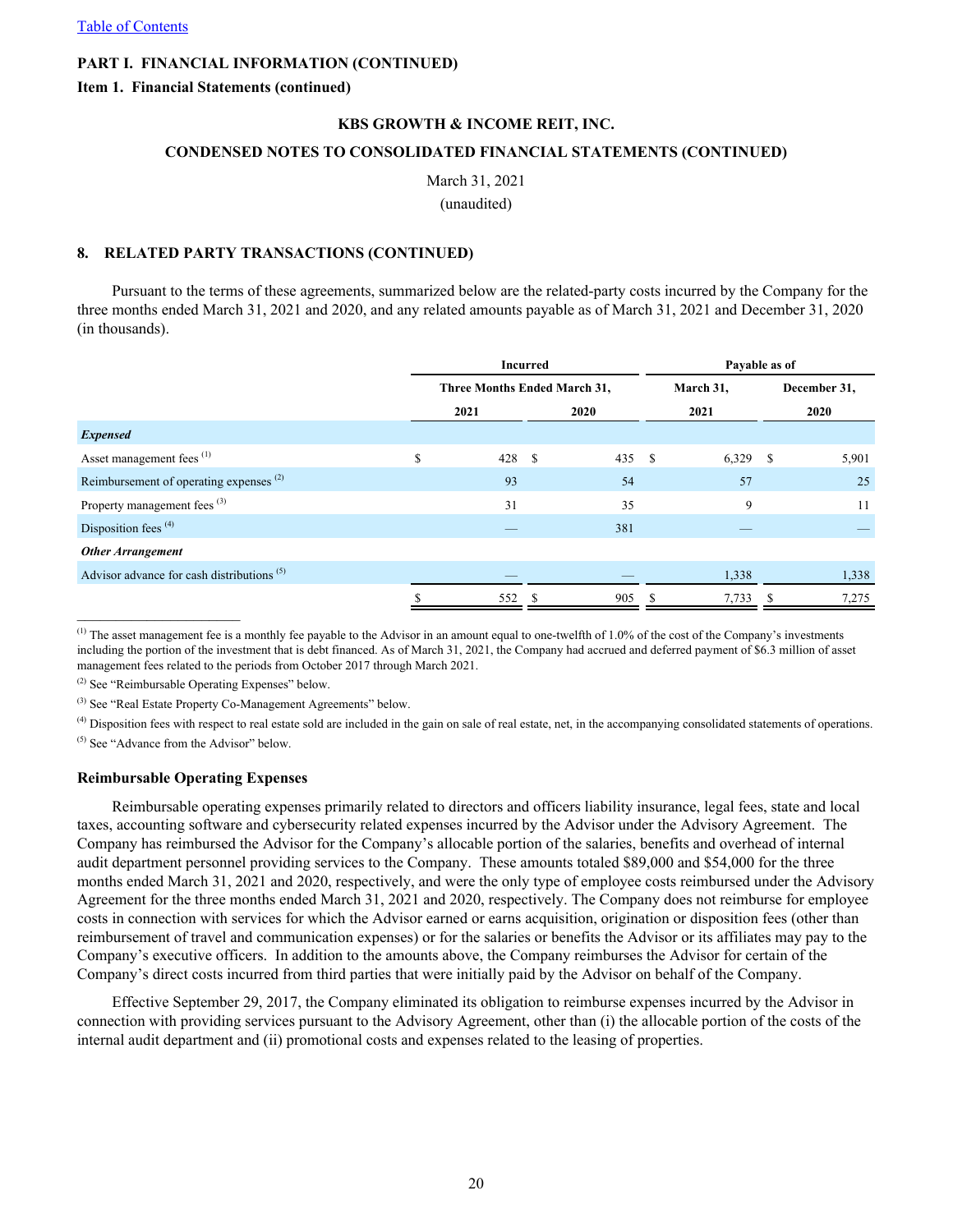**Item 1. Financial Statements (continued)**

#### **KBS GROWTH & INCOME REIT, INC.**

## **CONDENSED NOTES TO CONSOLIDATED FINANCIAL STATEMENTS (CONTINUED)**

March 31, 2021 (unaudited)

## **8. RELATED PARTY TRANSACTIONS (CONTINUED)**

The Advisor must reimburse the Company the amount by which the Company's aggregate total operating expenses for the four fiscal quarters then ended exceed the greater of 2% of the Company's average invested assets or 25% of the Company's net income, unless the conflicts committee has determined that such excess expenses were justified based on unusual and nonrecurring factors. Operating expenses for the four fiscal quarters ended March 31, 2021 exceeded the charter-imposed limitation; however, the Company's conflicts committee determined that the relationship of the Company's operating expenses to its average invested assets was justified as the Company is now entering its liquidation stage and has incurred additional legal and financial advisor expenses as a result and has already sold one of its real estate properties.

#### **Advance from the Advisor**

The Advisor advanced funds to the Company, which are non-interest bearing, for distribution record dates through the period ended May 31, 2016. As of March 31, 2021, the total advanced funds due to the Advisor from the Company was approximately \$1.3 million, which is included in due to affiliates in the Company's consolidated balance sheet. The Company is only obligated to repay the Advisor for its advance if and to the extent that:

- (i) the Company's modified funds from operations ("MFFO"), as such term is defined by the Institute for Portfolio Alternatives and interpreted by the Company, for the immediately preceding month exceeds the amount of cash distributions declared for record dates of such prior month (an "MFFO Surplus"), and the Company will pay the Advisor the amount of the MFFO Surplus to reduce the principal amount outstanding under the advance, provided that such payments shall only be made if management in its sole discretion expects an MFFO Surplus to be recurring for at least the next two calendar quarters, determined on a quarterly basis; or
- (ii) Excess proceeds from third-party financings are available ("Excess Proceeds"), provided that the amount of any such Excess Proceeds that may be used to repay the principal amount outstanding under the advance shall be determined by the conflicts committee in its sole discretion.

In determining whether Excess Proceeds are available to repay the advance, the Company's conflicts committee will consider whether cash on hand could have been used to reduce the amount of third-party financing provided to us. If such cash could have been used instead of third-party financing, the third-party financing proceeds will be available to repay the advance.

On May 11, 2021, the Company and the Advisor agreed to amend the terms on which the advance is repaid. See Note 10 "Subsequent Events" for additional information regarding these changes.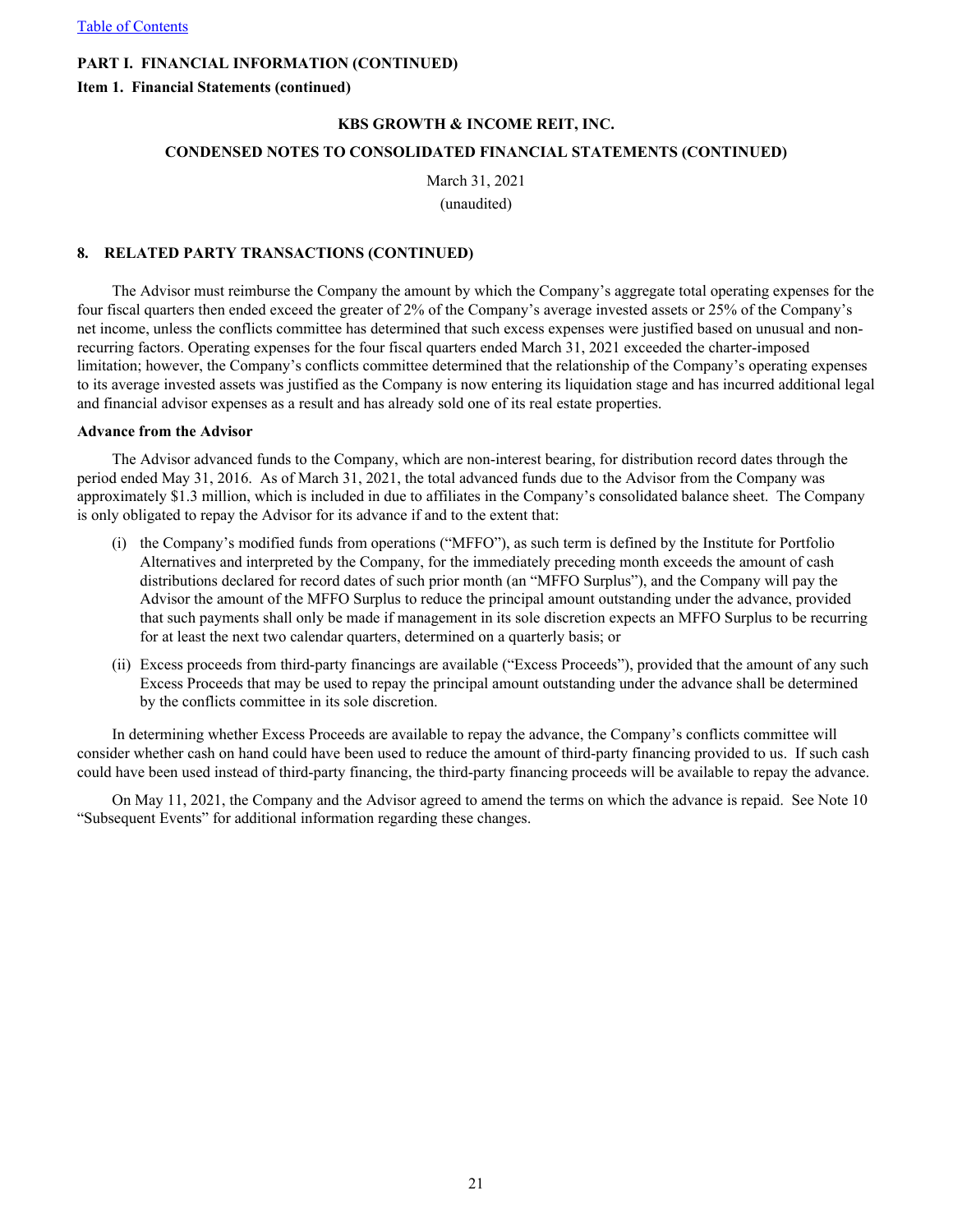**Item 1. Financial Statements (continued)**

#### **KBS GROWTH & INCOME REIT, INC.**

## **CONDENSED NOTES TO CONSOLIDATED FINANCIAL STATEMENTS (CONTINUED)**

March 31, 2021

(unaudited)

#### **8. RELATED PARTY TRANSACTIONS (CONTINUED)**

#### **Real Estate Property Co-Management Agreements**

In connection with its property acquisitions, the Company, through separate, indirect, wholly-owned subsidiaries, entered into separate property management agreements (each, a "Property Management Agreement") with the Co-Manager for each of its properties. Under each Property Management Agreement, the Co-Manager will provide certain management services related to these properties in addition to those provided by the third-party property managers. In exchange for these services, the Company pays the Co-Manager a monthly fee equal to a percentage of the rent, payable and actually collected for the month from each of the properties. Each Property Management Agreement has an initial term of one year and will be deemed renewed for successive one-year periods provided it is not terminated. Each party may terminate the Property Management Agreement without cause on 30 days' written notice to the other party and may terminate each Property Management Agreement for cause on 5 days' written notice to the other party upon the occurrence of certain events as detailed in each Property Management Agreement.

| <b>Property Name</b>      | <b>Effective Date</b> | <b>Annual Fee Percentage</b> |
|---------------------------|-----------------------|------------------------------|
| Commonwealth Building     | 07/01/2016            | .25%                         |
| The Offices at Greenhouse | 11/14/2016            | 0.25%                        |
| Institute Property        | 11/09/2017            | $1.00\%$                     |

#### **Organization and Offering Costs**

Offering costs include all expenses incurred in connection with the offerings of securities by the Company. Organization costs include all expenses incurred in connection with the formation of the Company, including but not limited to legal fees and other costs to incorporate the Company.

The Advisor or its affiliates have paid some of the offering costs related to the Company's distribution reinvestment plan offering (the "DRP"), including, but not limited to, legal, accounting, printing, mailing and filing fees of the Company. The Company was responsible for reimbursing the Advisor for these costs. No reimbursements made by the Company to the Advisor may cause total organization and offering expenses incurred by the Company to exceed 15% of the aggregate gross offering proceeds of the DRP as of the date of reimbursement. Subject to the limitations described above, the Company was also responsible for reimbursing the Dealer Manager or its affiliates for organization and offering expenses that they incurred on the Company's behalf. From January 1, 2018 through March 31, 2021, with respect to the DRP, neither the Advisor nor the Dealer Manager incurred any organization and offering expenses on behalf of the Company. On August 5, 2020, the Company's board of directors approved the termination of the DRP effective August 20, 2020.

The Advisor agreed to pay all organization and offering expenses related to the Second Private Offering, including selling commissions, directly on behalf of the Company without reimbursement by the Company. From the inception of the Second Private Offering through August 5, 2020, the Advisor incurred approximately \$5.5 million of organization and offering expenses related to the Second Private Offering on behalf of the Company. On August 5, 2020, the Company's board of directors terminated the Second Private Offering.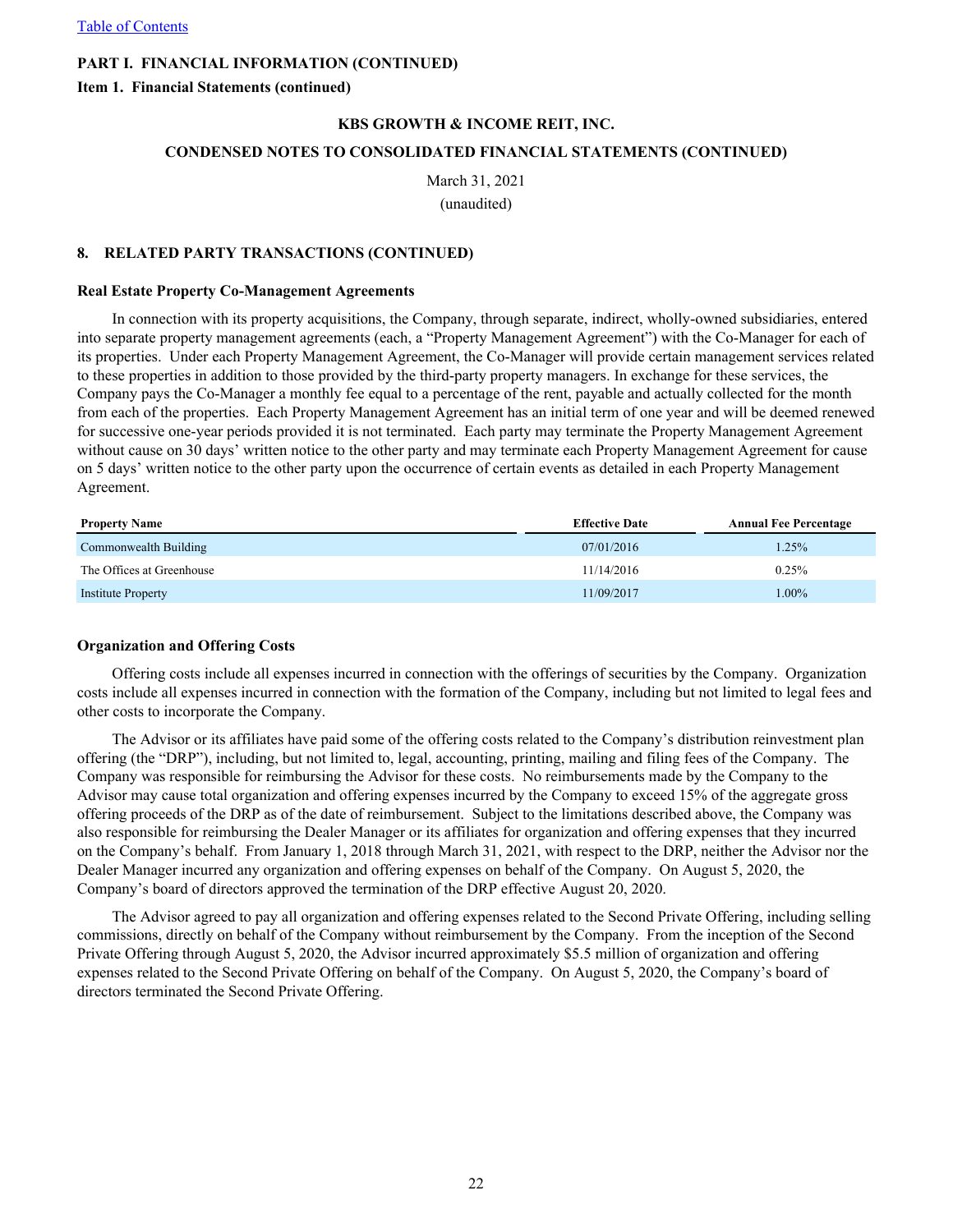**Item 1. Financial Statements (continued)**

#### **KBS GROWTH & INCOME REIT, INC.**

## **CONDENSED NOTES TO CONSOLIDATED FINANCIAL STATEMENTS (CONTINUED)**

March 31, 2021 (unaudited)

#### **9. COMMITMENTS AND CONTINGENCIES**

#### **Economic Dependency**

The Company depends on the Advisor for certain services that are essential to the Company, including the management of the daily operations of the Company's investment portfolio, disposition of investments and other general and administrative responsibilities. In the event that the Advisor is unable to provide such services, the Company will be required to obtain such services from other sources.

#### **Legal Matters**

From time to time, the Company may become party to legal proceedings that arise in the ordinary course of its business. Management is not aware of any legal proceedings of which the outcome is probable or reasonably possible to have a material adverse effect on the Company's results of operations or financial condition, which would require accrual or disclosure of the contingency and possible range of loss. Additionally, the Company has not recorded any loss contingencies related to legal proceedings in which the potential loss is deemed to be remote.

#### **Environmental**

As an owner of real estate, the Company is subject to various environmental laws of federal, state and local governments. Although there can be no assurance, the Company is not aware of any environmental liability that could have a material adverse effect on its financial condition or results of operations. However, changes in applicable environmental laws and regulations, the uses and conditions of properties in the vicinity of the Company's property, the activities of its tenants and other environmental conditions of which the Company is unaware with respect to the property could result in future environmental liabilities.

#### **10. SUBSEQUENT EVENTS**

The Company evaluates subsequent events up until the date the consolidated financial statements are issued.

#### **Distributions Authorized**

On May 10, 2021, the Company's board of directors authorized a quarterly distribution in the amount of \$0.04287500 per share of common stock to stockholders of record as of the close of business on May 17, 2021, which the Company expects to pay in May 2021.

#### **Advisory Agreement Amendment**

On May 11, 2021, the Company and the Advisor amended the Advisory Agreement to revise the terms on which the advance from the Advisor for distributions through the period ended May 31, 2016 are repaid. The amendment revises the terms on which the Company is obligated to repay the Advisor for this advance. Pursuant to the amendment, the determination of whether the Company has an MFFO Surplus will be made on a quarterly basis as opposed to monthly to reflect the Company's board of directors' change in distribution policy from monthly to quarterly distribution payments. In addition, net sales proceeds were added as a third source of funds which obligates the Company to repay the advance to the Advisor. Finally, the amendment clarifies that the Advisor may defer repayment of the advance notwithstanding that the Company would otherwise be obligated to repay the advance.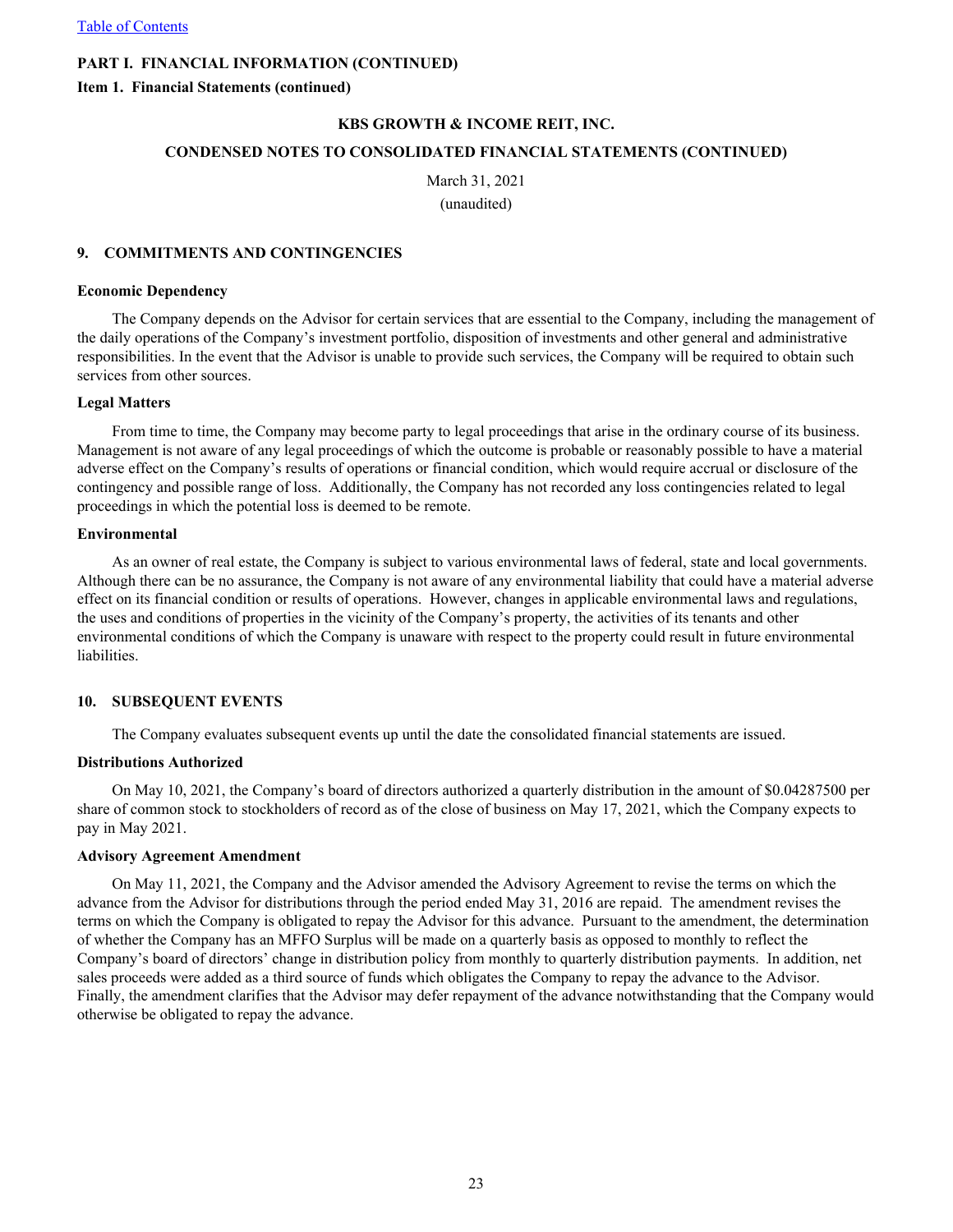## <span id="page-24-0"></span>**Item 2. Management's Discussion and Analysis of Financial Condition and Results of Operations**

The following discussion and analysis should be read in conjunction with the accompanying financial statements of KBS Growth & Income REIT, Inc. and the notes thereto. As used herein, the terms "we," "our" and "us" refer to KBS Growth & Income REIT, Inc., a Maryland corporation, and, as required by context, KBS Growth & Income Limited Partnership, a Delaware limited partnership, which we refer to as the "Operating Partnership," and to their subsidiaries.

#### **Forward-Looking Statements**

Certain statements included in this Quarterly Report on Form 10-Q are forward-looking statements. Those statements include statements regarding the intent, belief or current expectations of KBS Growth & Income REIT, Inc. and members of our management team, as well as the assumptions on which such statements are based, and generally are identified by the use of words such as "may," "will," "seeks," "anticipates," "believes," "estimates," "expects," "plans," "intends," "should" or similar expressions. Actual results may differ materially from those contemplated by such forward-looking statements. Further, forward-looking statements speak only as of the date they are made, and we undertake no obligation to update or revise forward-looking statements to reflect changed assumptions, the occurrence of unanticipated events or changes to future operating results over time, unless required by law. Moreover, you should interpret many of the risks identified in this report, as well as the risks set forth below, as being heightened as a result of the ongoing and numerous adverse impacts of the COVID-19 pandemic.

The following are some of the risks and uncertainties, although not all of the risks and uncertainties, that could cause our actual results to differ materially from those presented in our forward-looking statements:

- The COVID-19 pandemic, together with the resulting measures imposed to contain the virus, has had a negative impact on the economy and business activity globally. The extent to which the COVID-19 pandemic impacts our operations and those of our tenants remains uncertain and cannot be predicted with confidence, and will depend on the ultimate scope, severity and duration of the pandemic, the actions taken to contain the pandemic or mitigate its impact, and the direct and indirect economic effects of the pandemic and containment measures, among others.
- We depend on our advisor and its affiliates to conduct our operations. We pay fees to our advisor and its affiliates in connection with the management of our investments that are based on the cost of the investment, not on the quality of the investment or services rendered to us. These fees decrease the amount of cash available for distribution to our stockholders.
- All of our executive officers, our affiliated director and other key real estate and debt finance professionals are also officers, directors, managers, key professionals and/or holders of a direct or indirect controlling interest in our advisor, and/or other KBS-affiliated entities. As a result, our executive officers, our affiliated director, some of our key real estate and debt finance professionals, our advisor and its affiliates face conflicts of interest, including significant conflicts created by our advisor's and its affiliates' compensation arrangements with us and other KBSsponsored programs and KBS-advised investors and conflicts in allocating time among us and these other programs and investors. Although we have adopted corporate governance measures to ameliorate some of the risks posed by these conflicts, these conflicts could result in action or inaction that is not in the best interests of our stockholders.
- As of March 31, 2021, we had a limited portfolio of four real estate investments, which may cause the value of an investment in us to vary more widely with the performance of specific assets in our portfolio and cause our general and administrative expenses to constitute a greater percentage of our revenue.
- We may fund distributions from any source, including, without limitation, offering proceeds or borrowings. Distributions paid through March 31, 2021 have been funded in part with debt financing, including advances from our advisor, and cash resulting from a waiver of asset management fees by our advisor. Distributions funded from sources other than our cash flow from operations will result in dilution to subsequent investors, reduce funds available for investment in assets and may reduce the overall return to our stockholders.
- Our advisor waived its asset management fee for the second and third quarters of 2017 and deferred its asset management fee related to the periods from October 2017 through March 2021. If our advisor determines to no longer waive or defer certain fees owed to them, our ability to fund our operations and distributions may be adversely affected.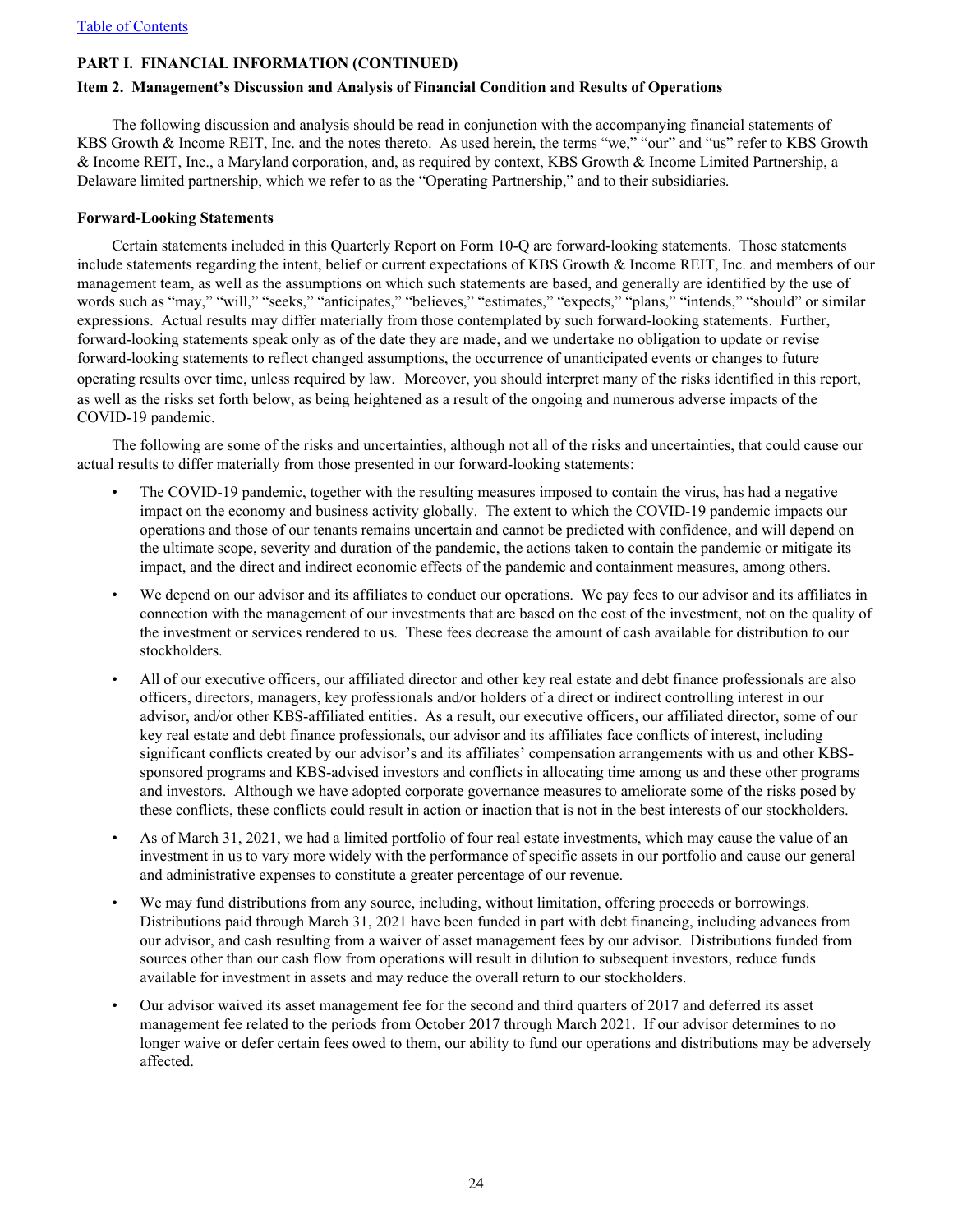## **Item 2. Management's Discussion and Analysis of Financial Condition and Results of Operations (continued)**

- Our policies do not limit us from incurring debt until our aggregate borrowings would exceed 75% of the cost (before deducting depreciation or other non-cash reserves) of our tangible assets, and we may exceed this limit with the approval of the conflicts committee of our board of directors. High debt levels could limit the amount of cash we have available to distribute and could result in a decline in the value of our stockholders' investment.
- We have debt obligations with variable interest rates. The interest and related payments will vary with the movement of LIBOR or other indexes. Increases in the indexes could increase the amount of our debt payments and limit our ability to pay distributions to our stockholders.
- We depend on tenants for the revenue generated by our real estate investments and, accordingly, the revenue generated by our real estate investments is dependent upon the success and economic viability of our tenants. Revenues from our properties could decrease due to a reduction in occupancy and/or lower rental rates, making it more difficult for us to meet any debt service obligations we have incurred and limiting our ability to pay distributions to our stockholders.
- Our real estate investments may be affected by unfavorable real estate market and general economic conditions, which could decrease the value of those assets and reduce the investment return to our stockholders. These events could make it more difficult for us to meet debt service obligations and limit our ability to pay distributions to our stockholders.
- Our share redemption program only provides for redemptions sought upon a stockholder's death, "qualifying disability" or "determination of incompetence" (each as defined in the share redemption program, and collectively "special redemptions"). The dollar amounts available for such redemptions are determined by the board of directors and may be adjusted from time to time. The dollar amount limitation for such redemptions for the calendar year 2021 was \$250,000 in the aggregate, of which \$46,000 was used for such special redemptions from January through April 2021. Our share redemption program does not provide for ordinary redemptions and can provide no assurances, when, if ever, we will provide for redemptions other than special redemptions.

All forward-looking statements should be read in light of the risks identified herein and in Part I, Item 1A of our Annual Report on Form 10-K for the year ended December 31, 2020, all filed with the Securities and Exchange Commission (the "SEC").

## **Overview**

We were formed on January 12, 2015 as a Maryland corporation that elected to be taxed as a real estate investment trust ("REIT") beginning with the taxable year ended December 31, 2015 and we intend to continue to operate in such a manner. Substantially all of our business is conducted through our Operating Partnership, of which we are the sole general partner. Subject to certain restrictions and limitations, our business is externally managed by our advisor pursuant to an advisory agreement. KBS Capital Advisors manages our operations and our portfolio of core real estate properties. KBS Capital Advisors also provides asset-management, marketing, investor-relations and other administrative services on our behalf. Our advisor acquired 20,000 shares of our Class A common stock for an initial investment of \$200,000. We have no paid employees.

We commenced a private placement offering exempt from registration pursuant to Rule 506(b) of Regulation D of the Securities Act of 1933, as amended (the "Securities Act"), on June 11, 2015, pursuant to which we offered a maximum of \$105,000,000 of shares of our Class A common stock for sale to accredited investors, of which \$5,000,000 of Class A shares were offered pursuant to our distribution reinvestment plan. We ceased offering shares in the primary portion of our private offering on April 27, 2016 and processed subscriptions for the primary portion of the private offering dated on or prior to April 27, 2016 through May 30, 2016. KBS Capital Markets Group LLC, an affiliate of our advisor, served as the dealer manager of the offering pursuant to a dealer manager agreement.

We sold 8,548,972 shares of our Class A common stock for gross offering proceeds of \$76.8 million in our initial private offering, including 74,744 shares of our Class A common stock under our distribution reinvestment plan for gross offering proceeds of \$0.7 million.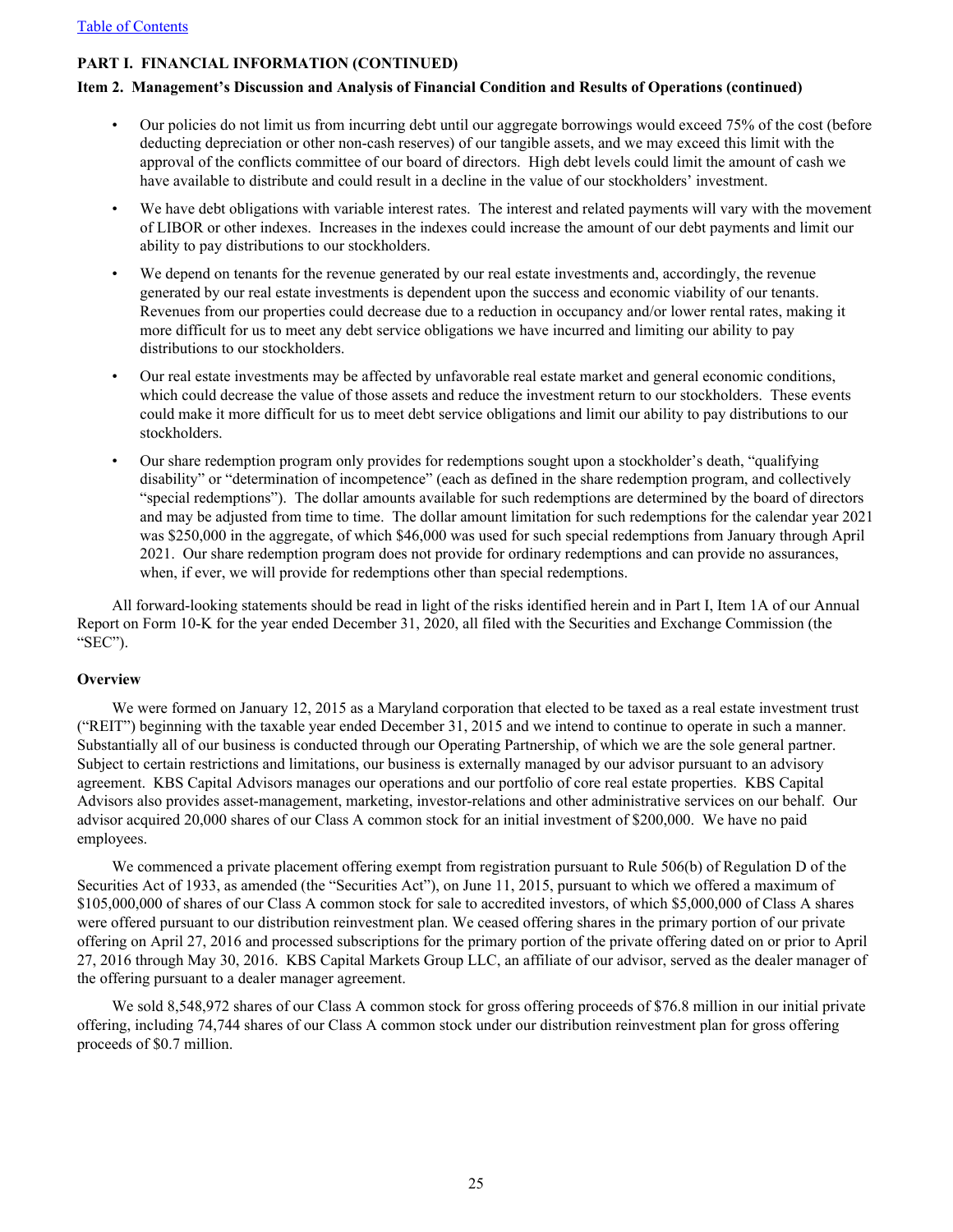## **Item 2. Management's Discussion and Analysis of Financial Condition and Results of Operations (continued)**

On February 4, 2015, we filed a registration statement on Form S-11 with the SEC to register an initial public offering to offer a maximum of \$1,500,000,000 in shares of common stock for sale to the public in the primary offering, consisting of two classes of shares: Class A and Class T and a maximum of \$800,000,000 in both classes of shares of our common stock pursuant to our distribution reinvestment plan. The SEC declared our registration statement effective on April 28, 2016 and we retained KBS Capital Markets Group LLC to serve as the dealer manager of the initial public offering. We terminated our primary initial public offering effective June 30, 2017. We terminated our distribution reinvestment plan offering effective August 20, 2020.

We sold 122,721 and 270,415 shares of Class A and Class T common stock in the initial primary public offering, respectively, for aggregate gross offering proceeds of \$3.9 million. We sold 883,256 and 41,030 shares of Class A and Class T common stock under our distribution reinvestment plan, respectively, for aggregate gross offering proceeds of \$8.5 million.

On October 3, 2017, we launched a second private placement offering exempt from registration pursuant to Rule 506(c) of Regulation D of the Securities Act pursuant to which offered a maximum of \$1,000,000,000 in shares of our Class A common stock to accredited investors. Prior to the launch of the second private placement offering, on September 29, 2017, we entered into a dealer manager agreement (the "NCPS Dealer Agreement") with KBS Capital Advisors and North Capital Private Securities Corporation ("NCPS") in connection with the second private placement offering. In December 2019, in connection with its consideration of strategic alternatives for us, our board of directors determined to suspend the second private offering and terminated the second private offering on August 5, 2020. We sold 612,272 shares of Class A common stock in the second private offering for aggregate gross offering proceeds of \$5.5 million.

As of March 31, 2021, we had redeemed 456,321 and 2,245 Class A and Class T shares, respectively, for \$3.8 million.

We have used substantially all of the net proceeds from our offerings to invest in a portfolio of core real estate properties. We consider core properties to be existing properties with at least 80% occupancy. As of March 31, 2021, we owned four office buildings.

In August of 2020, the special committee directed KBS Capital Advisors, with the assistance of the independent financial advisor of the special committee, to develop a plan of liquidation for approval by our board of directors and submission to our stockholders. We initially expected to present a plan of liquidation for a vote of our stockholders within six months from our determination to pursue a liquidation strategy. However, as a result of the adverse market conditions caused by the civil unrest and disruption in Portland and Chicago, where several of our properties are located, and the ongoing uncertainty and business disruptions related to the COVID-19 pandemic, in November 2020, our board of directors determined to delay any proposal to liquidate until market conditions improve.

We elected to be taxed as a REIT under the Internal Revenue Code, beginning with the taxable year ended December 31, 2015. If we meet the REIT qualification requirements, we generally will not be subject to federal income tax on the income that we distribute to our stockholders each year. If we fail to qualify for taxation as a REIT in any year after electing REIT status, our income will be taxed at regular corporate rates, and we may be precluded from qualifying for treatment as a REIT for the four-year period following our failure to qualify. Such an event could materially and adversely affect our net income and cash available for distribution to our stockholders. However, we are organized and will operate in a manner that will enable us to qualify for treatment as a REIT for federal income tax purposes beginning with our taxable year ended December 31, 2015, and we will continue to operate so as to remain qualified as a REIT for federal income tax purposes thereafter.

#### **Market Outlook – Real Estate and Real Estate Finance Markets**

Volatility in global financial markets, changing political environments and civil unrest can cause fluctuations in the performance of the U.S. commercial real estate markets. Possible future declines in rental rates, slower or potentially negative net absorption of leased space and expectations of future rental concessions, including free rent to renew tenants early, to retain tenants who are up for renewal or to attract new tenants, may result in decreases in cash flows from investment properties. Further, revenues from our properties could decrease due to a reduction in occupancy (caused by factors including, but not limited to, tenant defaults, tenant insolvency, early termination of tenant leases and non-renewal of existing tenant leases), rent deferrals or abatements, tenants being unable to pay their rent and/or lower rental rates. To the extent there are increases in the cost of financing due to higher interest rates, this may cause difficulty in refinancing debt obligations at terms as favorable as the terms of existing indebtedness. Market conditions can change quickly, potentially negatively impacting the value of real estate investments. Management continuously reviews our investment and debt financing strategies to optimize our portfolio and the cost of our debt exposure. Most recently, the outbreak of COVID-19 has had a negative impact on the real estate market as discussed below.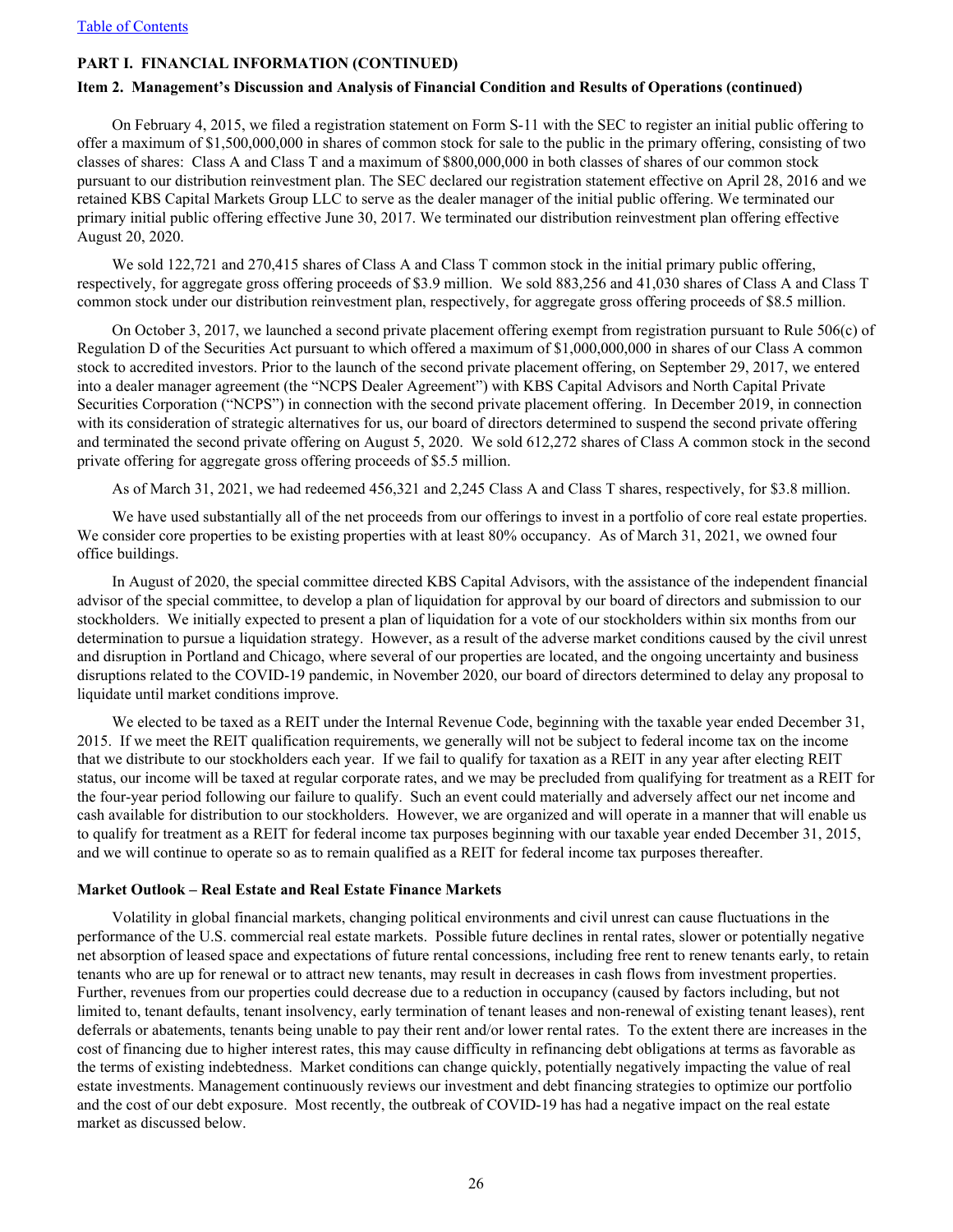#### **Item 2. Management's Discussion and Analysis of Financial Condition and Results of Operations (continued)**

#### *COVID-19 Pandemic and Portfolio Outlook*

Since initially being reported in December 2019, COVID-19 has spread around the world, including to every state in the United States. On March 11, 2020, the World Health Organization declared COVID-19 a pandemic, and on March 13, 2020, the United States declared a national emergency with respect to COVID-19. The COVID-19 pandemic has severely impacted global economic activity and caused significant volatility and negative pressure in financial markets. The global impact of the pandemic continues to evolve and many countries, states and localities, including states and localities in the United States, have reacted with various containment and mitigation efforts, including instituting quarantines, "shelter-in-place" and "stay-at-home" orders, travel restrictions, restrictions on businesses and school closures. As a result, the COVID-19 pandemic is negatively impacting almost every industry, including the U.S. office real estate industry and the industries of our tenants, directly or indirectly. The fluidity of the COVID-19 pandemic continues to preclude any prediction as to the ultimate adverse impact the pandemic may have on our business, financial condition, results of operations and cash flows.

During the year ended December 31, 2020 and the three months ended March 31, 2021, we did not experience significant disruptions in our operations from the COVID-19 pandemic. Many of our tenants have suffered reductions in revenue since March 2020. From March 2020 through March 31, 2021, we granted rent relief to nine tenants as a result of the pandemic. Depending upon the duration of the pandemic, the various measures imposed to help control the spread of the virus and the corresponding economic slowdown, these tenants or additional tenants may seek rent deferrals or abatements in future periods or become unable to pay their rent. Rent collections for the quarter ended March 31, 2021 were 97%. As of March 31, 2021, we had entered into lease amendments related to the effects of the COVID-19 pandemic, granting approximately \$0.2 million of rent deferrals for the period from April 2020 through April 2021 and granting approximately \$0.1 million in rental abatements. As of March 31, 2021, nine tenants were granted rental deferrals, rental abatements and/or rent restructures, of which four of these tenants have begun to pay rent in accordance with their lease agreements subsequent to the deferral and/or abatement period and two of these tenant leases was modified at lower rental rates. One of the nine tenants continue to be in the rental deferral and/or rental abatement periods as granted in accordance with their agreements. As of March 31, 2021, these lease concessions did not have a material impact on our consolidated balance sheet as of March 31, 2021 or consolidated statement of operations for the three months ended March 31, 2021. Subsequent to March 31, 2021, we have not seen a material impact on our rent collections.

Prior rent relief arrangements have been, and any future rent relief arrangements are expected to be structured as temporary short-term deferrals of base rent that will be paid back over time. Not all tenant requests will ultimately result in modified agreements, nor are we forgoing our contractual rights under our lease agreements. In most cases, it is in our best interest to help our tenants remain in business and reopen when shelter-in-place orders or other mandated closures are lifted. If tenants default on their rent and vacate, the ability to re-lease this space is likely to be more difficult if the economic slowdown continues and any long term impact of this situation, even after an economic rebound, remains unclear. Current collections and rent relief requests to-date may not be indicative of collections or requests in any future period. The impact of the COVID-19 pandemic on our rental income for the second quarter of 2021 and thereafter cannot, however, be determined at present.

In addition to the direct impact on our rental income, we may also need to recognize additional impairment charges at our properties to the extent rental projections continue to decline at our properties. In response to a decrease in cash flow projections as a result of changes in leasing projections due in part to the impact of COVID-19 on our leasing efforts and perceived ability to collect rent from tenants, during the three months ended March 31, 2020, we recognized impairment charges of \$5.8 million at the Institute Property and \$0.5 million of equity in loss of unconsolidated joint venture, which included an impairment related to the 210 W. Chicago property then-owned by the joint venture.

The COVID-19 pandemic or a future pandemic, epidemic or outbreak of infectious disease affecting states or regions in which we or our tenants operate could have material and adverse effects on our business, financial condition, results of operations and cash flows due to, among other factors: health or other government authorities requiring the closure of offices or other businesses or instituting quarantines of personnel as the result of, or in order to avoid, exposure to a contagious disease; disruption in supply and delivery chains; a general decline in business activity and demand for real estate, especially office properties; reduced economic activity, general economic decline or recession, which may impact our tenants' businesses, financial condition and liquidity and may cause one or more of our tenants to be unable to make rent payments to us timely, or at all, or to otherwise seek modifications of lease obligations; difficulty accessing debt and equity capital on attractive terms, or at all, and a severe disruption and instability in the global financial markets or deteriorations in credit and financing conditions, which may affect our access to capital necessary to fund business operations or address maturing liabilities on a timely basis; and the potential negative impact on the health of personnel of our advisor, particularly if a significant number of our advisor's employees are impacted, which would result in a deterioration in our ability to ensure business continuity during a disruption.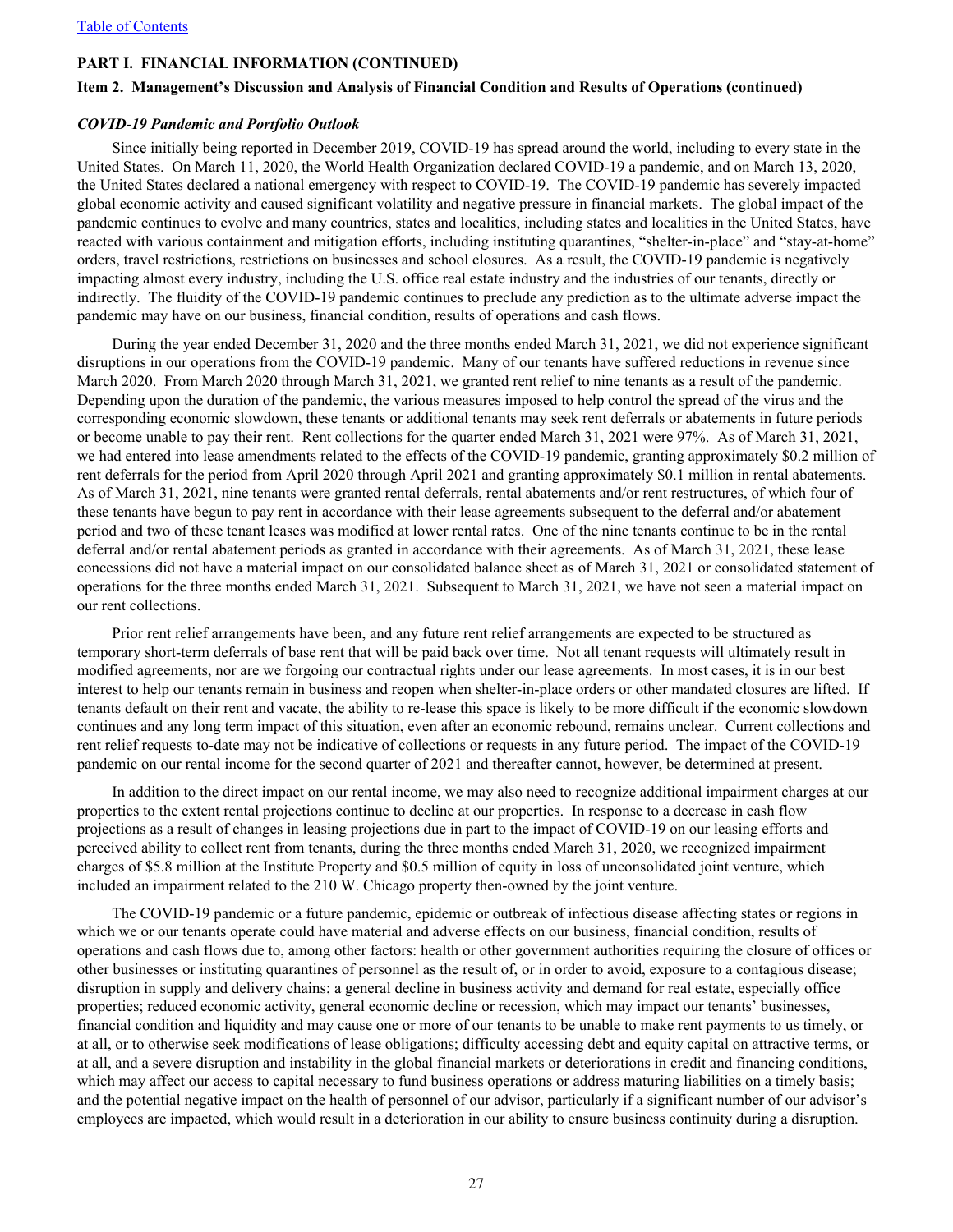# **Item 2. Management's Discussion and Analysis of Financial Condition and Results of Operations (continued)**

The extent to which the COVID-19 pandemic or any other pandemic, epidemic or disease impacts our operations and those of our tenants remains uncertain and cannot be predicted with confidence and will depend on the scope, severity and duration of the pandemic, the actions taken to contain the pandemic or mitigate its impact, and the direct and indirect economic effects of the pandemic and containment measures, among others. Nevertheless, the COVID-19 pandemic (or a future pandemic, epidemic or disease) presents material uncertainty and risk with respect to our business, financial condition, results of operations and cash flows. In response to the uncertainty caused by the ongoing COVID-19 pandemic and its uncertain impact on our operations and those of our tenants, our board of directors adjusted our distribution policy commencing with the fourth quarter of 2020 and expects to consider and declare quarterly distributions based on a single quarterly record date.

Our business, like all businesses, is being impacted by the uncertainty regarding the COVID-19 pandemic, the effectiveness of policies introduced to neutralize the disease, and the impact of those policies on economic activity. We believe the current challenging economic circumstances will be a difficult environment in which to continue to create value in our portfolio consistent with our core-plus investment strategy. The properties in our portfolio were acquired to provide an opportunity for us to achieve more significant capital appreciation by increasing occupancy, negotiating new leases with higher rental rates and/or executing enhancement projects, all of which we believe will be more difficult as a result of the impacts of COVID-19 on the economy. While the majority of our tenants have continued to pay rent, the weakening macroeconomic conditions have negatively impacted many of our tenants. As of March 31, 2021, our portfolio was 82.5% occupied with a weighted-average lease term of 3.0 years. As of March 31, 2021, two tenants at our Commonwealth Building, or 4% of the rentable square footage at the property, have given notice of non-renewal of their leases and subsequent to March 31, 2021, two tenants at our 213 W. Institute property, or 3% of the rentable square footage at the property, early terminated their leases. Due to the impact of COVID-19, we believe the leasing environment will be challenged in the short-term and the time to lease up and stabilize a property will be extended. More specifically, our office properties in Chicago will likely take more time to stabilize than previously anticipated.

#### **Liquidity and Capital Resources**

Our principal demands for funds during the short and long-term are and will be for operating expenses, capital expenditures and general and administrative expenses; payments under debt obligations; redemptions of common stock; capital commitments; and payments of distributions to stockholders. Our primary sources of capital for meeting our cash requirements are as follows:

- Cash flow generated by our real estate investments;
- Debt financings (including amounts currently available under an existing term loan); and
- Proceeds from the sale of our real estate properties.

Our investments in real estate generate cash flow in the form of rental revenues and tenant reimbursements, which are reduced by operating expenditures, capital expenditures, debt service payments, the payment of asset management fees and corporate general and administrative expenses. Cash flow from operations from real estate investments will be primarily dependent upon the occupancy level of our portfolio, the net effective rental rates on our leases, the collectibility of rent and operating recoveries from our tenants and how well we manage our expenditures, all of which may be adversely affected by the impact of the COVID-19 pandemic as discussed above.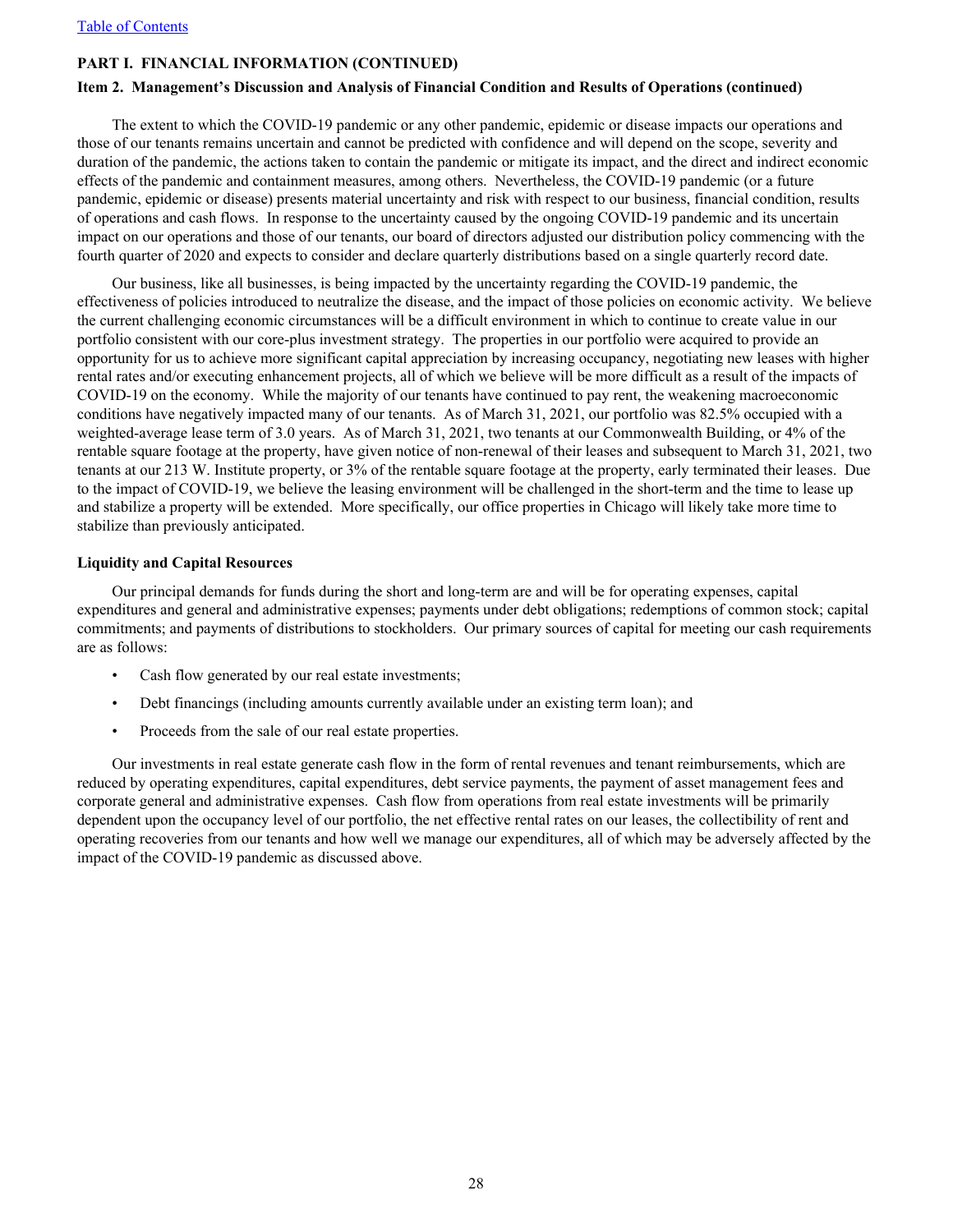## **Item 2. Management's Discussion and Analysis of Financial Condition and Results of Operations (continued)**

Our advisor advanced funds to us, which are non-interest bearing, for distribution record dates through the period ended May 31, 2016. We are only obligated to repay our advisor for its advance if and to the extent that:

- (i) Our modified funds from operations ("MFFO"), as such term is defined by the Institute for Portfolio Alternatives and interpreted by us, for the immediately preceding month exceeds the amount of distributions declared for record dates of such prior month (an "MFFO Surplus"), and we will pay our advisor the amount of the MFFO Surplus to reduce the principal amount outstanding under the advance, provided that such payments shall only be made if management in its sole discretion expects an MFFO Surplus to be recurring for at least the next two calendar quarters, determined on a quarterly basis; or
- (ii) Excess proceeds from third-party financings are available ("Excess Proceeds"), provided that the amount of any such Excess Proceeds that may be used to repay the principal amount outstanding under the advance shall be determined by the conflicts committee in its sole discretion.

In determining whether Excess Proceeds are available to repay the advance, our conflicts committee will consider whether cash on hand could have been used to reduce the amount of third-party financing provided to us. If such cash could have been used instead of third-party financing, the third-party financing proceeds will be available to repay the advance.

On May 11, 2021, we and our advisor agreed to amend the terms on which the advance is repaid. See "Subsequent Events - Advisory Agreement Amendment" for additional information regarding these changes.

We expect that our debt financing and other liabilities will be between 45% and 65% of the cost of our tangible assets (before deducting depreciation and other non-cash reserves). Though this is our target leverage, our charter does not limit us from incurring debt until our aggregate borrowings would exceed 300% of our net assets (before deducting depreciation and other non-cash reserves), which is effectively 75% of the cost of our tangible assets (before deducting depreciation and other non-cash reserves), though we may exceed this limit under certain circumstances. To the extent financing in excess of this limit is available at attractive terms, the conflicts committee may approve debt in excess of this limit. As of March 31, 2021, we had mortgage debt obligations in the aggregate principal amount of \$97.0 million and our aggregate borrowings were approximately 60% of our net assets before deducting depreciation and other non-cash reserves. As of March 31, 2021, we had \$4.7 million of revolving debt available for immediate future disbursement, subject to certain conditions set forth in the loan agreements. As of March 31, 2021, we had \$47.6 million of debt maturing during the 12 months ending March 31, 2022, all of which is under our term loan and may be extended beyond such time subject to certain terms and conditions set forth in the loan agreement. Reductions in property values related to the impact of the COVID-19 pandemic have reduced our availability to draw on the revolving commitment and may limit our ability to exercise our extension option under our term loan due to covenants described in the loan agreement.

In addition to making investments in accordance with our investment objectives, we have used a portion of our capital resources to make certain payments to our advisor, the affiliated dealer manager of our initial private offering and initial public offering and our affiliated property manager. These payments include payments to our dealer manager for selling commissions, the dealer manager fee and the stockholder servicing fee, and payments to the dealer manager and our advisor for reimbursement of certain organization and other offering expenses. See "—Organization and Offering Costs" below.

We make payments to our advisor in connection with the management of our assets and costs incurred by our advisor in providing certain services to us. The asset management fee is a monthly fee payable to our advisor in an amount equal to onetwelfth of 1.0% of the cost of our investments including the portion of the investment that is debt financed. The cost of our real property investments is calculated as the amount paid or allocated to acquire the real property, plus budgeted capital improvement costs for the development, construction or improvements to the property once such funds are disbursed pursuant to a final approved budget and fees and expenses related to the acquisition, but excluding acquisition fees paid or payable to our advisor. In the case of investments made through joint ventures, the asset management fee is determined based on our proportionate share of the underlying investment. Our advisor waived asset management fees for the second and third quarters of 2017 and deferred payment of asset management fees related to the periods from October 2017 through March 31, 2021. Our advisor's waiver and deferral of its asset management fees resulted in additional cash being available to fund our operations. If our advisor chooses to no longer waive or defer such fees, our ability to fund our operations may be adversely affected.

We also pay fees to KBS Management Group, LLC (the "Co-Manager"), an affiliate of our advisor, pursuant to property management agreements with the Co-Manager, for certain property management services at our properties.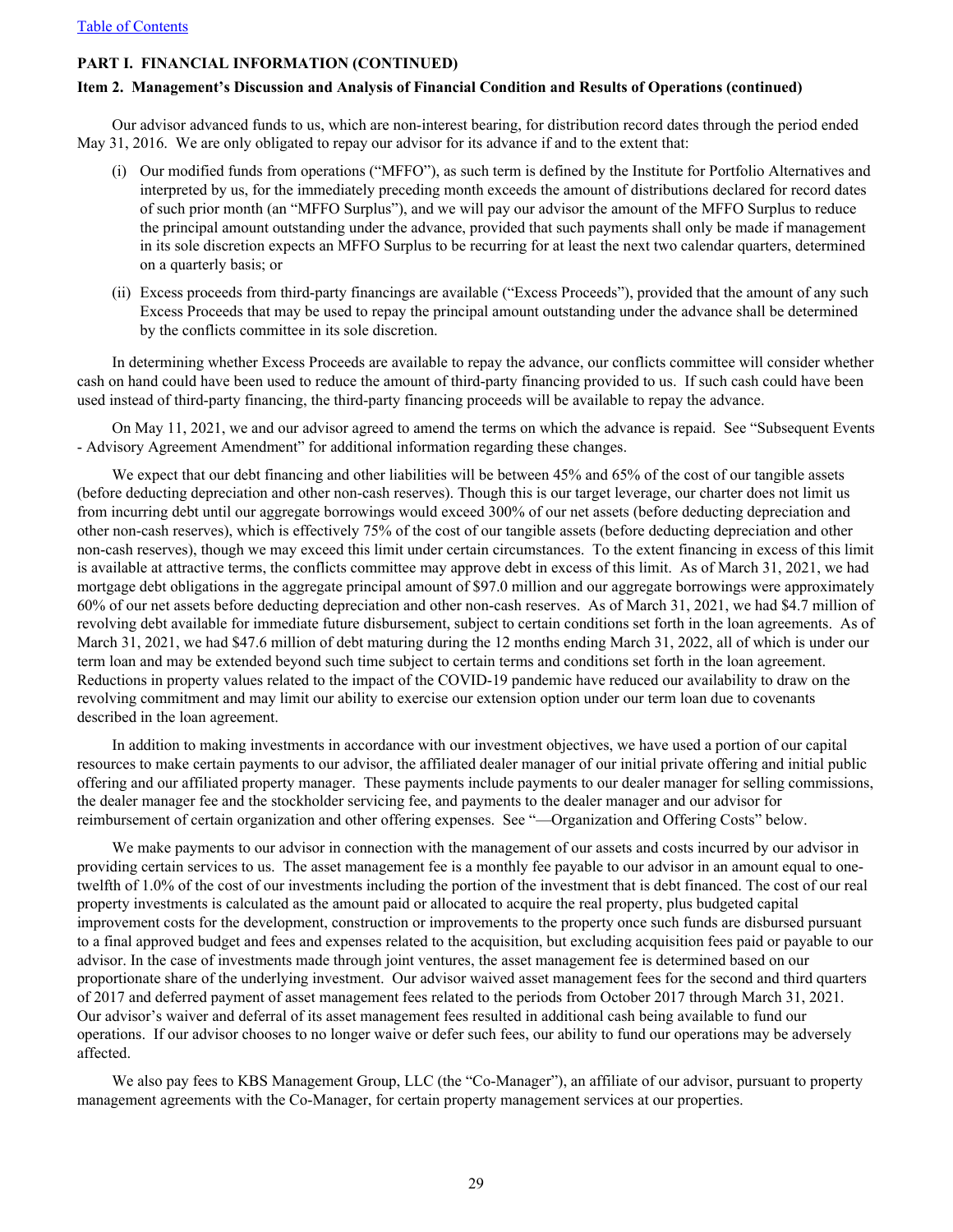## **Item 2. Management's Discussion and Analysis of Financial Condition and Results of Operations (continued)**

We elected to be taxed as a REIT and to operate as a REIT beginning with our taxable year ended December 31, 2015. To maintain our qualification as a REIT, we will be required to make aggregate annual distributions to our stockholders of at least 90% of our REIT taxable income (computed without regard to the dividends-paid deduction and excluding net capital gain). Our board of directors may authorize distributions in excess of those required for us to maintain REIT status depending on our financial condition and such other factors as our board of directors deems relevant. Provided we have sufficient available cash flow, we intend to authorize and declare cash distributions based on quarterly record dates and pay cash distributions on a quarterly basis. We have not established a minimum distribution level.

Under our charter, we are required to limit our total operating expenses to the greater of 2% of our average invested assets or 25% of our net income for the four most recently completed fiscal quarters, as these terms are defined in our charter, unless the conflicts committee has determined that such excess expenses were justified based on unusual and non-recurring factors. Operating expenses for the four fiscal quarters ended March 31, 2021 exceeded the charter-imposed limitation; however, the conflicts committee determined that the relationship of our operating expenses to our average invested assets was justified as we are now entering our liquidation stage and have incurred additional legal and financial advisor expenses as a result and have already sold one of our real estate properties.

#### *Cash Flows from Operating Activities*

As of March 31, 2021, we owned four office properties. During the three months ended March 31, 2021 and 2020, net cash used in operating activities was \$0.5 million and \$0.6 million, respectively. We expect cash flows provided by operating activities to decrease in future periods to the extent our tenants are impacted by COVID-19 and defer rent payments or are unable to pay rent or to the extent we are unable to re-lease space vacated by our current tenants.

#### *Cash Flows from Investing Activities*

During the three months ended March 31, 2021, net cash used in investing activities was \$0.1 million due to improvements to real estate.

#### *Cash Flows from Financing Activities*

 During the three months ended March 31, 2021, net cash used in financing activities was \$0.5 million and consisted of the following:

- \$0.4 million of net cash distributions, and
- \$0.1 million of payments to redeem common stock.

#### **Contractual Obligations**

 $\mathcal{L}_\text{max}$  , where  $\mathcal{L}_\text{max}$  , we have the set of the set of the set of the set of the set of the set of the set of the set of the set of the set of the set of the set of the set of the set of the set of the set of

The following is a summary of our contractual obligations as of March 31, 2021 (in thousands).

|                                                         |        | Payments Due During the Years Ending December 31, |                                          |  |        |  |           |  |
|---------------------------------------------------------|--------|---------------------------------------------------|------------------------------------------|--|--------|--|-----------|--|
| <b>Contractual Obligations</b>                          | Total  |                                                   | <b>Remainder of</b><br>2022-2023<br>2021 |  |        |  | 2024-2025 |  |
| Outstanding debt obligations <sup>(1)</sup>             | 96.994 |                                                   | 47.652                                   |  | 46.102 |  | 3.240     |  |
| Interest payments on outstanding debt obligations $(2)$ | 4.394  |                                                   | 2,525                                    |  | .826   |  | 43        |  |

 $\overline{^{(1)}}$  Amounts include principal payments only.

<sup>(2)</sup> Projected interest payments are based on the outstanding principal amount, maturity date and contractual interest rate in effect as of March 31, 2021 (consisting of the contractual interest rate and the effect of interest rate swaps). We incurred interest expense of \$0.9 million, excluding amortization of deferred financing costs totaling \$0.1 million and unrealized gains on derivative instruments of \$0.4 million during the three months ended March 31, 2021.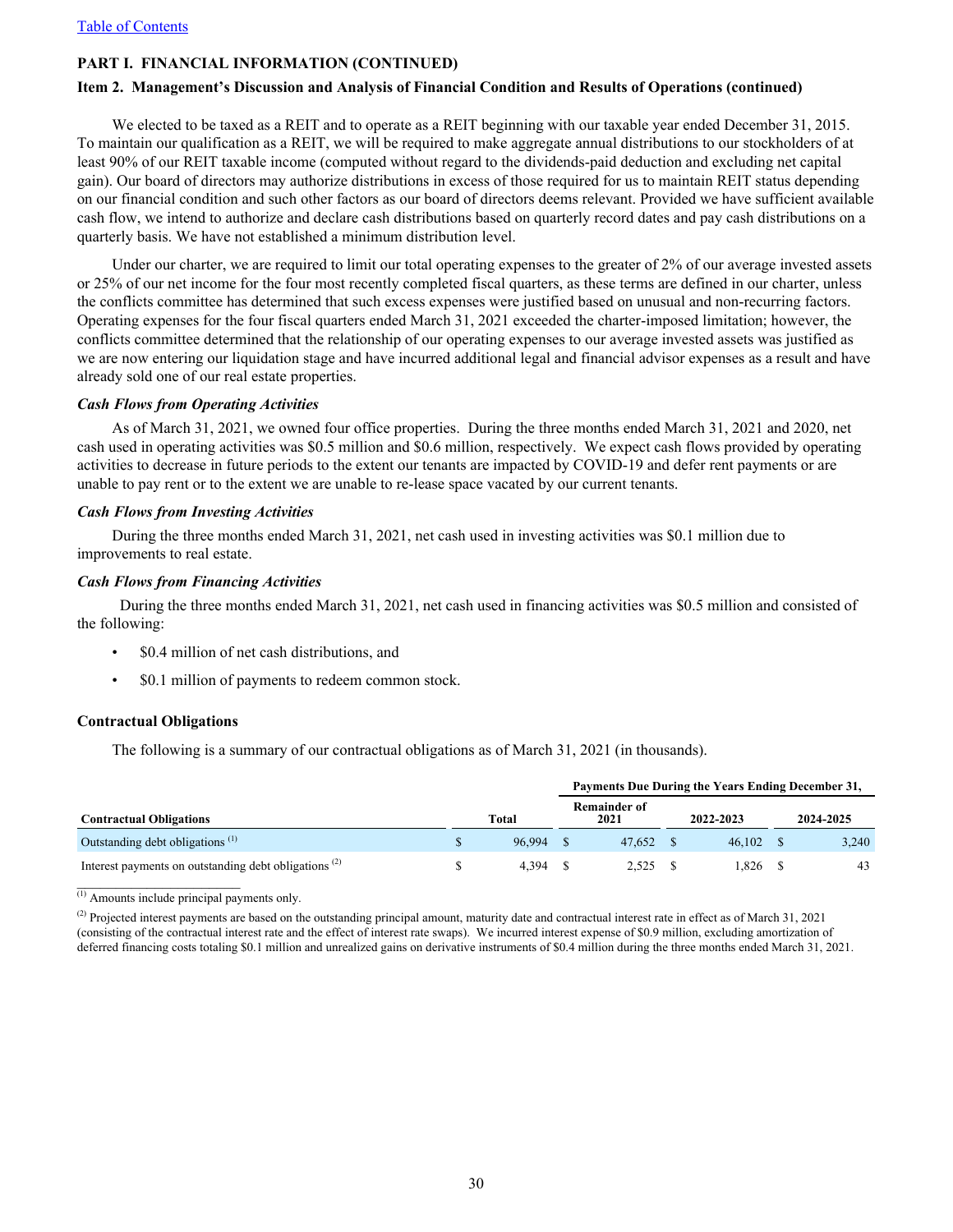## **Item 2. Management's Discussion and Analysis of Financial Condition and Results of Operations (continued)**

#### **Results of Operations**

#### *Overview*

As of March 31, 2020, we owned three office properties and an investment in an unconsolidated joint venture. Subsequent to March 31, 2020, we purchased the joint venture partner's 50% equity interest and consolidated 210 W. Chicago. As a result, as of March 31, 2021, we owned four office properties. The following table provides summary information about our results of operations for the three months ended March 31, 2021 and 2020 (dollar amounts in thousands):

*Comparison of the three months ended March 31, 2021 versus the three months ended March 31, 2020*

|                                                    |              | <b>For the Three Months Ended</b><br>March 31. | Increase             | Percentage | <b>S Change Due to</b>                          | <b>S Change Due to</b><br><b>Properties Held</b><br>Throughout<br><b>Both Periods</b> <sup>(2)</sup> |  |
|----------------------------------------------------|--------------|------------------------------------------------|----------------------|------------|-------------------------------------------------|------------------------------------------------------------------------------------------------------|--|
|                                                    | 2021         | 2020                                           | (Decrease)           | Change     | Dispositions/JV<br>Consolidation <sup>(1)</sup> |                                                                                                      |  |
| Rental income                                      | 4,294<br>\$. | <sup>\$</sup><br>4,583                         | (289)<br>$\mathbf S$ | $(6)\%$ \$ | 60                                              | <sup>\$</sup><br>(349)                                                                               |  |
| Other operating income                             | 21           | 34                                             | (13)                 | (38)%      | 3                                               | (16)                                                                                                 |  |
| Operating, maintenance and management costs        | 830          | 954                                            | (124)                | $(13)\%$   | (21)                                            | (103)                                                                                                |  |
| Property management fees and expenses to affiliate | 31           | 35                                             | (4)                  | (11)%      | (1)                                             | (3)                                                                                                  |  |
| Real estate taxes and insurance                    | 766          | 733                                            | 33                   | $5\%$      | 25                                              | 8                                                                                                    |  |
| Asset management fees to affiliate                 | 428          | 435                                            | (7)                  | $(2)\%$    | 2                                               | (9)                                                                                                  |  |
| General and administrative expenses                | 477          | 473                                            | $\overline{4}$       | $1\%$      | n/a                                             | n/a                                                                                                  |  |
| Depreciation and amortization                      | 1,982        | 2,166                                          | (184)                | $(8)\%$    | 47                                              | (231)                                                                                                |  |
| Interest expense                                   | 573          | 2,888                                          | (2,315)              | (80)%      | (8)                                             | (2,307)                                                                                              |  |
| Impairment charges on real estate                  |              | 5,750                                          | (5,750)              | (100)%     |                                                 | (5,750)                                                                                              |  |
| Interest and other income                          |              | 12                                             | (12)                 | $(100)\%$  | n/a                                             | n/a                                                                                                  |  |
| Gain on sale of real estate, net                   |              | 5,245                                          | (5,245)              | (100)%     | (5,245)                                         |                                                                                                      |  |
| Equity in loss of unconsolidated joint venture     |              | (469)                                          | 469                  | (100)%     | 469                                             |                                                                                                      |  |
| Loss from extinguishment of debt                   |              | (29)                                           | 29                   | (100)%     |                                                 | 29                                                                                                   |  |

 $<sup>(1)</sup>$  Represents the dollar amount increase (decrease) for the three months ended March 31, 2021 compared to the three months ended March 31, 2020 related to</sup> real estate investments disposed of and real estate acquired through joint venture consolidation on or after January 1, 2020.

<sup>(2)</sup> Represents the dollar amount increase (decrease) for the three months ended March 31, 2021 compared to the three months ended March 31, 2020 related to real estate investments owned by us throughout both periods presented.

Rental income decreased from \$4.6 million for the three months ended March 31, 2020 to \$4.3 million for the three months ended March 31, 2021, primarily due to a decrease in occupancy rate as a result of lease expirations and a decrease in operating and property tax recoveries at properties held throughout both periods, partially offset by an increase in rental income due to a decrease in the write-off of receivables deemed not probable of collection during the three months ended March 31, 2021 at properties held throughout both periods. We expect rental income to fluctuate based on the occupancy at our existing properties and uncertainty and business disruptions as a result of the COVID-19 pandemic. See "Market Outlook - Real Estate and Real Estate Finance Markets - COVID-19 Pandemic and Portfolio Outlook" for a discussion on the impact of the COVID-19 pandemic on our business.

Operating, maintenance, and management costs decreased slightly from \$1.0 million for the three months ended March 31, 2020 to \$0.8 million for the three months ended March 31, 2021, the decrease is primarily due to the sale of Von Karman Tech Center on January 17, 2020 and an overall decrease in operating costs at properties held throughout both periods due to a decrease in physical occupancy as a result of the COVID-19 pandemic. We expect operating, maintenance, and management costs to fluctuate as a result of general inflation for properties that we continue to own, and business disruptions as a result of the COVID-19 pandemic.

Real estate taxes and insurance increased slightly from \$0.7 million for the three months ended March 31, 2020 to \$0.8 million for the three months ended March 31, 2021, primarily due to the consolidation of 210 W. Chicago. We expect real estate taxes and insurance to increase in future periods as a result of general inflation and general increases due to future property tax reassessments.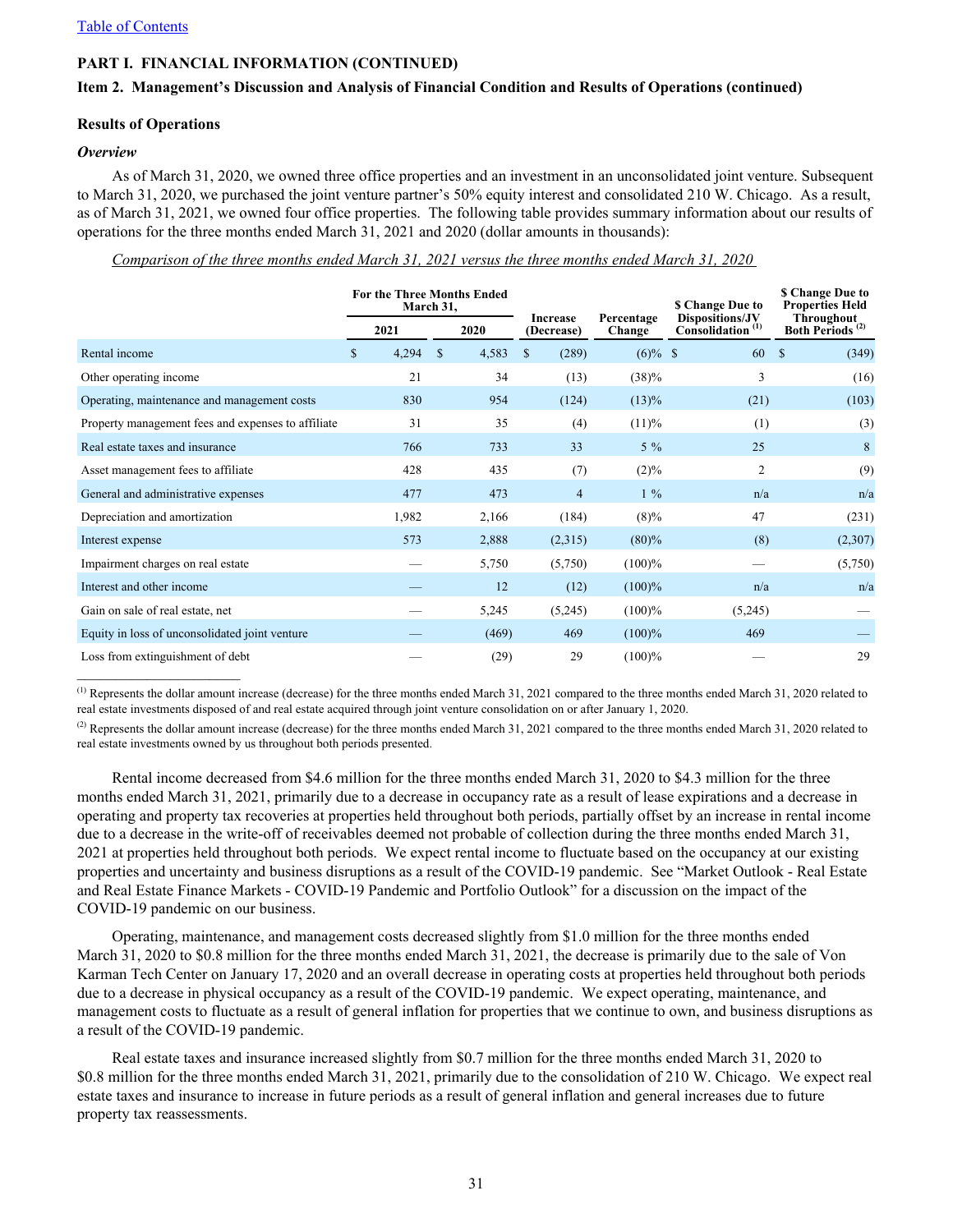## **Item 2. Management's Discussion and Analysis of Financial Condition and Results of Operations (continued)**

Asset management fees to affiliate remained consistent at \$0.4 million for the three months ended March 31, 2021 and 2020. As of March 31, 2021, we had accrued and deferred payment of \$6.3 million of asset management fees related to the periods from October 2017 through March 31, 2021.

General and administrative expenses remained consistent at \$0.5 million for the three months ended March 31, 2021 and 2020. These general and administrative costs consisted primarily of internal audit compensation expense, portfolio legal fees, and board of directors fees.

Depreciation and amortization decreased from \$2.2 million for the three months ended March 31, 2020 to \$2.0 million for the three months ended March 31, 2021, primarily due to lease expirations and early lease terminations related to properties held throughout both periods, partially offset by an increase in depreciation and amortization as a result of the consolidation of 210 W. Chicago. We expect depreciation and amortization to increase in future periods as a result of additional capital improvements, offset by a decrease in amortization related to fully amortized tenant origination and absorption costs.

Interest expense decreased from \$2.9 million for the three months ended March 31, 2020 to \$0.6 million for the three months ended March 31, 2021. Included in interest expense is the amortization of deferred financing costs of \$0.1 million and \$0.1 million for the three months ended March 31, 2021 and 2020, respectively. During the three months ended March 31, 2021 and 2020, interest expense (including gains and losses) incurred as a result of our derivative instruments, increased interest expense by \$3,000 and \$1.9 million, respectively. The decrease in interest expense is primarily due to a decrease in one-month LIBOR and its impact on interest expense related to our variable rate debt and a decrease in interest expense due to changes in fair values with respect to our interest rate swaps that are not accounted for as cash flow hedges, offset by an increase in interest expense related to a mortgage loan assumed in connection with the consolidation of 210 W. Chicago. In general, we expect interest expense to vary based on fluctuations in one-month LIBOR (for our unhedged variable rate debt) and our level of future borrowings, which will depend on the availability and cost of debt financing, draws on our debts and any debt repayments we make.

During the three months ended March 31, 2020, we recorded non-cash impairment charges of \$5.8 million to write down the carrying value of the Institute Property, an office property located in Chicago, Illinois, to its estimated fair value as a result of changes in cash flow estimates including a change in leasing projections, which triggered the future estimated undiscounted cash flows to be lower than the net carrying value of the property. The decrease in cash flow projections was primarily due to reduced demand for the office space at the property resulting in longer lease-up periods and a decrease in projected rental rates and was further impacted by the COVID-19 pandemic which we believe will result in additional challenges to release the vacant space. We did not record any impairment charges on our real estate properties during the three months ended March 31, 2021.

We recognized a gain on sale of real estate of \$5.2 million related to disposition of Von Karman Tech Center during the three months ended March 31, 2020. We did not recognize any gain on sale of real estate during the three months ended March 31, 2021.

During the three months ended March 31, 2020, we recognized \$0.5 million of equity in loss of unconsolidated joint venture, which included \$0.5 million of impairment, related to our investment in the joint venture. The impairment was a result of the decline in fair value of the underlying 210 W. Chicago property due to changes in cash flow estimates including a change in leasing projections, which triggered future estimated undiscounted cash flows to be lower than the net carrying value of the property. The decrease in cash flow projections was primarily due to reduced demand for the office space at the property resulting in a decrease in projected rental rates as leases mature.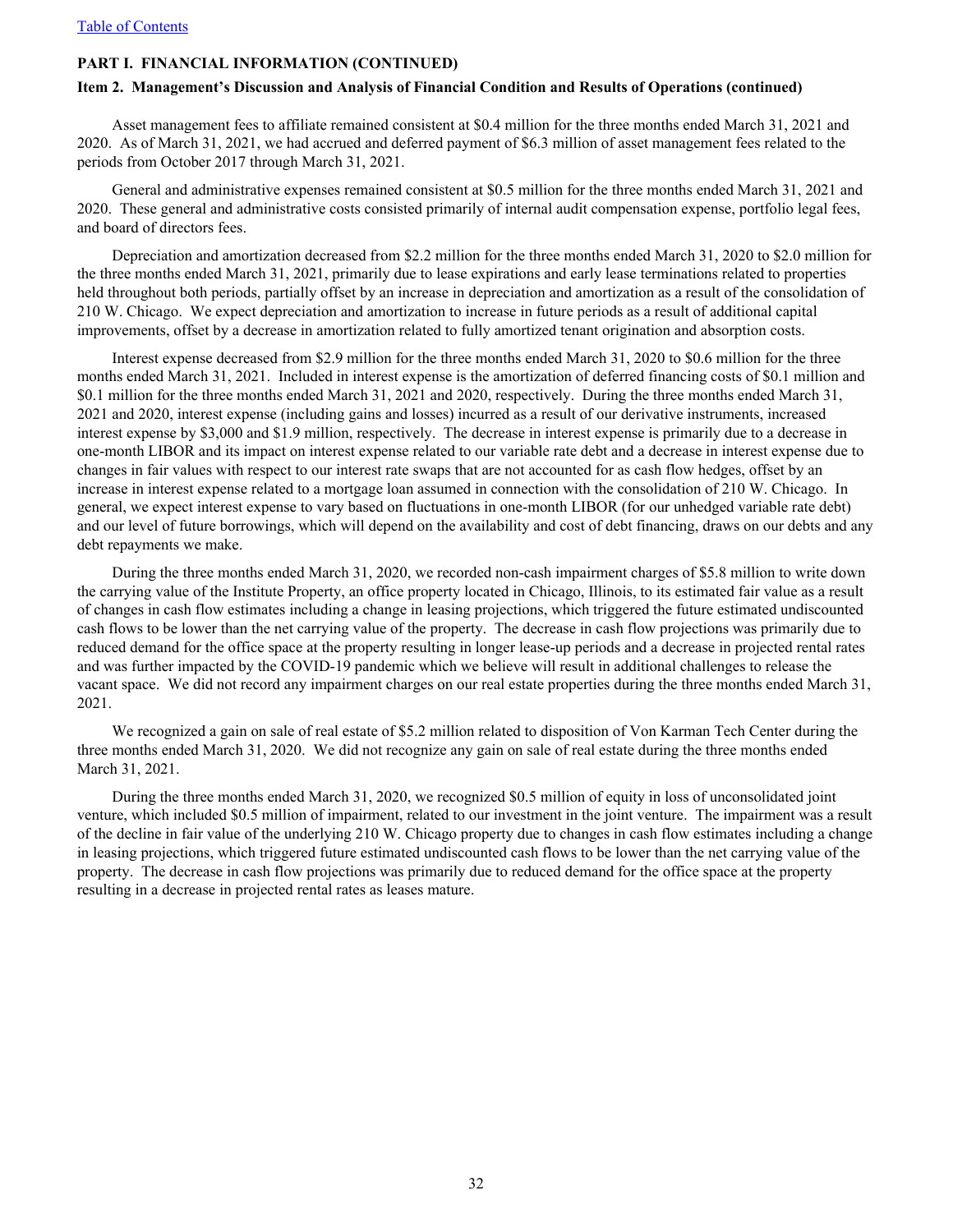#### **Item 2. Management's Discussion and Analysis of Financial Condition and Results of Operations (continued)**

#### **Funds from Operations and Modified Funds from Operations**

We believe that funds from operations ("FFO") is a beneficial indicator of the performance of an equity REIT. We compute FFO in accordance with the current National Association of Real Estate Investment Trusts ("NAREIT") definition. FFO represents net income, excluding gains and losses from sales of operating real estate assets (which can vary among owners of identical assets in similar conditions based on historical cost accounting and useful-life estimates), gains and losses from change in control, impairment losses on real estate assets, depreciation and amortization of real estate assets, and adjustments for unconsolidated partnerships and joint ventures. We believe FFO facilitates comparisons of operating performance between periods and among other REITs. However, our computation of FFO may not be comparable to other REITs that do not define FFO in accordance with the NAREIT definition or that interpret the current NAREIT definition differently than we do. Our management believes that historical cost accounting for real estate assets in accordance with U.S. generally accepted accounting principles ("GAAP") implicitly assumes that the value of real estate assets diminishes predictably over time. Since real estate values have historically risen or fallen with market conditions, many industry investors and analysts have considered the presentation of operating results for real estate companies that use historical cost accounting to be insufficient by themselves. As a result, we believe that the use of FFO, together with the required GAAP presentations, provides a more complete understanding of our performance relative to our competitors and provides a more informed and appropriate basis on which to make decisions involving operating, financing, and investing activities.

Changes in accounting rules have resulted in a substantial increase in the number of non-operating and non-cash items included in the calculation of FFO. As a result, our management also uses MFFO as an indicator of our ongoing performance as well as our dividend sustainability. MFFO excludes from FFO: acquisition fees and expenses (to the extent that such fees and expenses have been recorded as operating expenses); adjustments related to contingent purchase price obligations; amounts relating to straight-line rents and amortization of above and below market intangible lease assets and liabilities; accretion of discounts and amortization of premiums on debt investments; amortization of closing costs relating to debt investments; impairments of real estate-related investments; mark-to-market adjustments included in net income; and gains or losses included in net income for the extinguishment or sale of debt or hedges. We compute MFFO in accordance with the definition of MFFO included in the practice guideline issued by the IPA in November 2010 as interpreted by management. Our computation of MFFO may not be comparable to other REITs that do not compute MFFO in accordance with the current IPA definition or that interpret the current IPA definition differently than we do.

We believe that MFFO is helpful as a measure of ongoing operating performance because it excludes costs that management considers more reflective of investing activities and other non-operating items included in FFO. Management believes that, by excluding acquisition costs (to the extent such costs have been recorded as operating expenses) as well as noncash items such as straight line rental revenue, MFFO provides investors with supplemental performance information that is consistent with the performance indicators and analysis used by management, in addition to net income and cash flows from operating activities as defined by GAAP, to evaluate the sustainability of our operating performance. MFFO provides comparability in evaluating the operating performance of our portfolio with other non-traded REITs which typically have limited lives with short and defined acquisition periods and targeted exit strategies. MFFO, or an equivalent measure, is routinely reported by non-traded REITs, and we believe often used by analysts and investors for comparison purposes.

FFO and MFFO are non-GAAP financial measures and do not represent net income as defined by GAAP. Net income as defined by GAAP is the most relevant measure in determining our operating performance because FFO and MFFO include adjustments that investors may deem subjective, such as adding back expenses such as depreciation and amortization and the other items described above. Accordingly, FFO and MFFO should not be considered as alternatives to net income as an indicator of our current and historical operating performance. In addition, FFO and MFFO do not represent cash flows from operating activities determined in accordance with GAAP and should not be considered an indication of our liquidity. We believe FFO and MFFO, in addition to net income and cash flows from operating activities as defined by GAAP, are meaningful supplemental performance measures.

Further, during the current period of uncertainty and business disruptions as a result of the outbreak of COVID-19, FFO and MFFO are much more limited measures of future performance and dividend sustainability. See "-Market Outlook - Real Estate and Real Estate Finance Markets - COVID-19 Pandemic and Portfolio Outlook" for a discussion of the impact of the outbreak of COVID-19 on our business.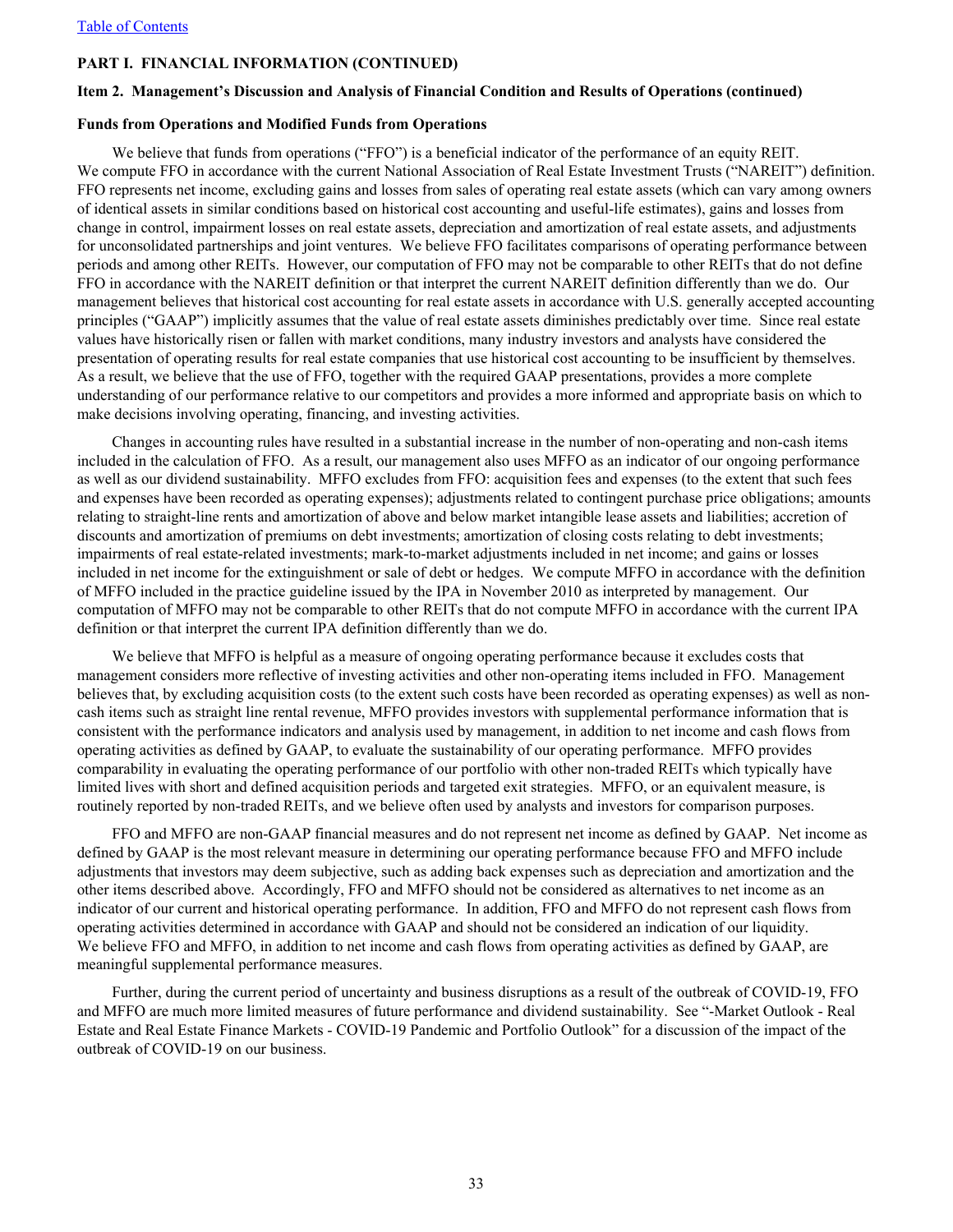#### **Item 2. Management's Discussion and Analysis of Financial Condition and Results of Operations (continued)**

Although MFFO includes other adjustments, the exclusion of adjustments for straight-line rent, the amortization of aboveand below-market leases, unrealized (gains) losses on derivative instruments and loss from extinguishment of debt are the most significant adjustments for the periods presented. We have excluded these items based on the following economic considerations:

- *Adjustments for straight-line rent.* These are adjustments to rental revenue as required by GAAP to recognize contractual lease payments on a straight-line basis over the life of the respective lease. We have excluded these adjustments in our calculation of MFFO to more appropriately reflect the current economic impact of our in-place leases, while also providing investors with a useful supplemental metric that addresses core operating performance by removing rent we expect to receive in a future period or rent that was received in a prior period;
- *Amortization of above- and below-market leases.* Similar to depreciation and amortization of real estate assets and lease related costs that are excluded from FFO, GAAP implicitly assumes that the value of intangible lease assets and liabilities diminishes predictably over time and requires that these charges be recognized currently in revenue. Since market lease rates in the aggregate have historically risen or fallen with local market conditions, management believes that by excluding these charges, MFFO provides useful supplemental information on the realized economics of the real estate;
- *Unrealized (gains) losses on derivative instruments.* These adjustments include unrealized (gains) losses from markto-market adjustments on interest rate swaps. The change in fair value of interest rate swaps not designated as a hedge are non-cash adjustments recognized directly in earnings and are included in interest expense. We have excluded these adjustments in our calculation of MFFO to more appropriately reflect the economic impact of our interest rate swap agreements; and
- *Loss from extinguishment of debt*. A loss from extinguishment of debt, which includes prepayment fees related to the extinguishment of debt, represents the difference between the carrying value of any consideration transferred to the lender in return for the extinguishment of a debt and the net carrying value of the debt at the time of settlement. We have excluded the loss from extinguishment of debt in our calculation of MFFO because these losses do not impact the current operating performance of our investments and do not provide an indication of future operating performance.

Our calculation of FFO, which we believe is consistent with the calculation of FFO as defined by NAREIT, is presented in the following table, along with our calculation of MFFO, for the three months ended March 31, 2021 and 2020, respectively (in thousands). No conclusions or comparisons should be made from the presentation of these periods.

|                                                                            | For the Three Months Ended March 31, |         |
|----------------------------------------------------------------------------|--------------------------------------|---------|
|                                                                            | 2021                                 | 2020    |
| Net loss                                                                   | \$<br>$(772)$ \$                     | (4,058) |
| Depreciation of real estate assets                                         | 1,168                                | 1,145   |
| Amortization of lease-related costs                                        | 814                                  | 1,021   |
| Impairment charges on real estate                                          |                                      | 5,750   |
| Gain on sale of real estate, net                                           |                                      | (5,245) |
| Adjustment for investment in unconsolidated joint venture <sup>(1)</sup>   |                                      | 566     |
| <b>FFO</b>                                                                 | 1,210                                | (821)   |
| Straight-line rent and amortization of above- and below-market leases, net | (83)                                 | (87)    |
| Unrealized (gain) loss on derivative instruments                           | (433)                                | 1,766   |
| Loss from extinguishment of debt                                           |                                      | 29      |
| Adjustment for investment in unconsolidated joint venture <sup>(1)</sup>   |                                      | (4)     |
| <b>MFFO</b>                                                                | 694                                  | 883     |
|                                                                            |                                      |         |

<sup>&</sup>lt;sup>(1)</sup> Reflects adjustments to add back our noncontrolling interest share of the adjustments to convert our net loss attributable to common stockholders to FFO and MFFO for our equity investment in unconsolidated joint venture for the three months ended March 31, 2020.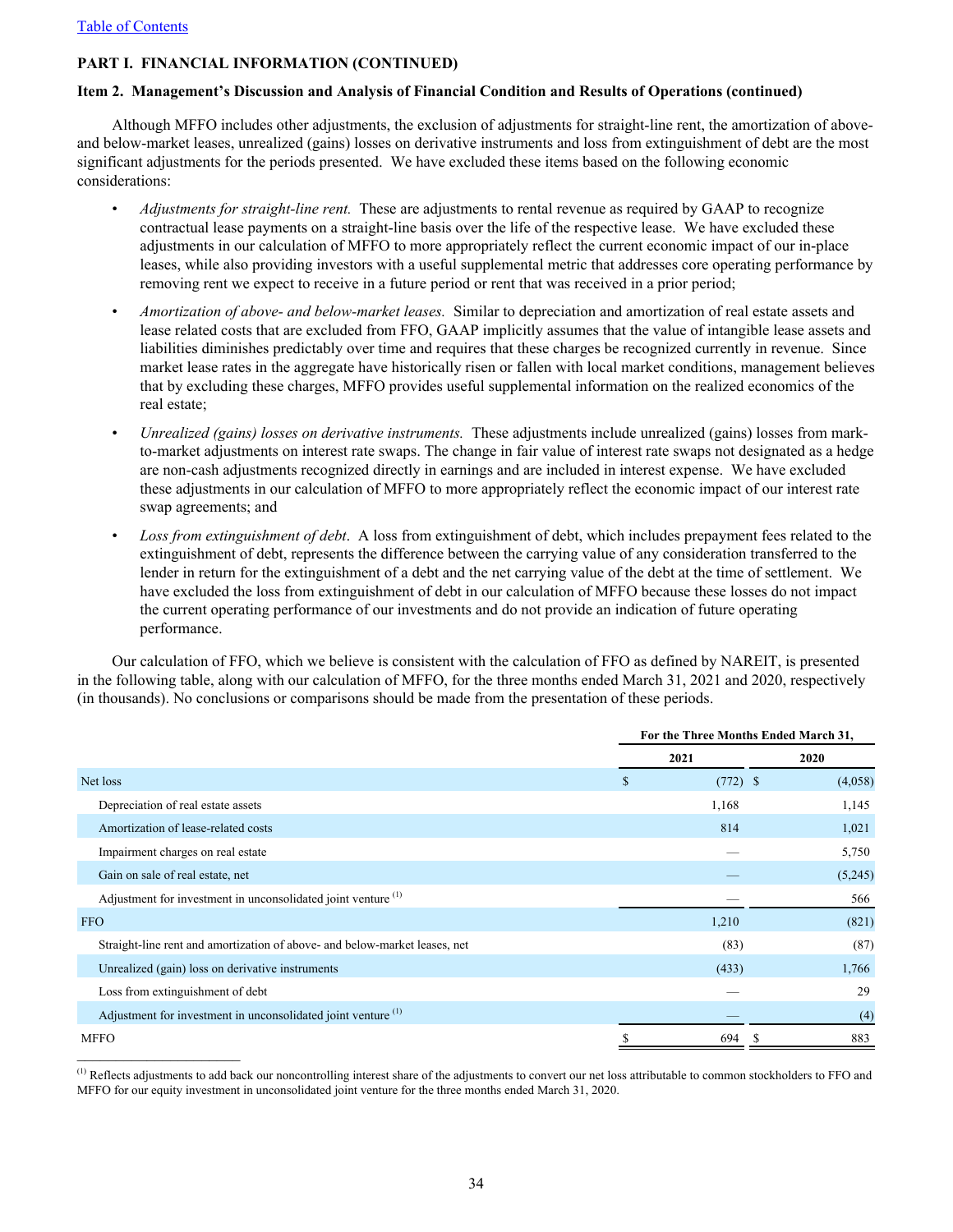#### **Item 2. Management's Discussion and Analysis of Financial Condition and Results of Operations (continued)**

FFO and MFFO may also be used to fund all or a portion of certain capitalizable items that are excluded from FFO and MFFO, such as tenant improvements, building improvements and deferred leasing costs.

#### **Organization and Offering Costs**

Offering costs include all expenses incurred in connection with our offerings of securities. Organization costs include all expenses incurred in connection with our formation, including but not limited to legal fees and other costs to incorporate.

The Advisor or its affiliates have paid some of the offering costs related to our distribution reinvestment plan offering (the "DRP"), including, but not limited to, our legal, accounting, printing, mailing and filing fees. We were responsible for reimbursing the Advisor for these costs. No reimbursements made by us to the Advisor may cause total organization and offering expenses incurred by us to exceed 15% of the aggregate gross offering proceeds of the DRP as of the date of reimbursement. Subject to the limitations described above, we were also responsible for reimbursing the Dealer Manager or its affiliates for organization and offering expenses that they incurred on our behalf. From January 1, 2019 through March 31, 2021, with respect to the DRP, neither the Advisor nor the Dealer Manager incurred any organization and offering expenses on our behalf. On August 5, 2020, our board of directors approved the termination of the DRP effective August 20, 2020.

The Advisor agreed to pay all organization and offering expenses related to the Second Private Offering, including selling commissions, directly on our behalf without reimbursement by us. From the inception of the Second Private Offering through August 5, 2020, the Advisor incurred approximately \$5.5 million of organization and offering expenses related to the Second Private Offering on our behalf. On August 5, 2020, our board of directors terminated the Second Private Offering.

#### **Distributions**

During our offering stage, and from time to time during our operational stage, we may not pay distributions solely from our cash flows from operations, in which case distributions may be paid in whole or in part from debt financing, including advances from our advisor, if necessary. Distributions declared, distributions paid and cash flows from operations were as follows for the first quarter of 2021 (in thousands, except per share amounts):

| Period             | <b>Distributions</b><br>Declared <sup>(1)</sup> |     | <b>Distribution</b><br><b>Declared Per Class A</b><br><b>Share</b> $(1)(2)$ |       | <b>Distribution</b><br><b>Declared Per Class T</b><br><b>Share</b> $(1)(2)$ |       | <b>Distributions</b><br>Paid |     | Cash Flows<br>used in Operating<br>Activities |
|--------------------|-------------------------------------------------|-----|-----------------------------------------------------------------------------|-------|-----------------------------------------------------------------------------|-------|------------------------------|-----|-----------------------------------------------|
| First Ouarter 2021 |                                                 | 437 |                                                                             | 0.043 |                                                                             | 0.043 |                              | 437 | (469)                                         |
|                    |                                                 |     |                                                                             |       |                                                                             |       |                              |     |                                               |

 $^{(1)}$  Distributions for the period from January 1, 2021 through March 31, 2021 were calculated at a quarterly rate of \$0.04287500 per share based on a single quarterly record date.

<sup>(2)</sup> Assumes Class A and Class T shares were issued and outstanding each day that was a record date for distributions during the period presented.

For the three months ended March 31, 2021, we paid aggregate distributions of \$0.4 million, all of which were paid in cash. Our net loss for the three months ended March 31, 2021 was \$0.8 million. FFO for the three months ended March 31, 2021 was \$1.2 million and cash flows used in operations for the three months ended March 31, 2021 was \$0.5 million. See the reconciliation of FFO to net loss above. We funded our total distributions paid, which includes net cash distributions with \$0.4 million of cash flows from operations in excess of distributions paid from prior periods. In addition, our advisor waived and deferred certain of its asset management fees which resulted in more cash being available for distribution. To the extent that we pay distributions from sources other than our cash flows from operations, the overall return to our stockholders may be reduced.

Cash distributions will be determined by our board of directors based on our financial condition and such other factors as our board of directors deems relevant. Our board of directors has not pre-established a percentage rate of return for cash distributions to stockholders. We have not established a minimum distribution level, and our charter does not require that we make distributions to our stockholders. Commencing with the fourth quarter of 2020, our board of directors adjusted our distribution policy in response to the ongoing uncertainty caused by the COVID-19 pandemic and its uncertain impact on our operations and those of our tenants. Our board of directors expects to consider and declare quarterly distributions based on a single quarterly record date. We expect any such distributions for a quarter to be authorized by the end of the following quarter.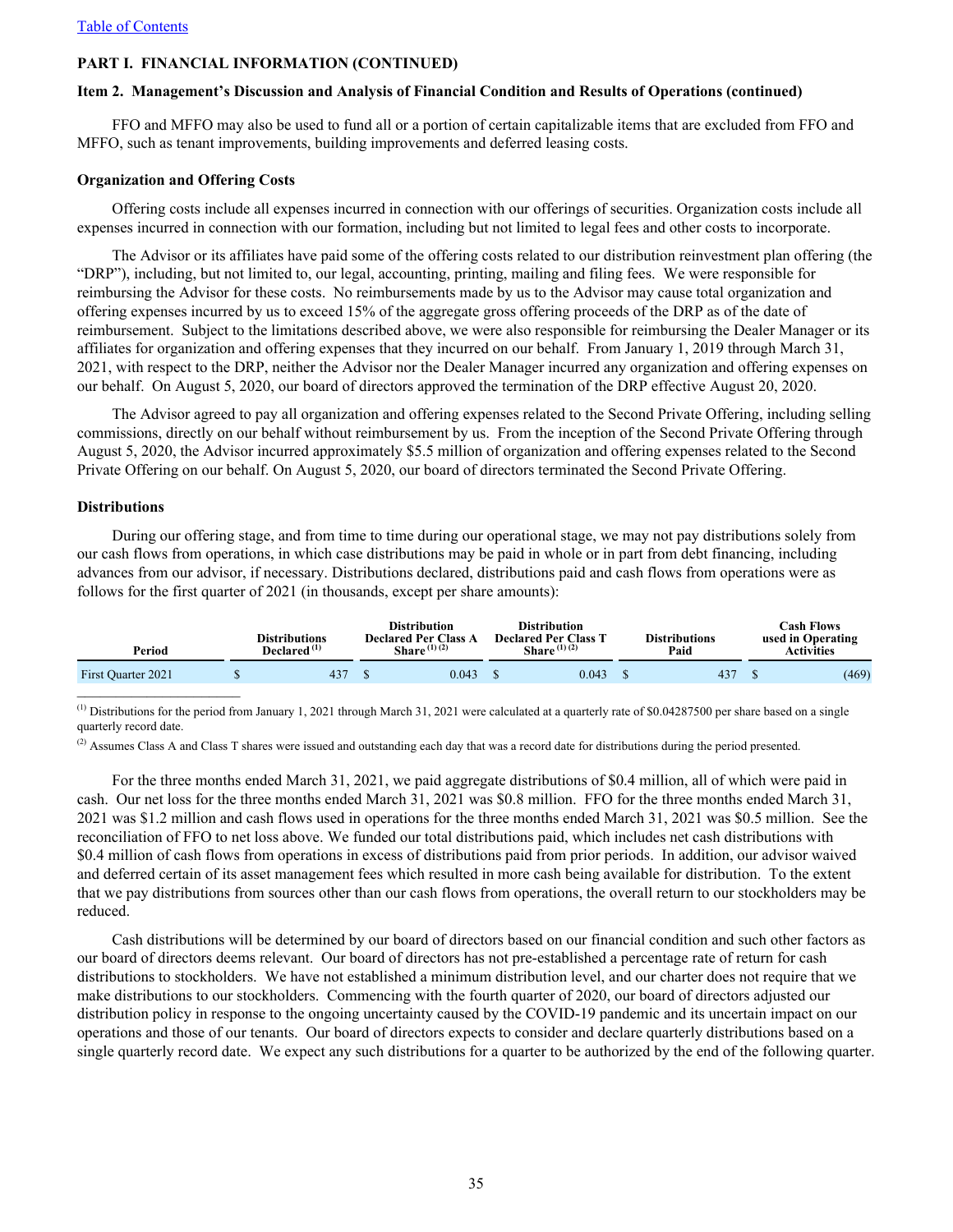## **Item 2. Management's Discussion and Analysis of Financial Condition and Results of Operations (continued)**

Our operating performance cannot be accurately predicted and may deteriorate in the future due to numerous factors, including those discussed under Part II, Item 1A, "Risk Factors." Those factors include: the future operating performance of our current real estate investments in the existing real estate and financial environment; the success and economic viability of our tenants; our ability to refinance existing indebtedness at comparable terms; and changes in interest rates on any variable rate debt obligations we incur. In the event our FFO and/or cash flow from operations decrease in the future, the level of our distributions may also decrease. In addition, future distributions declared and paid may exceed FFO and/or cash flow from operations.

#### **Critical Accounting Policies**

Our consolidated interim financial statements and condensed notes thereto have been prepared in accordance with GAAP and in conjunction with the rules and regulations of the SEC. The preparation of our financial statements requires significant management judgments, assumptions and estimates about matters that are inherently uncertain. These judgments affect the reported amounts of assets and liabilities and our disclosure of contingent assets and liabilities as of the dates of the financial statements and the reported amounts of revenue and expenses during the reporting periods. With different estimates or assumptions, materially different amounts could be reported in our financial statements. Additionally, other companies may utilize different estimates that may impact the comparability of our results of operations to those of companies in similar businesses. A discussion of the accounting policies that management considers critical in that they involve significant management judgments, assumptions and estimates is included in our Annual Report on Form 10-K for the year ended December 31, 2020 filed with the SEC. There have been no significant changes to our accounting policies during 2021.

#### **Subsequent Events**

We evaluate subsequent events up until the date the consolidated financial statements are issued.

#### *Distributions Authorized*

On May 10, 2021 our board of directors authorized a quarterly distribution in the amount of \$0.04287500 per share of common stock to stockholders of record as of the close of business on May 17, 2021, which we expect to pay in May 2021.

#### *Advisory Agreement Amendment*

On May 11, 2021, we and our advisor amended the Advisory Agreement to revise the terms on which the advance from our advisor for distributions through the period ended May 31, 2016 are repaid. The amendment revises the terms on which we are obligated to repay our advisor for this advance. Pursuant to the amendment, the determination of whether we have an MFFO Surplus will be made on a quarterly basis as opposed to monthly to reflect our board of directors' change in distribution policy from monthly to quarterly distribution payments. In addition, net sales proceeds were added as a third source of funds which obligates us to repay the advance to our advisor. Finally, the amendment clarifies that our advisor may defer repayment of the advance notwithstanding that we would otherwise be obligated to repay the advance.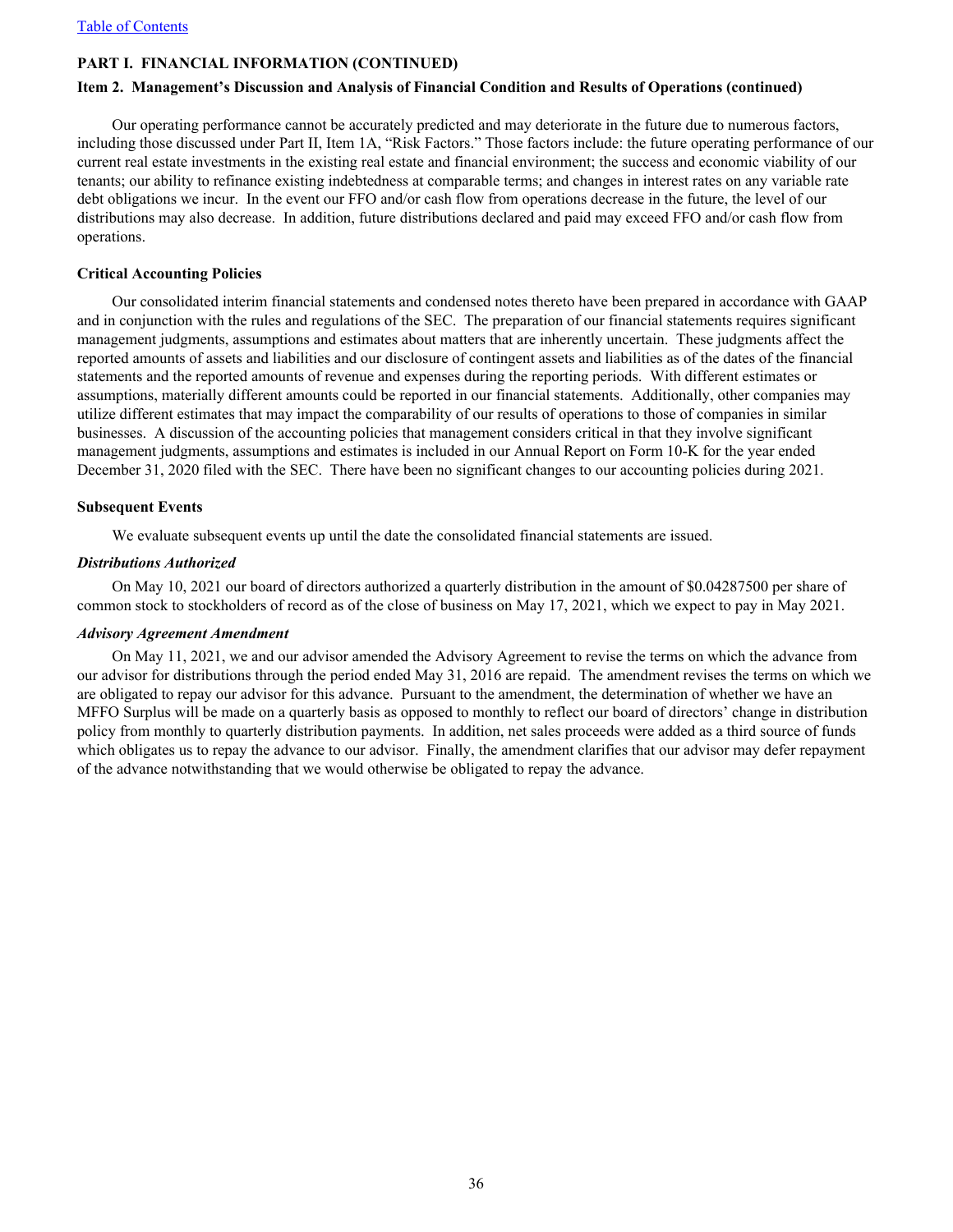#### <span id="page-37-0"></span>**Item 3. Quantitative and Qualitative Disclosures about Market Risk**

We are exposed to the effects of interest rate changes as a result of borrowings used to maintain liquidity and to fund the acquisition, expansion and refinancing of our real estate investment portfolio and operations. Our profitability and the value of our real estate investment portfolio may be adversely affected during any period as a result of interest rate changes. Our interest rate risk management objectives are to limit the impact of interest rate changes on earnings, prepayment penalties and cash flows and to lower overall borrowing costs. We may manage interest rate risk by maintaining a ratio of fixed rate, long-term debt such that variable rate exposure is kept at an acceptable level or we may utilize a variety of financial instruments, including interest rate caps, floors, and swap agreements, in order to limit the effects of changes in interest rates on our operations. When we use these types of derivatives to hedge the risk of interest-earning assets or interest-bearing liabilities, we may be subject to certain risks, including the risk that losses on a hedge position will reduce the funds available for the payment of distributions to our stockholders and that the losses may exceed the amount we invested in the instruments.

We expect to borrow funds and make investments at a combination of fixed and variable rates. Interest rate fluctuations will generally not affect future earnings or cash flows on fixed rate debt unless such debt mature or is otherwise terminated. However, interest rate changes will affect the fair value of fixed rate instruments. At March 31, 2021, we did not have any fixed rate debt outstanding.

Conversely, movements in interest rates on variable rate debt would change future earnings and cash flows, but not significantly affect the fair value of the debt. However, changes in required risk premiums would result in changes in the fair value of variable rate instruments. At March 31, 2021, we were exposed to market risks related to fluctuations in interest rates on \$18.5 million of variable rate debt outstanding, after giving consideration to the impact of interest rate swap agreements on approximately \$78.5 million of our variable debt. Based on interest rates as of March 31, 2021, if interest rates were 100 basis points higher or lower during the 12 months ending March 31, 2022, interest expense on our variable rate debt would increase or decrease by \$0.2 million.

The weighted average interest rate of our variable rate debt at March 31, 2021 was 3.8%. The interest rate represents the actual interest rate in effect at March 31, 2021 (consisting of the contractual interest rate and the effect of interest rate swaps, if applicable), using interest rate indices as of March 31, 2021 where applicable.

#### **Item 4. Controls and Procedures**

#### **Disclosure Controls and Procedures**

As of the end of the period covered by this report, management, including our principal executive officer and principal financial officer, evaluated the effectiveness of the design and operation of our disclosure controls and procedures. Based upon, and as of the date of, the evaluation, our principal executive officer and principal financial officer concluded that the disclosure controls and procedures were effective as of the end of the period covered by this report to ensure that information required to be disclosed in the reports we file and submit under the Exchange Act is recorded, processed, summarized and reported as and when required. Disclosure controls and procedures include, without limitation, controls and procedures designed to ensure that information required to be disclosed by us in the reports we file and submit under the Exchange Act is accumulated and communicated to our management, including our principal executive officer and our principal financial officer, as appropriate to allow timely decisions regarding required disclosure.

#### **Internal Control Over Financial Reporting**

There have been no changes in our internal control over financial reporting that occurred during the quarter ended March 31, 2021 that have materially affected, or are reasonably likely to materially affect, our internal control over financial reporting.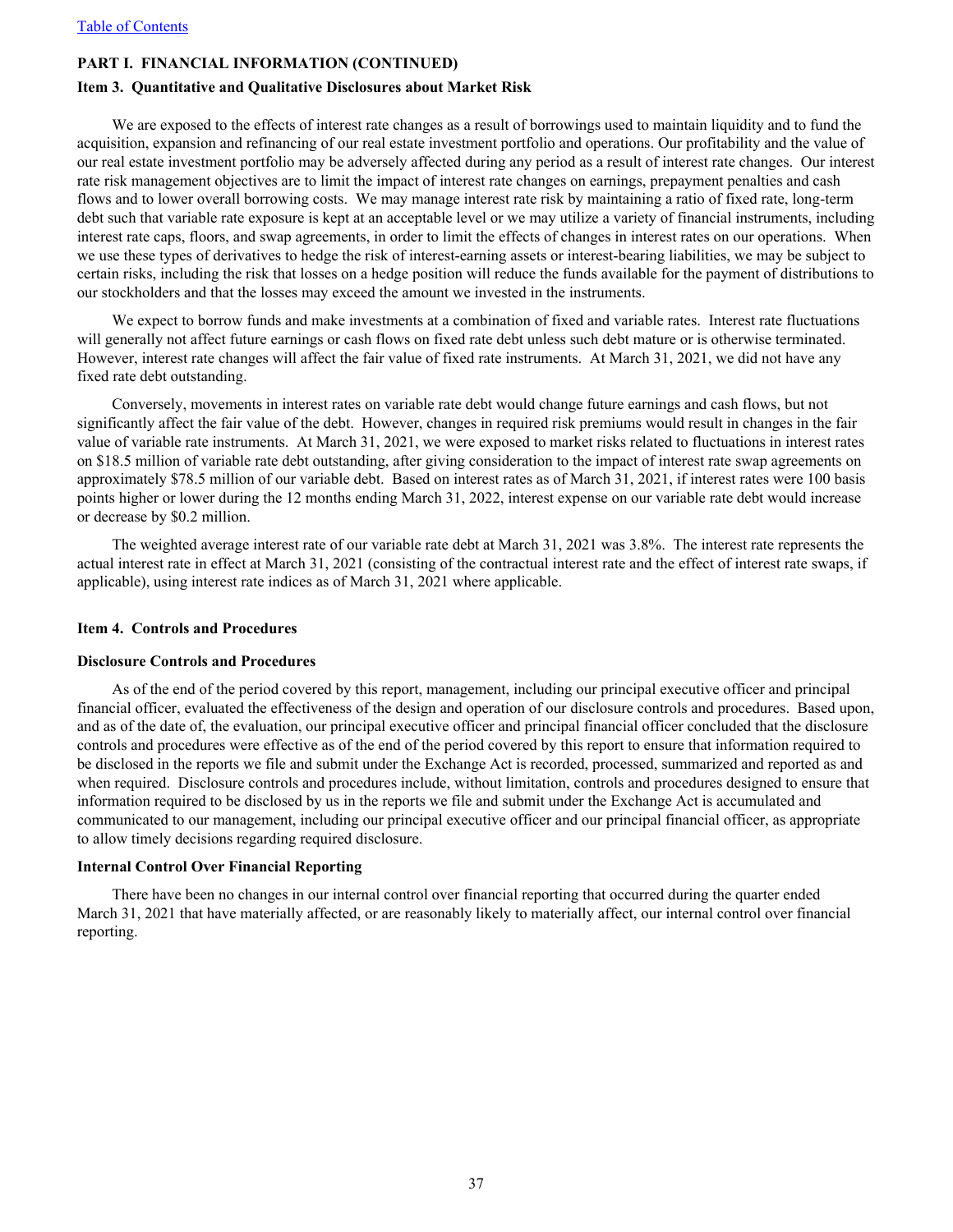## <span id="page-38-0"></span>**PART II. OTHER INFORMATION**

#### **Item 1. Legal Proceedings**

None.

#### **Item 1A. Risk Factors**

Please see the risks discussed below and in Part I, Item 1A of our Annual Report on Form 10-K for the year ended December 31, 2020.

## *If our advisor determines to no longer waive or defer certain fees due to them, our ability to fund our operations and our distributions at the current rate may be adversely affected.*

From time to time, our advisor may agree to waive or defer all or a portion of the asset management or other fees, compensation or incentives due to it, pay general administrative expenses or otherwise supplement stockholder returns in order to increase the amount of cash available to fund our operations or make distributions to stockholders. Specifically, in the second and third quarters of 2017 our advisor waived its asset management fee and beginning October 2017 through March 31, 2021, the advisor deferred its asset management fee. If our advisor chooses to no longer waive or defer such fees, our ability to fund our operations and our distributions at the current rate may be adversely affected.

## *The COVID-19 pandemic or any future pandemic, epidemic or outbreak of infectious disease could have material and adverse effects on our or our tenants' business, financial condition, results of operations and cash flows and the markets and communities in which we and our tenants operate.*

Since initially being reported in December 2019, COVID-19 has spread around the world, including to every state in the United States. On March 11, 2020, the World Health Organization declared COVID-19 a pandemic, and on March 13, 2020, the United States declared a national emergency with respect to COVID-19. The COVID-19 pandemic has severely impacted global economic activity and caused significant volatility and negative pressure in financial markets. The global impact of the outbreak continues to evolve and many countries, states and localities, including states and localities in the United States, have reacted by instituting measures to help control the spread of the virus, including quarantines, "shelter-in-place" and "stay-athome" orders, travel restrictions, restrictions on businesses and school closures. As a result, the COVID-19 pandemic is negatively impacting almost every industry, including the U.S. office real estate industry and the industries of our tenants, directly or indirectly. The COVID-19 pandemic has triggered a period of global economic slowdown. The fluidity of the COVID-19 pandemic continues to preclude any prediction as to the ultimate adverse impact of COVID-19.

The COVID-19 pandemic or any future pandemic, epidemic or outbreak of infectious disease affecting states or regions in which we or our tenants operate could have material and adverse effects on our business, financial condition, results of operations and cash flows due to, among other factors:

- health or other government authorities requiring the closure of offices or other businesses or instituting quarantines of personnel as the result of, or in order to avoid, exposure to a contagious disease;
- businesses evolving to make work-from-home environments, such as employee telecommuting, flexible work schedules, open workplaces or teleconferencing, increasingly common, which could over time erode the overall demand for office space and, in turn, place downward pressure on occupancy, rental rates and property valuations;
- disruption in supply and delivery chains;
- a general decline in business activity and demand for real estate; especially office properties;
- reduced economic activity, general economic decline or recession, which may impact our tenants' businesses, financial condition and liquidity and may cause one or more of our tenants to be unable to make rent payments to us timely, or at all, or to otherwise seek modifications of lease obligations;
- difficulty accessing debt and equity capital on attractive terms, or at all, and a severe disruption and instability in the global financial markets or deteriorations in credit and financing conditions, which may affect our access to capital necessary to fund business operations or address maturing liabilities on a timely basis; and
- the potential negative impact on the health of our advisor's personnel, particularly if a significant number of our advisor's employees are impacted, which would result in a deterioration in our ability to ensure business continuity during a disruption.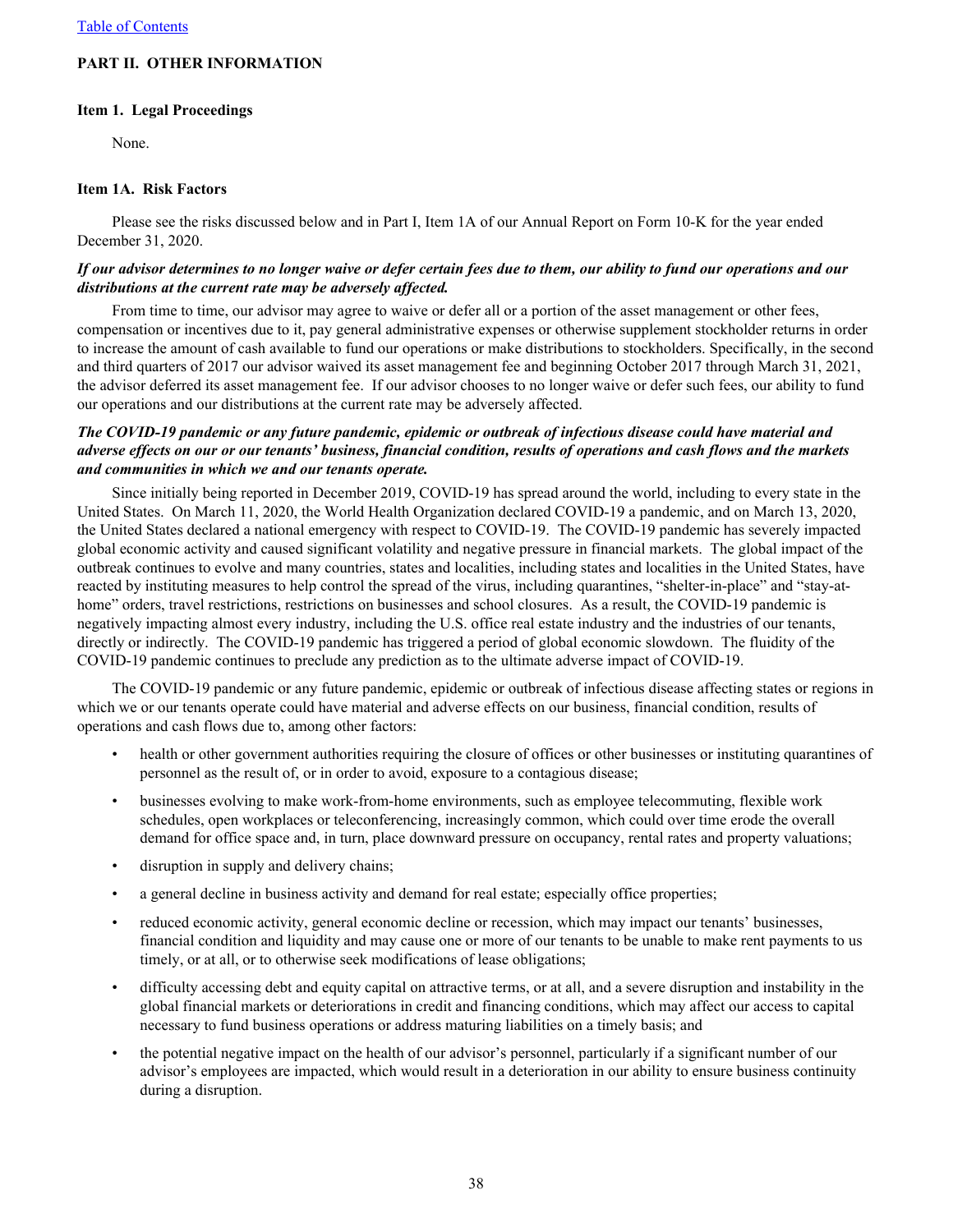## <span id="page-39-0"></span>**PART II. OTHER INFORMATION (CONTINUED)**

#### **Item 1A. Risk Factors (continued)**

The ultimate impact of the COVID-19 pandemic or a similar health epidemic is highly uncertain and subject to change. We do not yet know the full extent of potential impacts on our business and operations, our tenants' businesses and operations or the global economy as a whole. Nevertheless, many of our tenants have suffered reductions in revenue. From March 2020 through March 31, 2021, we granted rent relief to nine tenants as a result of the pandemic. Depending upon the duration of the pandemic, the quarantines and the corresponding economic slowdown, these tenants or additional tenants may seek rent deferrals or abatements in future periods or become unable to pay their rent. As of March 31, 2021, we had entered into lease amendments related to the effects of the COVID-19 pandemic, granting approximately \$0.2 million of rent deferrals for the period from April 2020 through April 2021 and granting approximately \$0.1 million in rental abatements. As of March 31, 2021, these lease concessions did not have a material impact on our consolidated balance sheet as of March 31, 2021 or consolidated statement of operations for the for the three months ended March 31, 2021. Subsequent to March 31, 2021, we have not seen a material impact on our rent collections. If tenants default on their rent and vacate, the ability to re-lease this space is likely to be more difficult if the economic slowdown continues and any long term impact of this situation, even after an economic rebound, remains unclear. As of March 31, 2021, two tenants at our Commonwealth Building have given notice of non-renewal of their leases and subsequent to March 31, 2021, two tenants at our 213 W. Institute property early terminated their leases. In addition to the direct impact on our rental income, we may also need to recognize additional impairment charges at our properties to the extent rental projections continue to decline at our properties. During the three months ended March 31, 2020, we recognized impairment charges of \$5.8 million at the Institute Property and \$0.5 million of equity in loss of unconsolidated joint venture, which included an impairment related to the property then-owned by the joint venture. We expect longer lease-up periods and a decrease in rental rates and believe the COVID-19 pandemic will cause additional challenges to release the vacant space. In addition, reductions in property values related to the impact of the COVID-19 pandemic have reduced our availability to draw on the revolving commitment and may limit our ability to exercise our extension option under our term loan due to covenants described in the loan agreement. While the spread of COVID-19 may eventually be contained or mitigated, there is no guarantee that a future outbreak or any other widespread epidemics will not occur, or that the global economy will recover, either of which could materially harm our business.

#### **Item 2. Unregistered Sales of Equity and Use of Proceeds**

- a). During the period covered by this Form 10-Q, no equity securities that were not registered under the Securities Act of 1933 (the "Act") were sold.
- b). Not applicable.
- c). We have adopted a share redemption program that may enable stockholders to sell their shares to us in limited circumstances.

Currently, our share redemption program is only available for redemptions sought upon a stockholder's death, "qualifying disability" or "determination of incompetence" (each as defined in the share redemption program, and collectively "special redemptions").

Pursuant to the share redemption program, as amended to date, there are several limitations on our ability to redeem shares:

- During each calendar year, special redemptions are limited to an annual dollar amount determined by our board of directors, which may be reviewed during the year and increased or decreased upon ten business days' notice to our stockholders. The dollar amount limitation for the calendar year 2021 is \$250,000 in the aggregate, as may be reviewed and adjusted from time to time by our board of directors.
- During any calendar year, we may redeem no more than 5% of the weighted-average number of shares outstanding during the prior calendar year.
- We have no obligation to redeem shares if the redemption would violate the restrictions on distributions under Maryland law, which prohibits distributions that would cause a corporation to fail to meet statutory tests of solvency.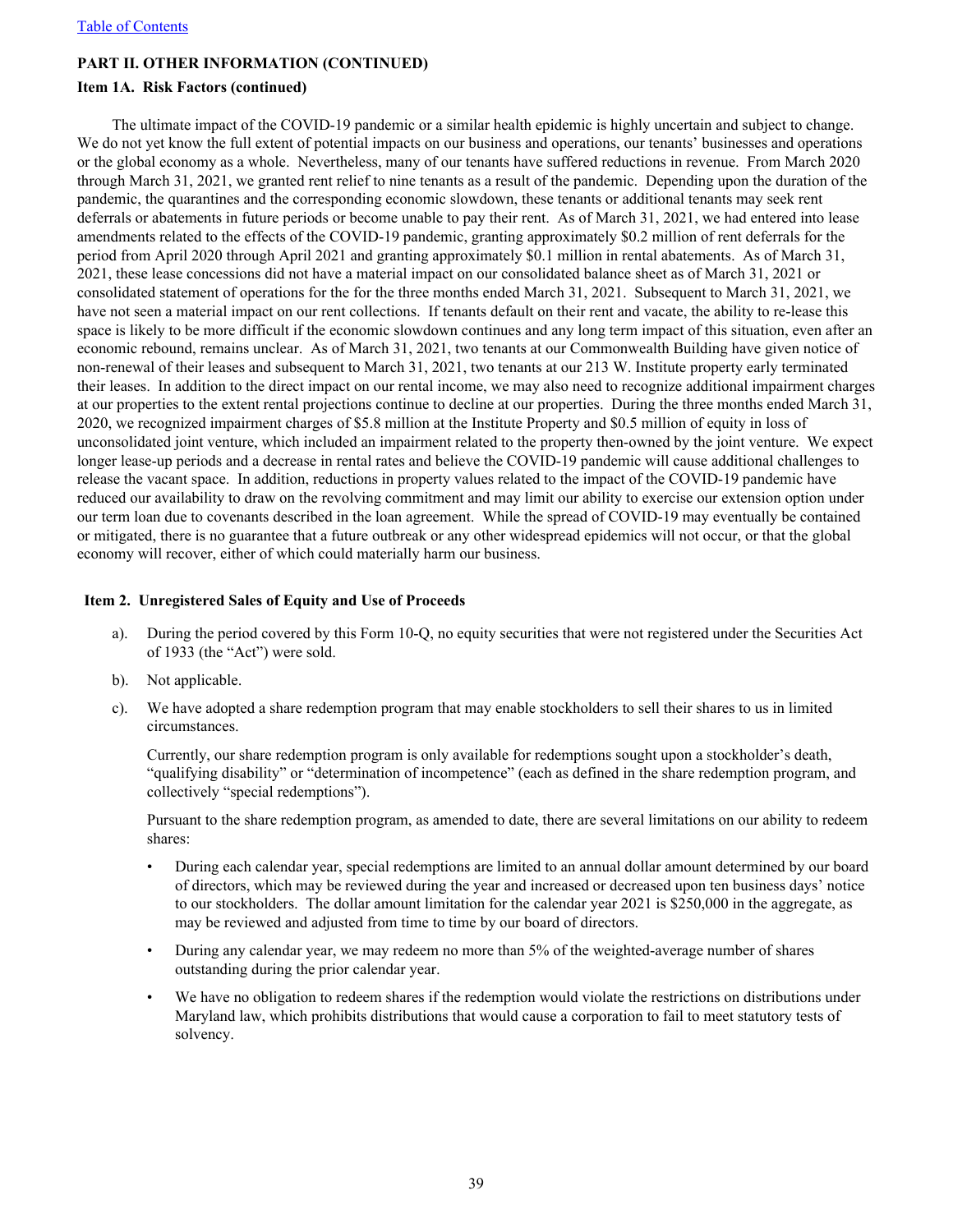## <span id="page-40-0"></span>**PART II. OTHER INFORMATION (CONTINUED)**

# **Item 2. Unregistered Sales of Equity and Use of Proceeds (continued)**

Special redemptions are redeemed at a price equal to the most recent estimated NAV per share as of the applicable redemption date. On December 7, 2020, our board of directors approved an estimated NAV per share of our common stock of \$4.90 based on the estimated value of our assets less the estimated value of our liabilities, or NAV, divided by the number of shares outstanding, all as of September 30, 2020. For a full description of the methodologies used to value our assets and liabilities in connection with the calculation of our estimated NAV per share as of September 30, 2020, see the Current Report on Form 8-K filed with the SEC on December 15, 2020. We expect to update the estimated NAV annually in December.

We may amend, suspend or terminate our share redemption program upon 10 business days' notice. We redeem shares on the last business day of each month. For a stockholder's shares to be eligible for redemption in a given month or to withdraw a redemption request, we must receive a written notice from the stockholder or from an authorized representative of the stockholder in good order and on a form approved by us at least five business days before the redemption date.

During the three months ended March 31, 2021, redemptions under our share redemption program were funded with existing cash on hand and shares were redeemed pursuant to our share redemption program as follows:

| Month         | <b>Total Number of</b><br><b>Shares Redeemed</b> |      | <b>Average Price Paid Per<br/>Share</b> <sup>(1)</sup> | <b>Approximate Dollar Value of Shares</b><br>Available That May Yet Be Redeemed<br><b>Under the Program</b> |
|---------------|--------------------------------------------------|------|--------------------------------------------------------|-------------------------------------------------------------------------------------------------------------|
| January 2021  | $-$ \$                                           |      |                                                        | (2)                                                                                                         |
| February 2021 |                                                  | - \$ |                                                        | (2)                                                                                                         |
| March 2021    | 9,468                                            | S    | 4.90                                                   | (2)                                                                                                         |
| Total         | 9,468                                            |      |                                                        |                                                                                                             |
|               |                                                  |      |                                                        |                                                                                                             |

 $<sup>(1)</sup>$  The prices at which we redeem shares under the program are as set forth above.</sup>

<sup>(2)</sup> We limit the dollar value of shares that may be redeemed under the program as described above. Based on the redemption limitation described above and redemptions through March 31, 2021, we may redeem up to \$204,000 of shares for the remainder of 2021.

# **Item 3. Defaults Upon Senior Securities**

None.

## **Item 4. Mine Safety Disclosures**

None.

## **Item 5. Other Information**

## *Advisory Agreement Amendment*

On May 11, 2021, we entered Amendment no. 1 ("Amendment no. 1") to the Advisory Agreement dated April 28, 2021 (the "Advisory Agreement") between us and our advisor. Pursuant to the Advisory Agreement our advisor has agreed to advance us funds, which are non-interest bearing, for distributions through the period ended May 31, 2016. Amendment no. 1 revises the terms on which we are obligated to repay our advisor for this advance. Pursuant to Amendment no. 1, the determination of whether we have an MFFO Surplus (as defined in the Advisory Agreement) will be made on a quarterly basis as opposed to monthly to reflect our board of directors' change in distribution policy from monthly to quarterly distribution payments. In addition, Amendment no. 1 adds net sales proceeds as a third source of funds which obligates us to repay the advance to our advisor. Finally, Amendment no. 1 clarifies that our advisor may defer repayment of the advance notwithstanding that we would otherwise be obligated to repay the advance.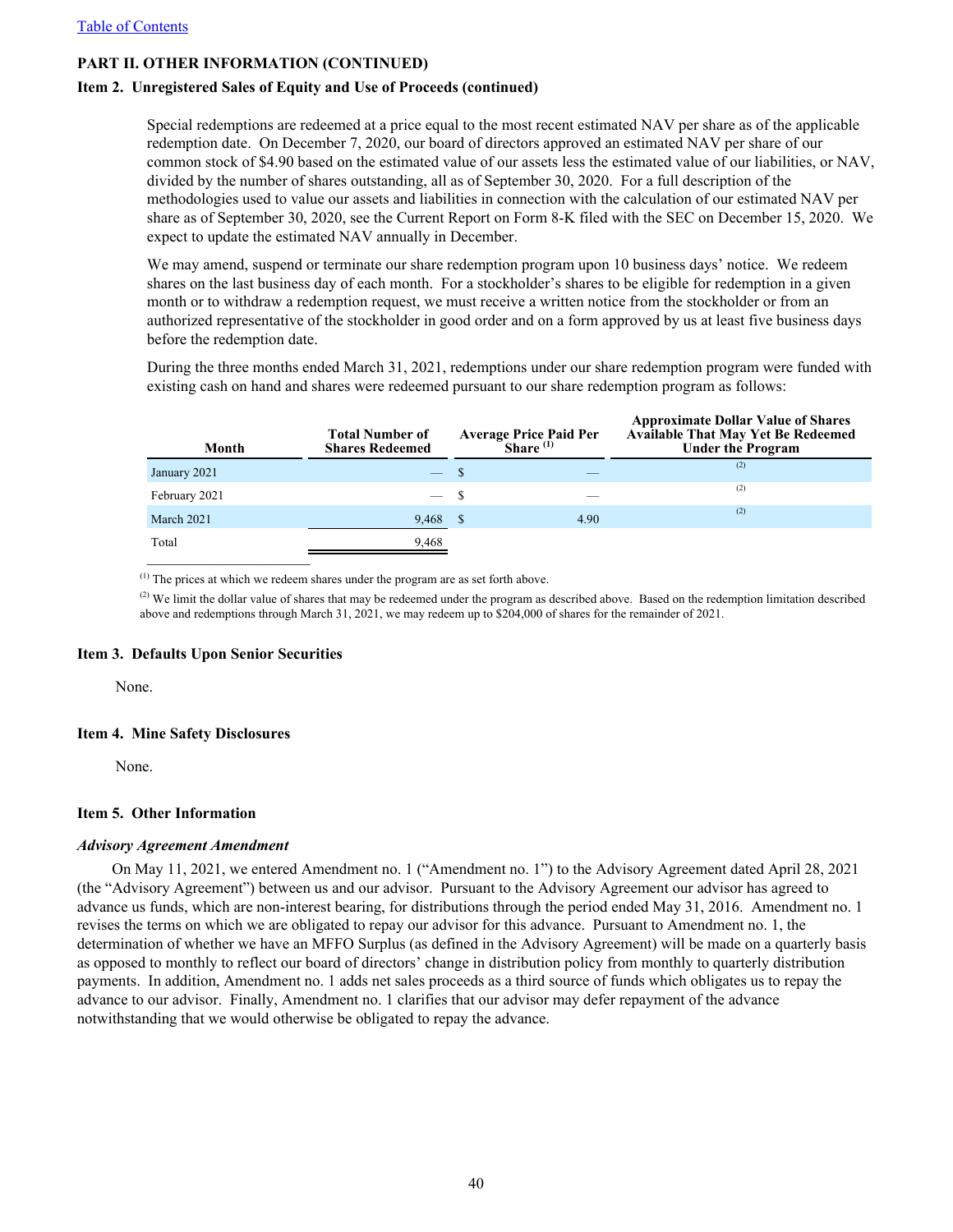# <span id="page-41-0"></span>**PART II. OTHER INFORMATION (CONTINUED)**

# **Item 6. Exhibits**

| Ex.     | <b>Description</b>                                                                                                                                                                                                                                                                                                                      |
|---------|-----------------------------------------------------------------------------------------------------------------------------------------------------------------------------------------------------------------------------------------------------------------------------------------------------------------------------------------|
| 3.1     | Second Articles of Amendment and Restatement, incorporated by reference to Exhibit 3.1 to the Company's<br>Registration Statement on Form S-11 filed October 16, 2015                                                                                                                                                                   |
| 3.2     | Second Amended and Restated Bylaws, incorporated by reference to Exhibit 3.2 to the Company's Registration<br>Statement on Form S-11 filed October 16, 2015                                                                                                                                                                             |
| 3.3     | Articles Supplementary for Class T Shares, incorporated by reference to Exhibit 3.3 to the Company's<br>Registration Statement on Form S-11 filed April 20, 2016                                                                                                                                                                        |
| 4.1     | Statement regarding restrictions in transferability of shares of common stock issued in a private offering (to be<br>sent upon request and without charge to stockholders), incorporated by reference to Exhibit 4.1 to the<br>Company's Quarterly Report on Form 10-Q for the quarter ended September 30, 2017, filed November 9, 2017 |
| 4.2     | Statement regarding restrictions on transferability of shares of common stock issued in a public offering (to be<br>sent upon request and without charge to stockholders), incorporated by reference to Exhibit 4.2 to the<br>Company's Quarterly Report on Form 10-Q for the quarter ended September 30, 2017, filed November 9, 2017  |
| 4.3     | Third Amended and Restated Distribution Reinvestment Plan, dated August 9, 2017, incorporated by reference<br>to Exhibit 4.3 to the Company's Quarterly Report on Form 10-Q for the quarter ended June 30, 2017, filed<br><b>August 10, 2017</b>                                                                                        |
| 4.4     | Multiple Class Plan, effective as of April 11, 2016, incorporated by reference to Exhibit 4.4 to the Company's<br>Registration Statement on Form S-11 filed April 20, 2016                                                                                                                                                              |
| 10.1    | Advisory Agreement, by and between the Company and KBS Capital Advisors LLC, dated April 28, 2021,<br>incorporated by reference to Exhibit 10.1 to the Company's Current Report on Form 8-K, filed April 29, 2021                                                                                                                       |
| 10.2    | Amendment No. 1 to the Advisory Agreement, by and between the Company and KBS Capital Advisors LLC,<br>dated May 11, 2021                                                                                                                                                                                                               |
| 31.1    | Certification of Chief Executive Officer pursuant to Section 302 of the Sarbanes-Oxley Act of 2002                                                                                                                                                                                                                                      |
| 31.2    | Certification of Chief Financial Officer pursuant to Section 302 of the Sarbanes-Oxley Act of 2002                                                                                                                                                                                                                                      |
| 32.1    | Certification of Chief Executive Officer pursuant to 18 U.S.C. 1350, as adopted pursuant to Section 906 of the<br>Sarbanes-Oxley Act of 2002                                                                                                                                                                                            |
| 32.2    | Certification of Chief Financial Officer pursuant to 18 U.S.C. 1350, as adopted pursuant to Section 906 of the<br>Sarbanes-Oxley Act of 2002                                                                                                                                                                                            |
| 99.1    | Second Amended and Restated Share Redemption Program, incorporated by reference to Exhibit 99.2 to the<br>Company's Current Report on Form 8-K, filed December 10, 2018                                                                                                                                                                 |
| 101.INS | Inline XBRL Instance Document                                                                                                                                                                                                                                                                                                           |
| 101.SCH | Inline XBRL Taxonomy Extension Schema                                                                                                                                                                                                                                                                                                   |
| 101.CAL | Inline XBRL Taxonomy Extension Calculation Linkbase                                                                                                                                                                                                                                                                                     |
| 101.DEF | Inline XBRL Taxonomy Extension Definition Linkbase                                                                                                                                                                                                                                                                                      |
| 101.LAB | Inline XBRL Taxonomy Extension Label Linkbase                                                                                                                                                                                                                                                                                           |
| 101.PRE | Inline XBRL Taxonomy Extension Presentation Linkbase                                                                                                                                                                                                                                                                                    |
| 104     | Cover Page Interactive Data File (formatted as inline XBRL and contained in Exhibit 101)                                                                                                                                                                                                                                                |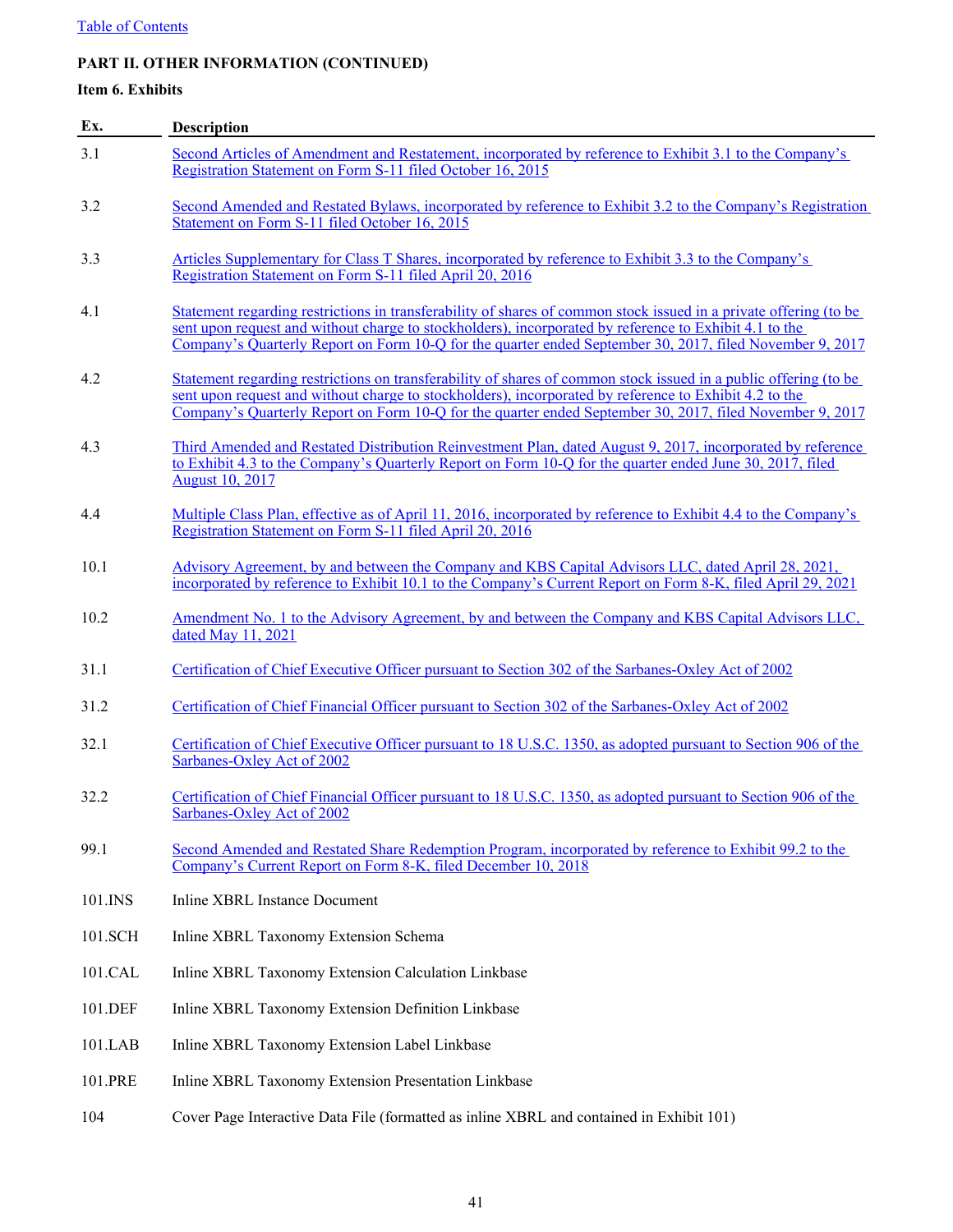## **SIGNATURES**

<span id="page-42-0"></span>Pursuant to the requirements of the Securities Exchange Act of 1934, the registrant has duly caused this report to be signed on its behalf by the undersigned thereunto duly authorized.

# **KBS GROWTH & INCOME REIT, INC.**

| Date: May 11, 2021 | $\rm{By:}$ | /S/ CHARLES J. SCHREIBER, JR.                                             |
|--------------------|------------|---------------------------------------------------------------------------|
|                    |            | Charles J. Schreiber, Jr.                                                 |
|                    |            | Chairman of the Board,<br>Chief Executive Officer, President and Director |
|                    |            | (principal executive officer)                                             |
|                    |            |                                                                           |
| Date: May 11, 2021 | Bv:        | /S/ JEFFREY K. WALDVOGEL                                                  |
|                    |            | <b>Jeffrey K. Waldvogel</b>                                               |
|                    |            | Chief Financial Officer, Treasurer and Secretary                          |
|                    |            | (principal financial officer)                                             |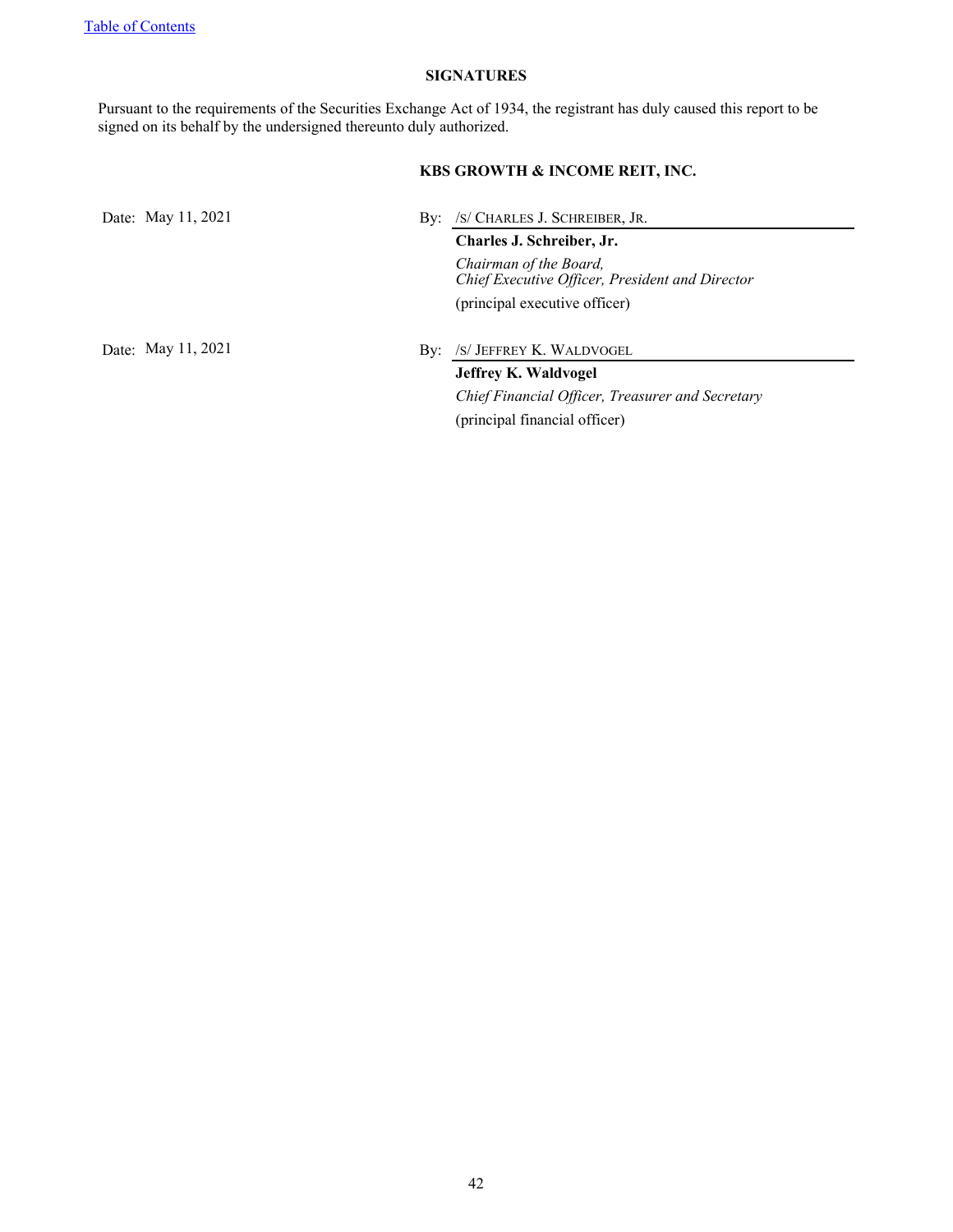# **Certification of Chief Executive Officer pursuant to Section 302 of the Sarbanes-Oxley Act of 2002**

I, Charles J. Schreiber, Jr., certify that:

- 1. I have reviewed this quarterly report on Form 10-Q of KBS Growth & Income REIT, Inc.;
- 2. Based on my knowledge, this report does not contain any untrue statement of a material fact or omit to state a material fact necessary to make the statements made, in light of the circumstances under which such statements were made, not misleading with respect to the period covered by this report;
- 3. Based on my knowledge, the financial statements, and other financial information included in this report, fairly present in all material respects the financial condition, results of operations and cash flows of the registrant as of, and for, the periods presented in this report;
- 4. The registrant's other certifying officer and I are responsible for establishing and maintaining disclosure controls and procedures (as defined in Exchange Act Rules 13a-15(e) and 15d-15(e)) and internal control over financial reporting (as defined in Exchange Act Rules  $13a-15(f)$  and  $15d-15(f)$ ) for the registrant and have:
	- a) Designed such disclosure controls and procedures, or caused such disclosure controls and procedures to be designed under our supervision, to ensure that material information relating to the registrant, including its consolidated subsidiaries, is made known to us by others within those entities, particularly during the period in which this report is being prepared;
	- b) Designed such internal control over financial reporting, or caused such internal control over financial reporting to be designed under our supervision, to provide reasonable assurance regarding the reliability of financial reporting and the preparation of financial statements for external purposes in accordance with generally accepted accounting principles;
	- c) Evaluated the effectiveness of the registrant's disclosure controls and procedures and presented in this report our conclusions about the effectiveness of the disclosure controls and procedures, as of the end of the period covered by this report based on such evaluation; and
	- d) Disclosed in this report any change in the registrant's internal control over financial reporting that occurred during the registrant's most recent fiscal quarter (the registrant's fourth fiscal quarter in the case of an annual report) that has materially affected, or is reasonably likely to materially affect, the registrant's internal control over financial reporting; and
- 5. The registrant's other certifying officer and I have disclosed, based on our most recent evaluation of internal control over financial reporting, to the registrant's auditors and the audit committee of the registrant's board of directors (or persons performing the equivalent functions):
	- a) All significant deficiencies and material weaknesses in the design or operation of internal control over financial reporting which are reasonably likely to adversely affect the registrant's ability to record, process, summarize and report financial information; and
	- b) Any fraud, whether or not material, that involves management or other employees who have a significant role in the registrant's internal control over financial reporting.

Date: May 11, 2021 By: /S/ CHARLES J. SCHREIBER, JR.

**Charles J. Schreiber, Jr.** *Chairman of the Board, Chief Executive Officer, President and Director* (principal executive officer)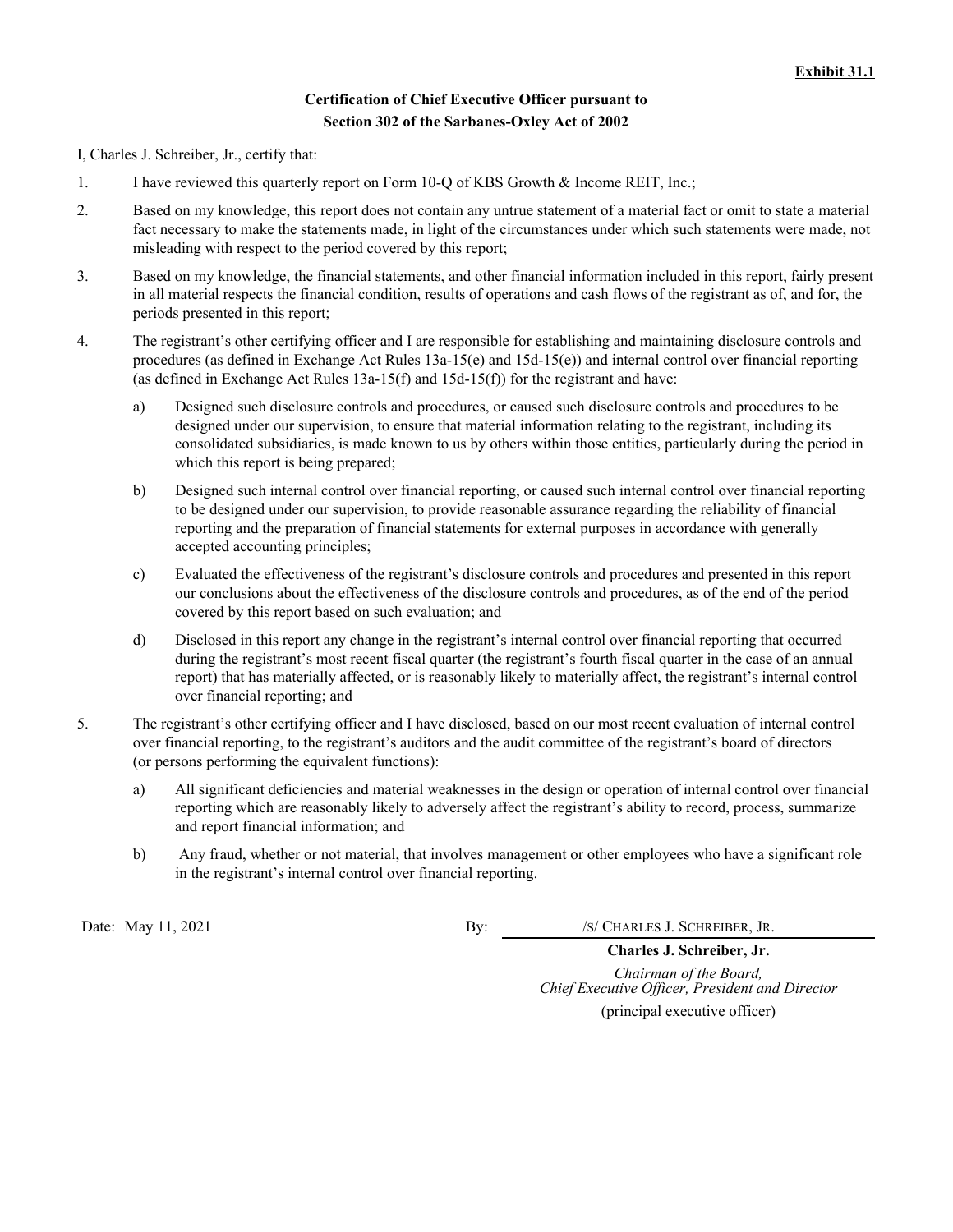# **Certification of Chief Financial Officer pursuant to Section 302 of the Sarbanes-Oxley Act of 2002**

I, Jeffrey K. Waldvogel, certify that:

- 1. I have reviewed this quarterly report on Form 10-Q of KBS Growth & Income REIT, Inc.;
- 2. Based on my knowledge, this report does not contain any untrue statement of a material fact or omit to state a material fact necessary to make the statements made, in light of the circumstances under which such statements were made, not misleading with respect to the period covered by this report;
- 3. Based on my knowledge, the financial statements, and other financial information included in this report, fairly present in all material respects the financial condition, results of operations and cash flows of the registrant as of, and for, the periods presented in this report;
- 4. The registrant's other certifying officer and I are responsible for establishing and maintaining disclosure controls and procedures (as defined in Exchange Act Rules 13a-15(e) and 15d-15(e)) and internal control over financial reporting (as defined in Exchange Act Rules  $13a-15(f)$  and  $15d-15(f)$ ) for the registrant and have:
	- a) Designed such disclosure controls and procedures, or caused such disclosure controls and procedures to be designed under our supervision, to ensure that material information relating to the registrant, including its consolidated subsidiaries, is made known to us by others within those entities, particularly during the period in which this report is being prepared;
	- b) Designed such internal control over financial reporting, or caused such internal control over financial reporting to be designed under our supervision, to provide reasonable assurance regarding the reliability of financial reporting and the preparation of financial statements for external purposes in accordance with generally accepted accounting principles;
	- c) Evaluated the effectiveness of the registrant's disclosure controls and procedures and presented in this report our conclusions about the effectiveness of the disclosure controls and procedures, as of the end of the period covered by this report based on such evaluation; and
	- d) Disclosed in this report any change in the registrant's internal control over financial reporting that occurred during the registrant's most recent fiscal quarter (the registrant's fourth fiscal quarter in the case of an annual report) that has materially affected, or is reasonably likely to materially affect, the registrant's internal control over financial reporting; and
- 5. The registrant's other certifying officer and I have disclosed, based on our most recent evaluation of internal control over financial reporting, to the registrant's auditors and the audit committee of the registrant's board of directors (or persons performing the equivalent functions):
	- a) All significant deficiencies and material weaknesses in the design or operation of internal control over financial reporting which are reasonably likely to adversely affect the registrant's ability to record, process, summarize and report financial information; and
	- b) Any fraud, whether or not material, that involves management or other employees who have a significant role in the registrant's internal control over financial reporting.

Date: May 11, 2021 **By:** By: /S/ JEFFREY K. WALDVOGEL

**Jeffrey K. Waldvogel** *Chief Financial Officer, Treasurer and Secretary* (principal financial officer)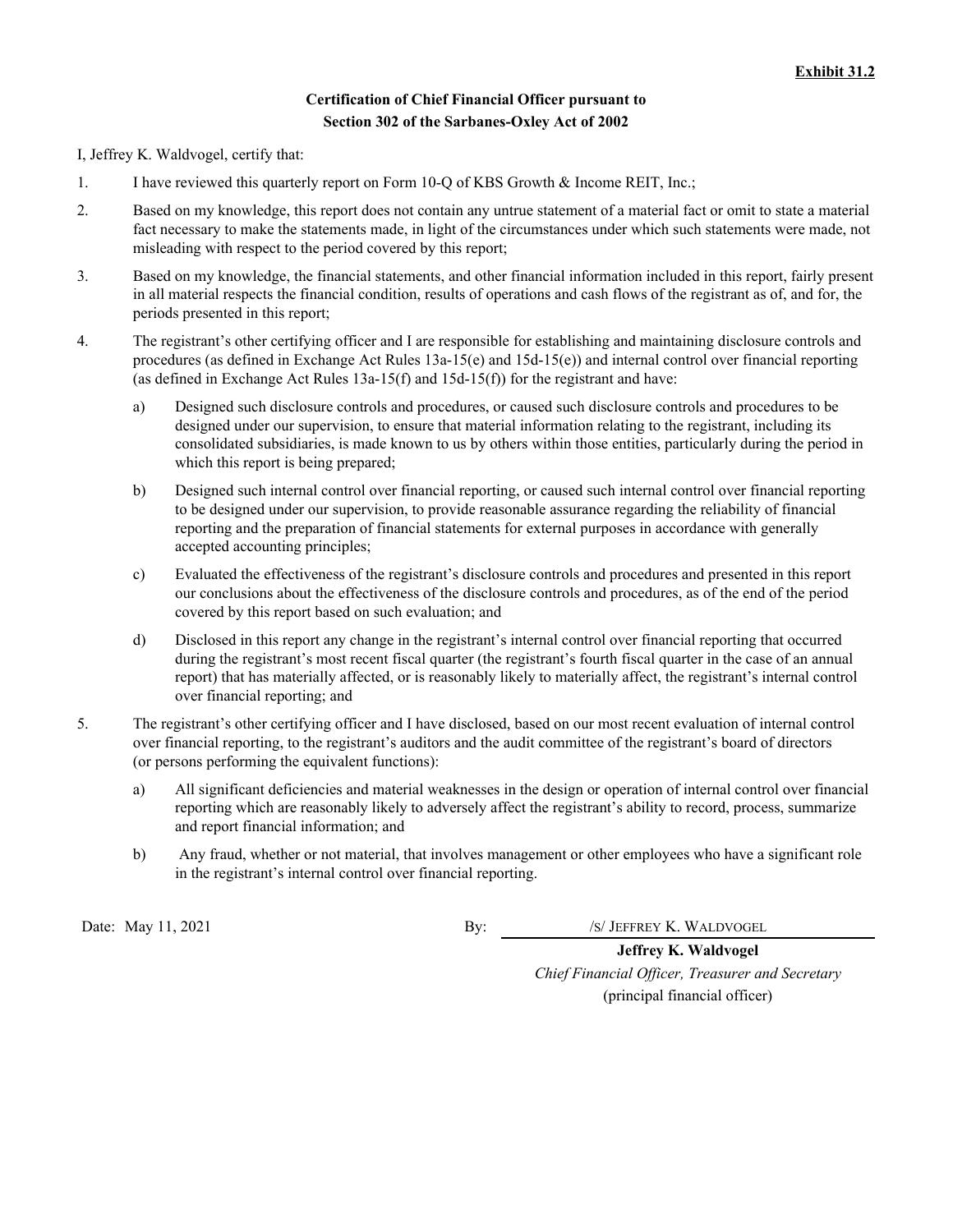# **Certification pursuant to 18 U.S.C. Section 1350, as Adopted pursuant to Section 906 of the Sarbanes-Oxley Act of 2002**

In connection with the Quarterly Report on Form 10-Q of KBS Growth & Income REIT, Inc. (the "Registrant") for the quarter ended March 31, 2021, as filed with the Securities and Exchange Commission on the date hereof (the "Report"), the undersigned, Charles J. Schreiber Jr., Chief Executive Officer, President and Director of the Registrant, hereby certifies, pursuant to 18 U.S.C. § 1350, as adopted pursuant to § 906 of the Sarbanes-Oxley Act of 2002, that, to the best of his knowledge and belief:

- 1. The Report fully complies with the requirements of Section 13(a) or 15(d) of the Securities Exchange Act of 1934; and
- 2. The information contained in the Report fairly presents, in all material respects, the financial condition and results of operations of the Registrant.

Date: May 11, 2021 By: /S/ CHARLES J. SCHREIBER, JR.

**Charles J. Schreiber, Jr.** *Chairman of the Board, Chief Executive Officer, President and Director* (principal executive officer)